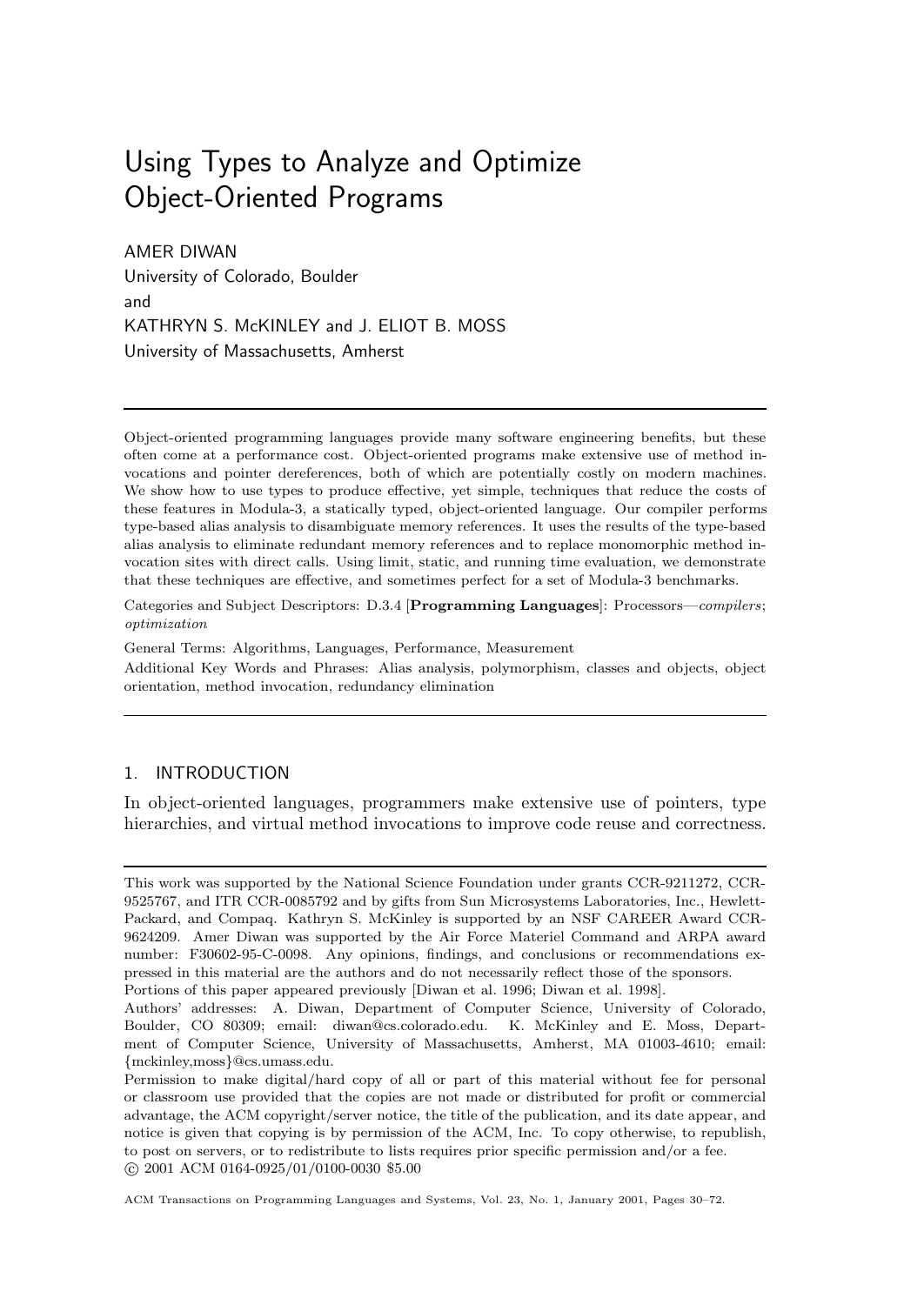These features have a cost. For example, without alias analysis, the compiler must assume all pointer dereferences are potential aliases and may not reorder them. Compilers need to reorder instructions to effectively exploit the underlying hardware, which may have multiple issue functional units, and elaborate pipelines. An effective alias analysis disambiguates memory references, and enables the compiler to reorder pointer accesses.

Virtual method invocations are costly as well. Method invocations obscure which procedure is actually being invoked. In programs written in pure object-oriented languages, method look-up is costly in itself because method invocations are frequent [Chambers 1992]. However, in programs written in hybrid object-oriented languages, method invocations are typically less frequent and therefore do not have a significant cost. However, for all object-oriented languages, method invocations inhibit optimization. If analysis can resolve method invocations to direct calls, the compiler can replace the method invocation with a direct call, a tailored call, or an inlined call. The additional control-flow information provides fodder for an optimizing compiler to improve performance.

To alleviate the performance degradation resulting from pointer dereferences and method invocations, we present a range of  $type-based$  alias analyses (TBAA). TBAA uses programming-language types. Our alias analysis techniques range from a simple inspection of the type hierarchy to interprocedural flow-insensitive analysis. We determine the effectiveness and usefulness of our alias analyses with respect to two optimizations: *redundant load elimination* (RLE) and method resolution. RLE combines loop-invariant code motion and common subexpression elimination of memory references. Method resolution replaces monomorphic method invocations with direct calls. To better understand the impact of TBAA on method resolution, we consider three different algorithms for method resolution and extend two of them with TBAA. These method resolution algorithms range from a simple inspection of the type hierarchy to a new interprocedural flow-sensitive context-insensitive analysis. While there are obvious interactions between pointer analysis and method resolution, we pick a fixed order for the analyses: TBAA followed by method resolution analysis. Previous work proposes a few of our alias analyses and method resolution techniques, but our evaluation reveals new insights about these and our new algorithms.

We evaluate the effectiveness of TBAA for RLE and method resolution using static, dynamic, and limit analyses. This evaluation methodology is more thorough than most of the previous work on alias analysis. Our results show that there is surprisingly little room for improvement in tbaa for our benchmarks. For example, a better alias analysis would perform better than TBAA for method resolution in at most three of our 10 benchmark programs. Although others have proposed using types in similar ways, we believe we are the first to demonstrate their unanticipated effectiveness for important optimizations. We also modify our analyses to work on incomplete programs and demonstrate that the effectiveness of TBAA and rle is not compromised, but that method resolution is not effective on incomplete programs. We have implemented our analyses in a traditional optimizing compiler for Modula-3. The speed and simplicity of these analyses also makes them practical for statically compiled Java programs. For Java programs that use dynamic class loading, our modifications for incomplete programs are applicable, but will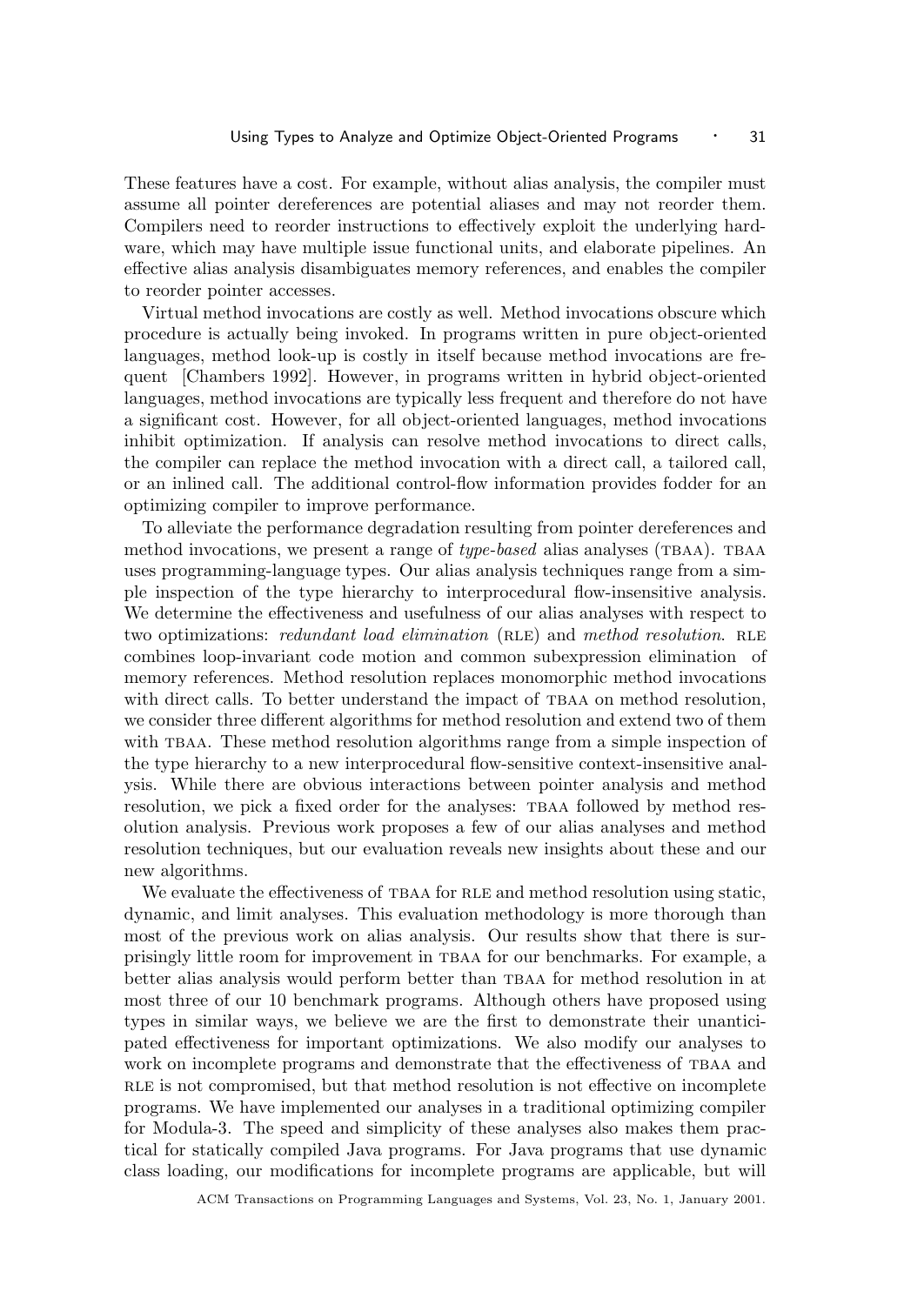<span id="page-2-2"></span>

| Notation | Name        | Description                |
|----------|-------------|----------------------------|
| p.f      | Qualify     | Access field f of object p |
| n^       | Dereference | Dereference pointer p      |
| p[i]     | Subscript   | Array p with subscript i   |

Table I. Kinds of Memory References

probably be less effective.

The remainder of this paper is organized as follows. Section [2](#page-2-0) gives a brief technical background on types. Section [3](#page-4-0) describes our type-based alias analysis algorithms. It discusses three progressively more precise alias analyses based on type declarations, field declarations and other high-level properties, and flow-insensitive data-flow analysis. Section [4](#page-7-0) describes two uses of TBAA: RLE and method resolution. It also describes algorithms for method resolution, the most aggressive of which use tbaa. Section [5](#page-13-0) presents our experimental methodology. Section [6](#page-16-0) evaluates TBAA using static, dynamic, and upper bound evaluation for each of RLE, method resolution, and inlining enabled by method resolution. Section [7](#page-30-0) evaluates TBAA using our optimizations when the entire program is not available for analysis. Section [8](#page-32-0) considers how our techniques apply to other optimizations and objectoriented languages, particularly C++ and Java. Section [9](#page-33-0) discusses related work in alias analysis and method resolution. Section [10](#page-38-0) concludes.

### <span id="page-2-0"></span>2. BACKGROUND

We now present some assumptions and terminology that we will use in the rest of the paper. All of our analyses assume the entire program is available unless otherwise stated. Section [2.1](#page-2-1) describes what memory references look like in the language that we analyze, Modula-3 [Nelson 1991]. Section [2.2](#page-3-0) describes how method invocations give rise to polymorphism in Modula-3 programs.

### <span id="page-2-1"></span>2.1 Memory Reference Basics

Table [I](#page-2-2) lists the three kinds of memory references in Modula-3 programs, their names, and a short description of each.<sup>[1](#page-2-3)</sup> Without loss of generality, we assume that all pointer dereferences are explicit and that a variable declared to be of object or array type actually contains the object or array rather than a pointer to the object or array. Modula-3 has implicit pointer dereferences, but at the intermediate representation level all pointer dereferences are explicit.

We call a nonempty string of memory references, for example  $a^{\text{-}}.b[i].c$ , an access path  $(\mathcal{AP})$  [Larus and Hilfinger 1988] and assume that object fields have different names. We define:

> $Type(p):$  The static type of  $\mathcal{AP}$  p.  $Subtypes(T):$  The set of subtypes of type T, which includes T. REF T: A pointer to an object of type T.

<sup>&</sup>lt;sup>1</sup>These types of memory references are, of course, not unique to Modula-3.

<span id="page-2-3"></span>ACM Transactions on Programming Languages and Systems, Vol. 23, No. 1, January 2001.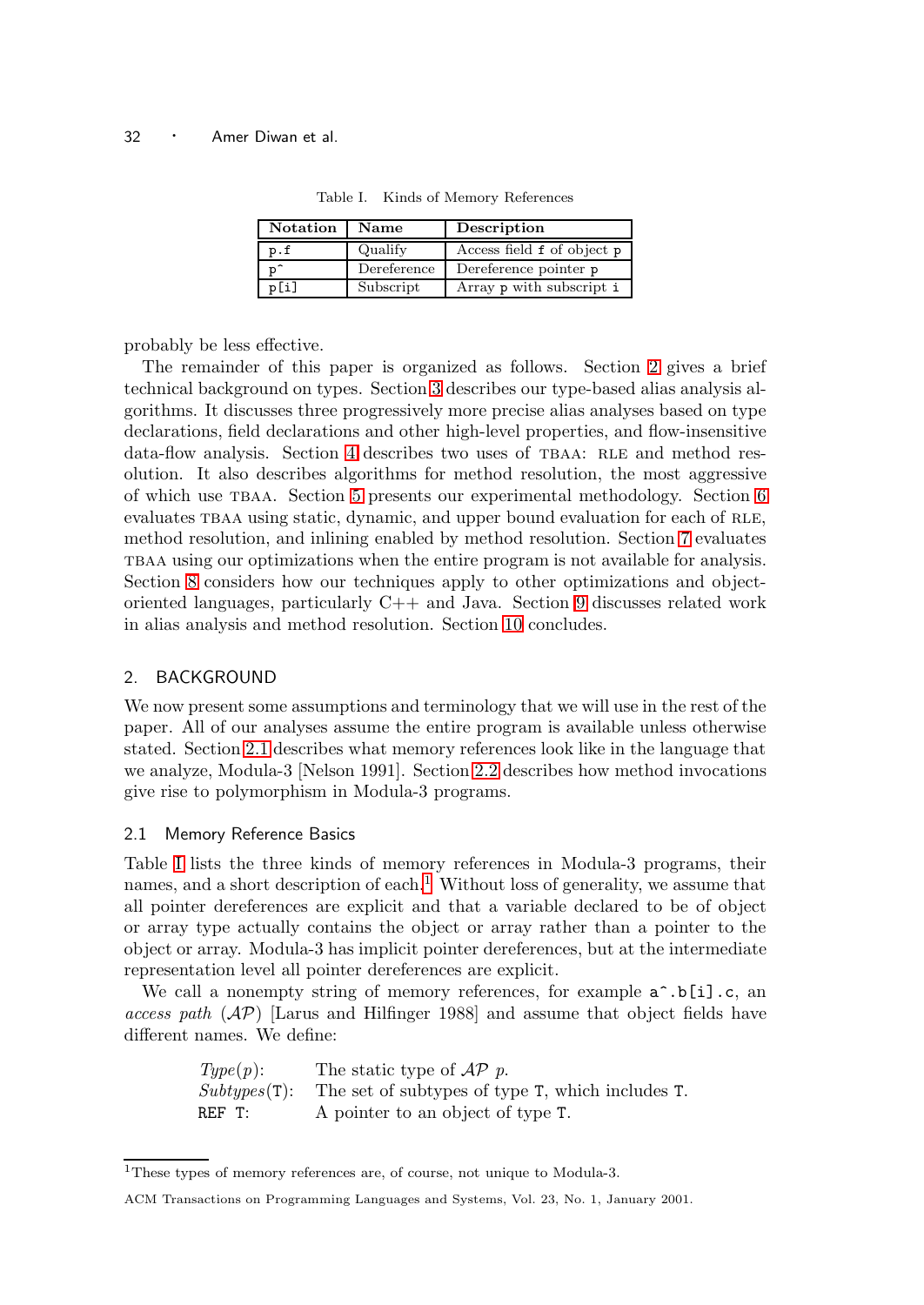```
TYPE U = OBJECT
           f \cdot II ·
         METHODS
           m := mU;END;
(* V is a subtype of U *)TYPE V = U OBJECT
         METHODS
           n := nV;
         OVERRIDES
           m := mV;END;
```
<span id="page-3-1"></span>Fig. 1. A Modula-3 type hierarchy.

In Modula-3 and other type-safe languages, a variable of type REF T can legally point to objects of type  $Subtypes(T)$ . Each of our alias analyses refines the type of objects to which an  $AP$  (memory reference) may refer.

#### <span id="page-3-0"></span>2.2 Polymorphism through Subtyping

Statically typed object-oriented languages support polymorphism through subtyping. A variable of type S where S is a subtype of T supports all the behavior of T and may extend it. Thus, the program can use an object of type S whenever an object of type T is expected. In particular, a variable with declared type REF T may point to objects that are subtypes of T.

Consider the Modula-3 type hierarchy in Figure [1,](#page-3-1) which defines a type U, and V, a subtype of U. V has all the behavior of U (in particular, the m method) but has a different implementation of m (mV instead of mU). V also supports the n method, which U does not. Invoking the m method on a variable with declared type REF U may invoke one of three procedures:

- (1) mU, if the variable is currently a pointer to an object of type U;
- (2) mV, if the variable is currently a pointer to an object of type V; or
- (3) error, if variable is currently a pointer of type NULL.

In general, invoking a method on a variable of type REF U (the *receiver*) can call any procedure that overrides that method in  $Subtypes(U)$ . The NULL type, which contains a single value NIL, is a subtype of all reference types in Modula-3 and overrides all methods with an error procedure. While NULL is a type in Modula-3 and NIL is a value, we will abuse these terms and use NULL to mean both the type and the value when it is clear from the context.

A polymorphic method invocation site calls more than one user procedure at run time. For example, consider invoking the **print** method on each element of a linked list in a loop. If the list links objects of different types with different implementations of the print method, then the print method invokes different procedures depending on the type of the list element.

A monomorphic method invocation site always invokes the same user procedure (or error), for all possible program executions. The receiver need not always be the same type, but the method implementation must be the same. To continue the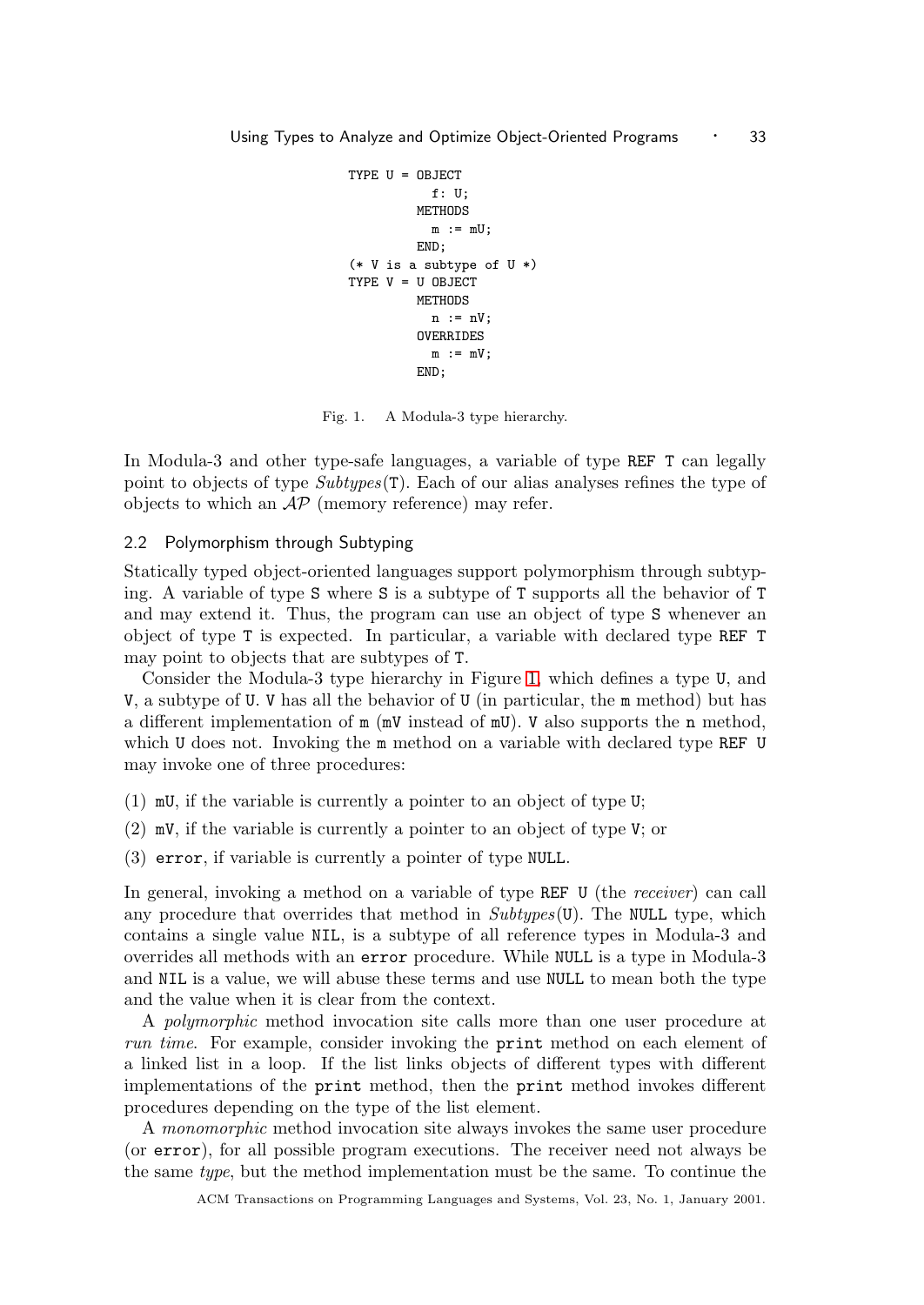```
TYPE
  T = OBJECT f, g: INTEGER; END;
  S1 = T OBJECT \ldots END;
  S2 = T OBJECT \ldots END;
  S3 = T OBJECT \ldots END;
VAR
  t: REF T;
  s: REF S1;
  u: REF S2;
```
<span id="page-4-1"></span>Fig. 2. Type hierarchy example.

linked list example, if the list links objects of only one type, then the print method will always invoke the same procedure.

We will call a method invocation site *run-time monomorphic* if, over some set of program runs, it always invokes the same method implementation. Thus a monomorphic site will always be run-time monomorphic, but a run-time monomorphic site may be polymorphic because it may invoke a different method implementation in some execution not yet considered. Whether a method invocation site is monomorphic is undecidable in general; we will thus find a conservative estimate. A method invocation is resolved if it is identified as being monomorphic. Section [4.2](#page-9-0) gives algorithms for resolving monomorphic sites.

# <span id="page-4-0"></span>3. TYPE-BASED ALIAS ANALYSIS

This section describes type-based alias analyses (TBAA) in which the compiler has access to the entire program except for the standard libraries. TBAA assumes a type-safe programming language such as Modula-3 [Nelson 1991] or Java [Sun Microsystems Computer Corporation 1995] that does not support arbitrary pointer type casting, which is supported in C and  $C_{++}$ . We first describe three progressively more powerful versions of TBAA and then conclude with their complexity.

# 3.1 TBAA Using Type Declarations

To use type declarations to disambiguate memory references, we simply examine the declared type of an access path  $\mathcal{AP}$ , and then assume that  $\mathcal{AP}$  may reference any object with the same declared type or subtype. This version of TBAA we call T-TBAA. More formally, given two  $\mathcal{AP}s$  p and q, T-TBAA determines that they are *aliases* if and only if T-TBAA  $(p, q)$  evaluates to true:

T-TBAA 
$$
(p, q) = Subtypes(Type(p)) \cap Subtypes(Type(q)) \neq \emptyset
$$
.

Consider the example in Figure [2.](#page-4-1) Since S1 is a subtype of T, variables of type REF T can point to objects of type REF S1. Thus,

Subtypes
$$
(Type(t^*)) \cap Subtypes(Type(s^*)) \neq \emptyset
$$
  
Subtypes $(Type(t^*)) \cap Subtypes(Type(u^*)) \neq \emptyset$   
Subtypes $(Type(s^*)) \cap Subtypes(Type(u^*)) = \emptyset$ .

In other words,  $t^{\text{-}}$  and  $s^{\text{-}}$  may refer to the same location, and  $t^{\text{-}}$  and  $u^{\text{-}}$  may refer to the same location, but  $s^{\text{-}}$  and  $u^{\text{-}}$  may not refer to the same location, since they have incompatible types. Note that  $T$ -TBAA is not transitive.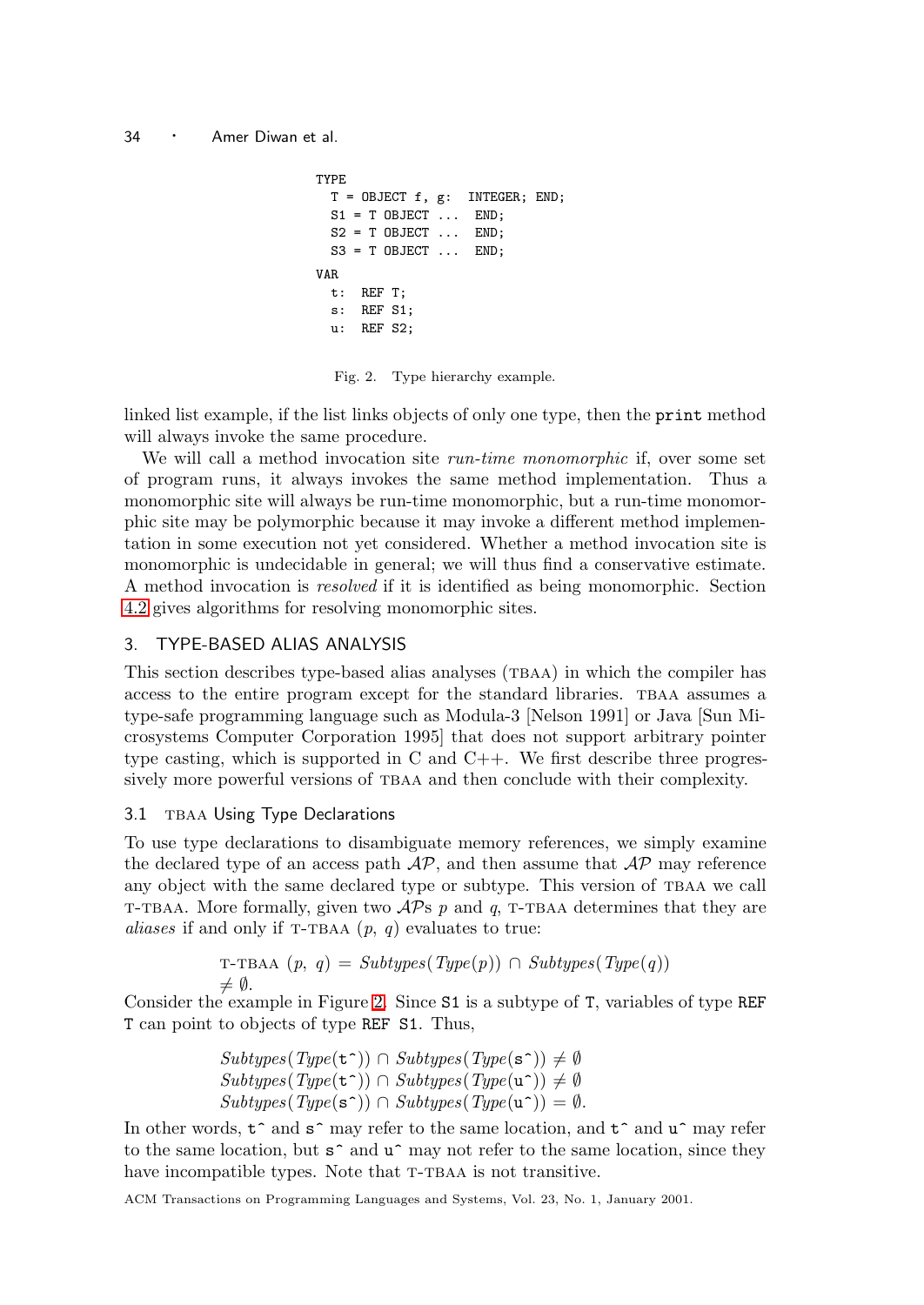| Case          | AP1              | $\mathcal{AP}$ 2 | TF-TBAA $(\mathcal{AP}$ 1, $\mathcal{AP}$ 2)    |
|---------------|------------------|------------------|-------------------------------------------------|
|               |                  |                  | true                                            |
| $\mathcal{D}$ | p.f              | $q \cdot g$      | $(f = g) \wedge TF-TBAA(p, q)$                  |
| 3             | p.f              |                  | AddressTaken $(p.f) \wedge T$ -TBAA $(p.f, q2)$ |
|               | p[i]             |                  | $Address Taken(p[i]) \wedge T-TBAA (p[i], q^*)$ |
| 5             | p.f              | q[i]             | false                                           |
| 6             | p[i]             | q[i]             | TF-TBAA $(p, q)$                                |
|               | x                |                  | $x = y$                                         |
| 8 (otherwise) | $\boldsymbol{v}$ |                  | T-TBAA $(p, q)$                                 |

<span id="page-5-0"></span>Table II. TF-TBAA  $(AP1, AP2)$  Algorithm

### <span id="page-5-1"></span>3.2 Using Field Access Types

We next improve the precision of T-TBAA using the type declarations of fields and other high-level information in the program. This version of TBAA we call TF-TBAA. The TF-TBAA algorithm appears in Table [II.](#page-5-0) Given  $\mathcal{AP1}$  and  $\mathcal{AP2}$ , it returns true if  $\mathcal{AP}1$  and  $\mathcal{AP}2$  may be aliases. It uses AddressTaken which returns true if the program ever takes the address of its argument. For example,  $Address Taken(p, f)$  is true if the program takes the address of field f of an object that p can possibly refer.  $Address Taken(q[i])$  returns true if the program takes the address of some element of an array that  $q$  can possibly refer. In Modula-3, programs may take the addresses of memory locations in only two ways: via the pass-by-reference parameter-passing mechanism, and via the WITH statement, which creates a temporary name for an expression. Note, that unlike T-TBAA, which needs only the type hierarchy, AddressTaken actually needs to look at all the instructions in the program. For simplicity, we assume that aggregate accesses, such as assignments between two records, have been broken down into accesses of each component.

The eight cases in Table [II](#page-5-0) determine the following.

- **1**: Identical APs always alias each other.
- **2**: Two qualified expressions may be aliases if they access the same field in potentially the same object. Note that this case recursively uses TF-TBAA to more precisely handle the aliasing of access paths such as a.x.g and a.y.g.
- **3-4**: A pointer dereference may refer to the same location as a qualified or subscripted expression only if their types are compatible and the program may take the address of the qualified or subscripted expression.
- **5**: In Modula-3, a subscripted expression cannot alias a qualified expression.
- **6**: Two subscripted expressions are aliases if they may subscript the same array. tf-tbaa ignores the actual subscripts. Note that this case recursively uses tf-TBAA to more precisely handle the aliasing of access paths such as  $a.x[i]$  and a.y[j].
- **7**: Two distinct variables are never aliases
- **8 (otherwise)**: For all other cases of APs, including two pointer dereferences, TF-TBAA uses T-TBAA to determine aliases.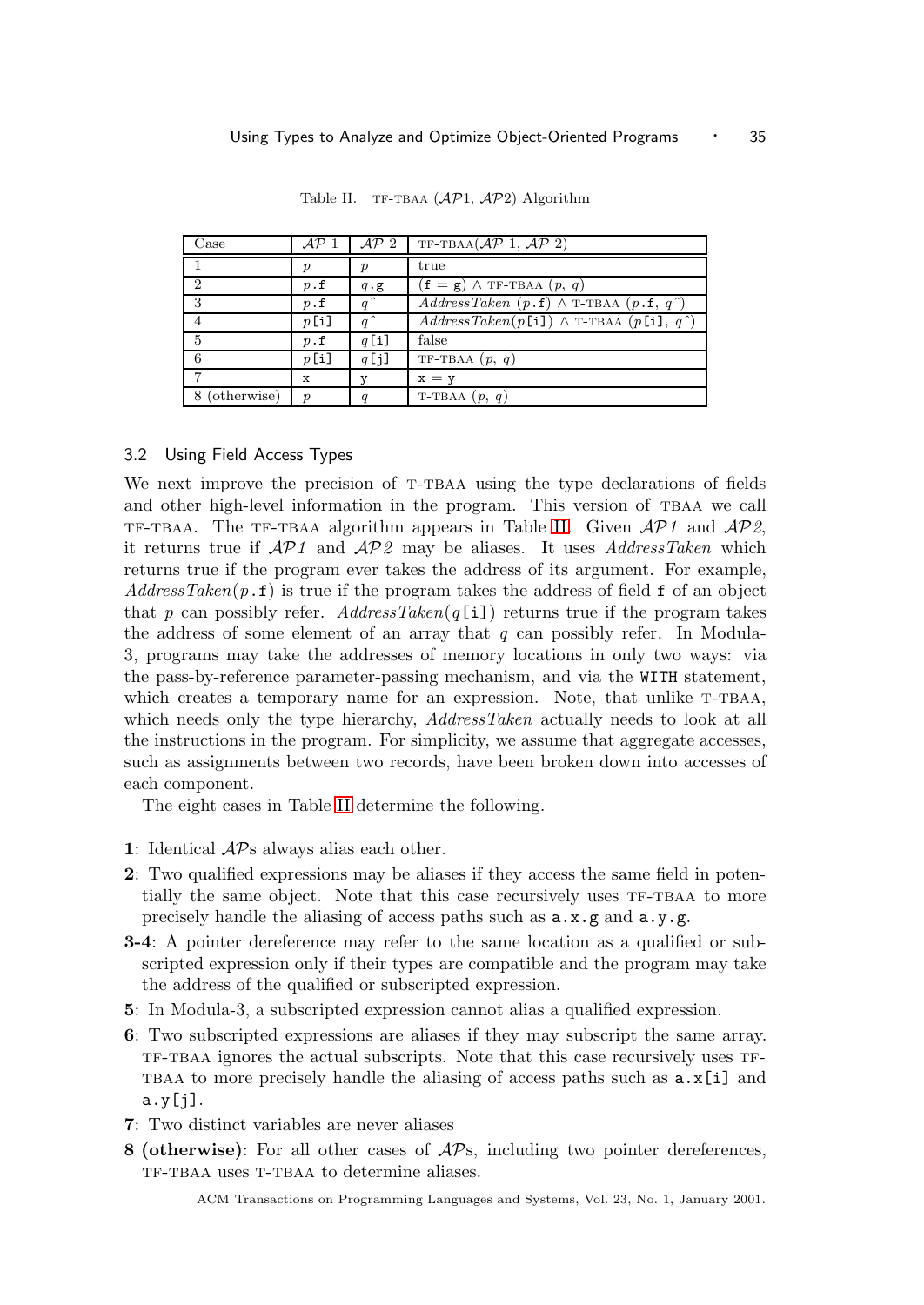The Java programming language will have similar rules though we will need additional mechanisms to handle programs that use dynamic class loading and reflection. For C++ the rules must be more conservative to handle arbitrary pointer casts and pointer arithmetic.

# 3.3 Using Assignment

t-tbaa is conservative in the sense that it assumes that the program uses types in their full generality. For instance, a program might use a list package capable of linking objects of different types, and in fact link objects of only one type. We thus improve on t-tbaa by examining the effects of explicit and implicit assignments to determine more accurately the types of objects an  $AP$  may refer to in a flowinsensitive manner. We call this algorithm TM-TBAA. Unlike T-TBAA, which always merges the declared type of an  $AP$  with all of its subtypes, TM-TBAA only merges a type with a subtype when a statement assigns some pointer to subtype S to a variable declared to be of type REF  $T$ . As an example, consider applying  $T$ -TBAA to the following program using the type hierarchy in Figure [2:](#page-4-1)

### VAR

t: REF  $T$  := NEW  $(T)$ ; s: REF S1 := NEW (S1);

T-TBAA assumes that  $t^{\text{-}}$  and  $s^{\text{-}}$  may refer to the same location. By inspecting the code however, it is obvious that t and s never point to the same location. tmtbaa proves independence in this situation as follows: if the program never assigns a value of type REF S1 to a location of type REF T (directly or indirectly), then  $t^{\text{-}}$  and  $s^{\text{-}}$  cannot possibly be aliases. If there is any such assignment, TM-TBAA ignores the control flow and assumes an alias. We call these assignments merges.

Figure [3](#page-7-1) presents the algorithm to merge types selectively for complete pro-grams.<sup>[2](#page-6-0)</sup> The algorithm produces a *TypeRefsTable*, which takes a declared type T as an argument and returns all the types potentially referenced by an  $\mathcal{AP}$  declared to be of type T. Given two  $\mathcal{APs}$  p and q, TM-TBAA determines that they are aliases if and only if  $TM-TBAA(p,q)$  evaluates to true:

 $TM-TBAA(p,q) = TypeRefsTable(Type(p))$  $\cap$  TypeRefsTable(Type(q))  $\neq \emptyset$ 

In Figure [3,](#page-7-1) each set  $\mathcal{T} = \{T_1, \ldots, T_k\}$  in Group represents an equivalence class of types such that an  $\mathcal{AP}$  with a declared type  $T \in \mathcal{T}$  may refer to any object of type U such that  $U \in \mathcal{T}$ . For example, given the set  $\mathcal{T} = \{T1, T2\} \in \text{Group}, \mathcal{AP}s$  with declared type T1 may refer to any object of type T1 or T2.

Step 1 initializes Group such that each declared type is in an independent set. Step 2 examines all the assignment statements and merges the type sets if the types of the left- and right-hand sides are different.[3](#page-6-1) Step 2 does not consider the order of the instructions and is therefore flow-insensitive. Step 3 then filters out infeasible aliases from *Group*, creating *asymmetry* in the  $TM-TBAA$  relationship.<sup>[4](#page-6-2)</sup>

<span id="page-6-0"></span><sup>2</sup>A more precise but slower formulation maintains a separate group for each type. In our experiments the difference between the two variations was insignificant.

<sup>3</sup>This step is similar to Steensgaard's algorithm [Steensgaard 1996].

<span id="page-6-2"></span><span id="page-6-1"></span><sup>4</sup>Steensgaard's algorithm [Steensgaard 1996] applied to user-defined types would not discover this asymmetry.

ACM Transactions on Programming Languages and Systems, Vol. 23, No. 1, January 2001.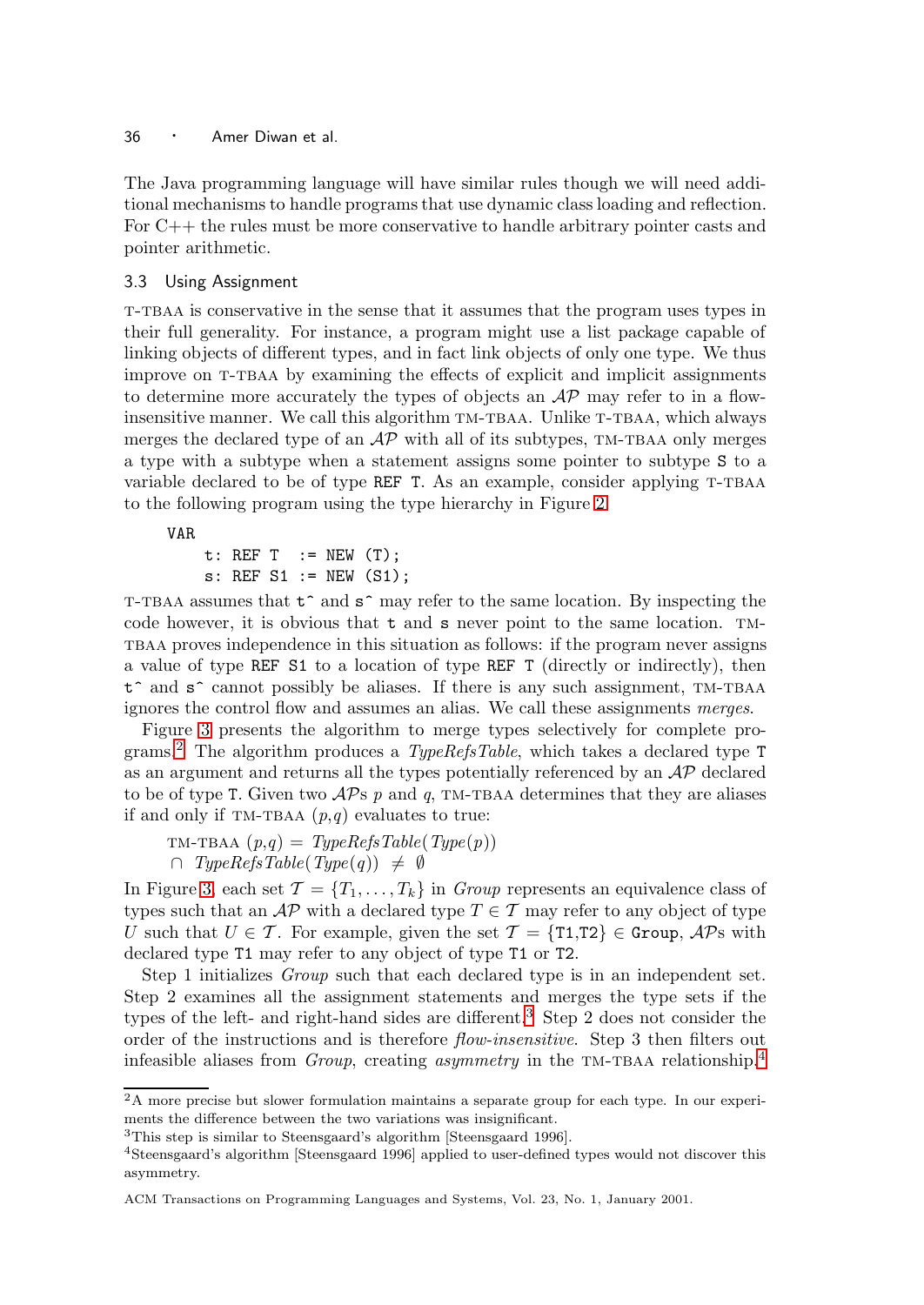```
(* Step 1: put each type in its own set *)
for all pointer types REF T do
 Group := Group \cup {{T}}
(* Step 2: merge sets because of assignments *)
for each implicit and explicit pointer assignment a:=b do
 let Type(a) be REF Ta and Type(b) be REF Tb;
 if Ta \neq Tb then
   let Ga, Gb \in Group, such that Ta \in Ga, Tb \in GbGroup := Group - \{Ga\} - \{Gb\} + \{Ga \cup Gb\}(* Step 3: Construct TypeRefsTable *)
for each type REF T do
 let g \in \text{Group}, T \in gTypeRefsTable(T) = g \cap Subtypes(T)
```
<span id="page-7-1"></span>Fig. 3. Selective type merging.

For instance, an  $\mathcal{AP}$  with declared type REF T in Figure [2](#page-4-1) may point to objects of type T or type S1, but an  $\mathcal{AP}$  declared as REF S1 may not point to objects of type T. The final result of Step 3 is the TypeRefsTable.

Figure [4](#page-8-0) uses the type declarations in Figure [2](#page-4-1) to illustrate how the selective merging algorithm works. Step 1 initializes each declared type to be in a set of its own, as shown in Figure  $5(a)$  where each oval represents a set in  $Group.$  Figure  $5(b)$ shows Group after Step 2 merges types T and S1, the types for the first assignment; and Figure  $5(c)$  shows that the second assignment causes Step 2 to merge S2 with T and S1. S3 remains in a set by itself. Step 3 of the merge algorithm then creates asymmetry for the subtype declarations in the  $Type RefsTable$ , as shown in Figure [4.](#page-8-0) Notice that TM-TBAA determines that  $\mathcal{AP}s$  declared to point to T may not point to objects of type S3, but T-TBAA assumes they may.

We obtain the final version of our TBAA algorithm TFM-TBAA by using TM-TBAA instead of T-TBAA in the TF-TBAA algorithm of Table [II.](#page-5-0)

### 3.4 Complexity of Analyses

The complexity of the slowest TBAA (TFM-TBAA) is dominated by Step 2 of TMtbaa (Figure [3\)](#page-7-1). This step makes a single linear pass through the program and at each pointer assignment unions two sets of types. The complexity of TBAA is thus  $O(n * |T|)$ , where n is the number of instructions in the program and  $|T|$  is the number of types in the program. If we use a fast union-find data structure [Tarjan 1975] (instead of our current bit vector set implementation) we can further reduce the complexity of this analysis to near-linear time. The time to use the results of the TBAA may, of course, be more than near-linear. For instance, computing all the may-alias pairs using TBAA, or any other points-to analysis, takes  $O(e^2)$  steps, where  $e$  is the number of memory expressions in the program and each step requires querying the results of the points-to analysis.

### <span id="page-7-0"></span>4. USING TBAA

Most compiler analyses and optimizations can benefit from alias analysis. In this section, we describe two optimizations, redundant load elimination (RLE) and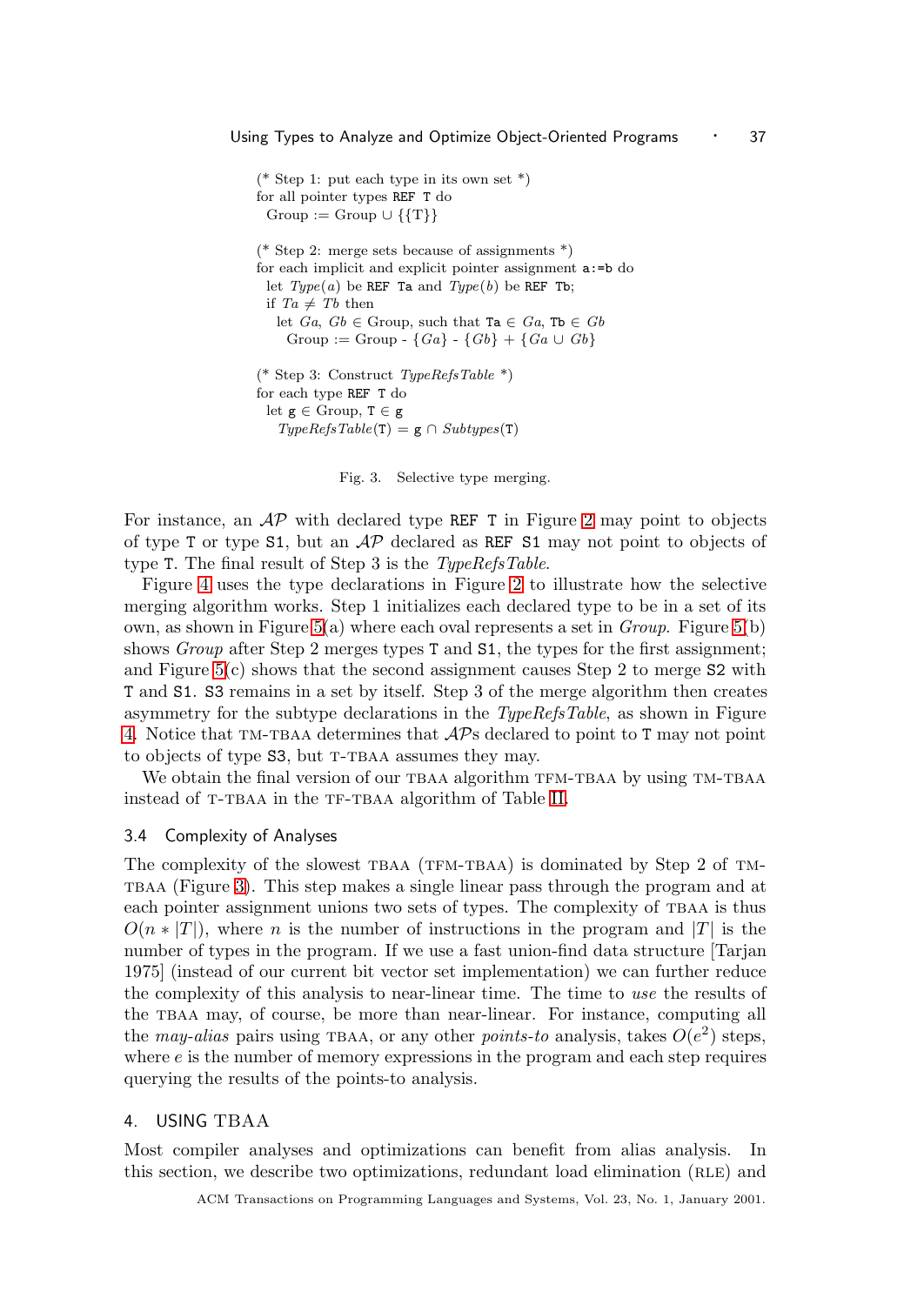| 38 | Amer Diwan et al.<br>٠                |                |                          |
|----|---------------------------------------|----------------|--------------------------|
|    | <b>VAR</b>                            |                |                          |
|    | $s1:$ REF S1 := NEW $(S1)$ ;          |                |                          |
|    | $s2:$ REF S2 := NEW $(S2)$ ;          | Type           | $Type Refs Table$ (Type) |
|    | s3: REF S3 $:=$ NEW $(S3)$ ;          | т              | T. S1, S2                |
|    | $t:$ REF T;                           | S <sub>1</sub> | S <sub>1</sub>           |
|    | BEGIN                                 | S <sub>2</sub> | S <sub>2</sub>           |
|    | $t := s1$ ; (* Statement 1 *)         | S3             | S <sub>3</sub>           |
|    | $t := s2$ ; (* Statement 2 *)<br>END: |                | Step 3: TypeRefsTable    |

<span id="page-8-0"></span>Fig. 4. Example to illustrate TM-TBAA.

(a) Step 1: (b) Step 2: After statement 1 (c) Step 2: After statement 2



<span id="page-8-1"></span>Fig. 5. Selective merging for Figure [4.](#page-8-0)

method resolution, that use TBAA.

### 4.1 Redundant Load Elimination

rle combines variants of loop-invariant code motion and common subexpression elimination [Aho et al. 1986], but applies them to loads instead of computation. We expect RLE to be a profitable optimization, since loads are expensive on modern machines and architects expect they will only get more expensive [Hennessy and Patterson 1995].

Similar to register promotion [Cooper and Lu 1997], RLE hoists a memory reference out of a loop if it is loop invariant and is executed on every iteration of the loop, leaving it up to the back end to place the hoisted memory reference in a register. For example in Figure [6,](#page-9-1) the access path a^.b is redundant on all paths, and loop-invariant code motion moves it into the loop header. As shown in Figure [7,](#page-10-0) rle also eliminates common subexpressions of memory references. A memory expression at statement s is redundant if it is available on every path to s. rle therefore improves performance by enabling the replacement of costly memory references with fast register references. Since RLE operates on memory references, its effectiveness depends directly on the quality of the alias information and back end. To enable rle across calls, rle is preceded by a mod-ref analysis that summarizes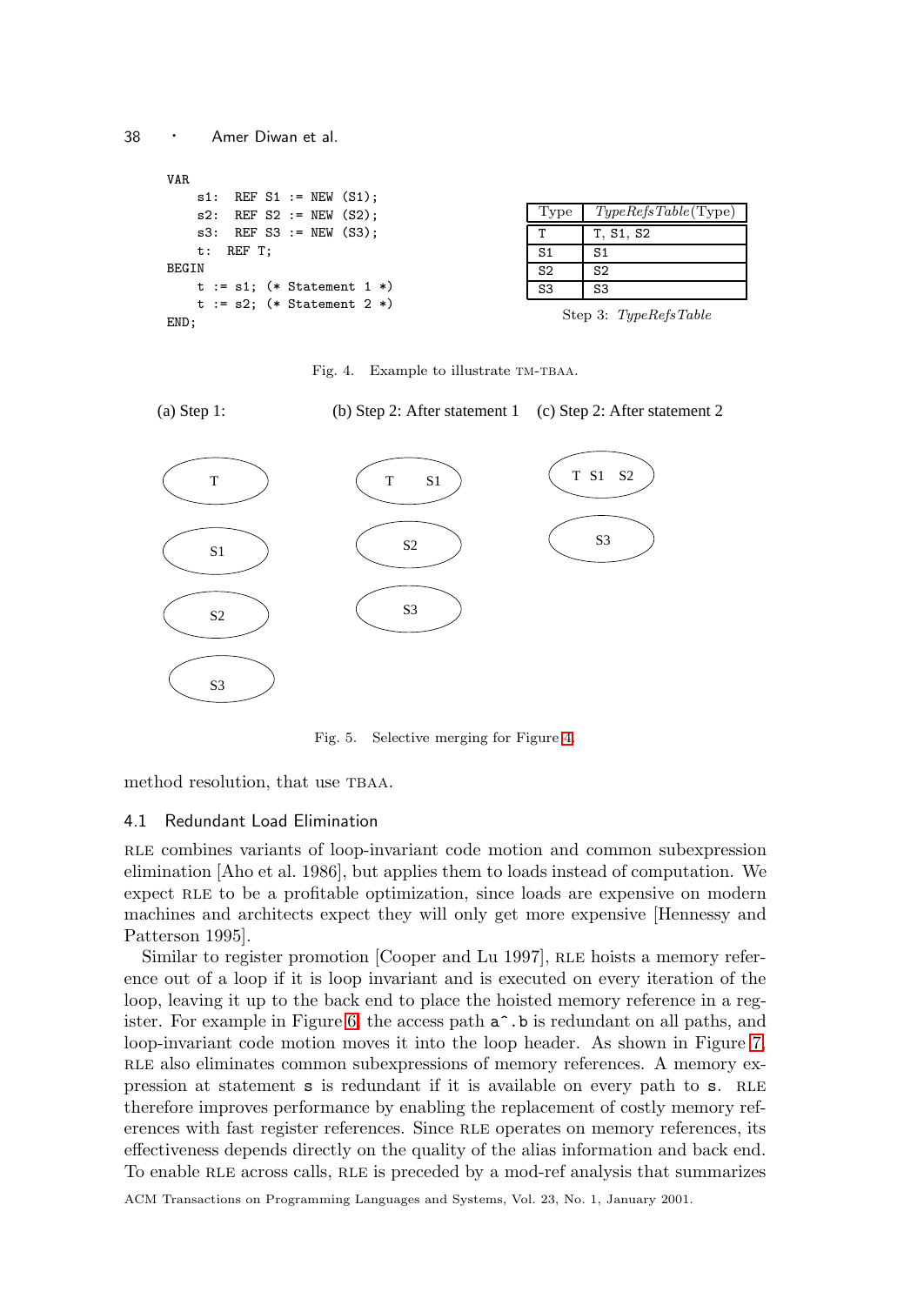

<span id="page-9-1"></span>Fig. 6. Eliminating loop-invariant memory loads.

the objects (in terms of types and fields) that are referenced and modified by each call. For example, in order to hoist a memory reference out of a loop containing a call, RLE needs to know whether the call may change the value of the memory reference. Note that even though RLE uses interprocedural mod-ref information, it does not eliminate redundant loads across procedure boundaries.

#### <span id="page-9-0"></span>4.2 Resolving Method Invocations

This section describes techniques for resolving a method invocation site to a monomorphic call which we then replace with a direct call or inline the called procedure. Many techniques for method resolution do not use alias information [Fernandez 1995; Bacon and Sweeney 1996]. Here we describe three straightforward method resolution techniques that do not use pointer analysis—type hierarchy analysis, intraprocedural type propagation, and interprocedural type propagation—and then extend them to use TBAA to analyze pointer dereferences. We use the type hierarchy of Figure [1](#page-3-1) as a running example to illustrate the strengths and limitations of the analyses.

4.2.1 Type Hierarchy Analysis. Our algorithm for type hierarchy analysis (THA) bounds the set of procedures a method invocation may call by examining the type hierarchy declarations for method overrides. For each type T and each method  $m$ declared or inherited in T, type hierarchy analysis finds all overrides of m in the type hierarchy rooted at T. These overrides are the procedures that may be called when m is invoked on a variable of type T. Since NULL is a subtype of all object types in Modula-3 and it overrides all methods, type hierarchy analysis can never narrow down the possibilities to just one; at best it determines a method is one procedure or the error procedure. If type-hierarchy analysis is used for unsafe languages, such as C++, it may ignore the NULL case.

4.2.2 Intraprocedural Type Propagation. Our algorithm for intraprocedural type propagation analysis (tpa) for method resolution is flow-sensitive and uses dataflow analysis to propagate sets of types from *type events* to method invocations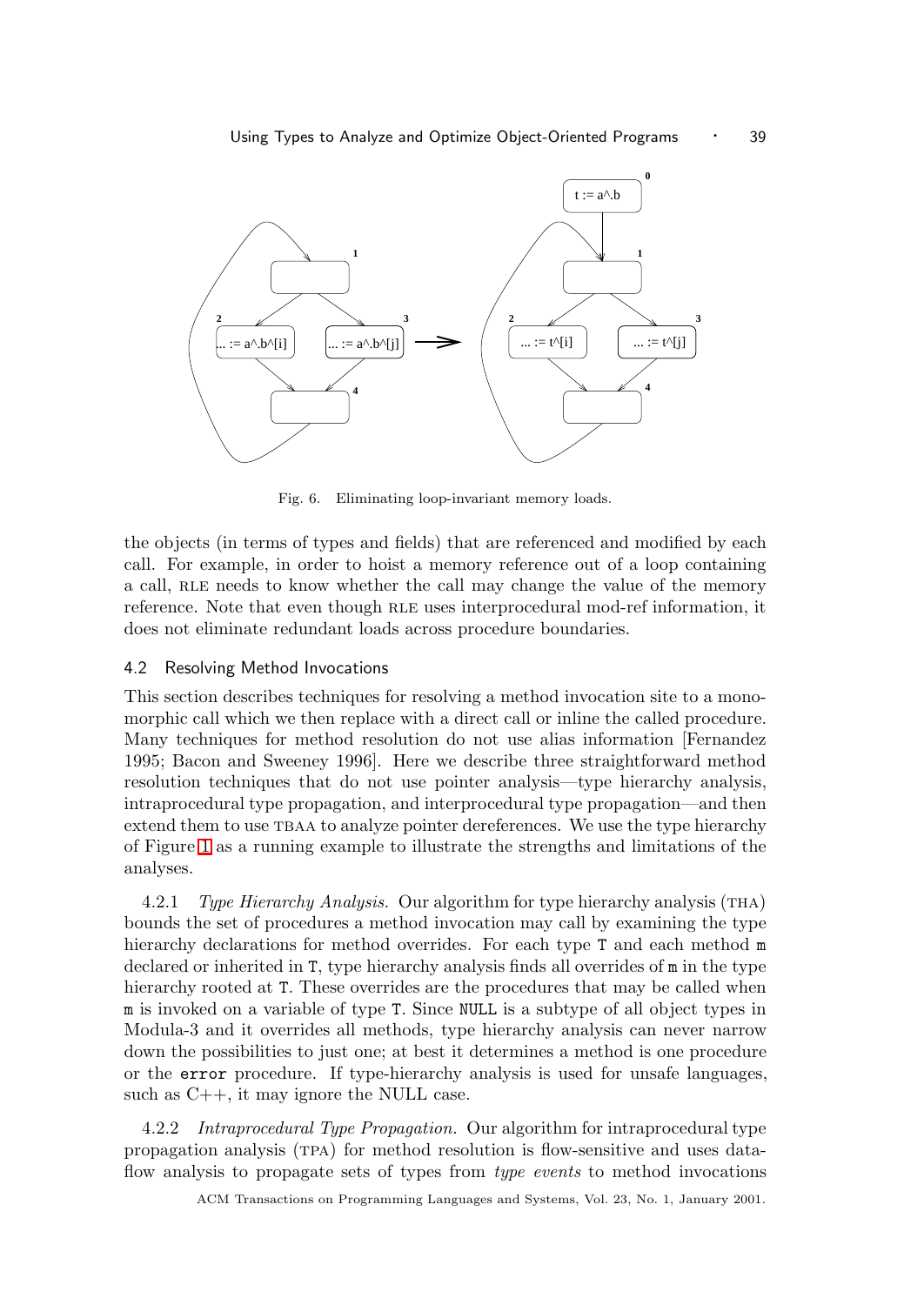

<span id="page-10-0"></span>Fig. 7. Eliminating redundant memory loads.

within a procedure. We first present the data-flow equations, and then show an example.

tpa is similar to reaching definitions. In our data-flow lattice, we use a power set of the types; the initial type for a local variable is the empty set. tpa first identifies and propagates sets of possible types for each variable. All nonlocal variables and parameters initially have the maximum set of types consistent with their declaration.<sup>[5](#page-10-1)</sup> In the program, type events create or change type information. The three distinguishing type events are allocation ( $v \leftarrow NEW(t)$ ), implicit and explicit type discrimination operators (IsType (v, T)), and assignment (v  $\leftarrow$  u), which includes parameter bindings at calls.  $IsType$  is an explicit type discrimination event that checks if v's type is in Subtypes  $(T)$ . Is Type has two successors, and the appropriate one is picked based on whether or not  $IsType$  evaluates to true. A statement s with a type event generates and kills types as follows:

GENTYPE  $(v \leftarrow NEW(t)) = \langle v, \{t\}\rangle$ GENTYPE  $(IsType(v, T)) = \langle v, TypeOf(v) \cap Subtypes(T) \rangle$  for true  $= \langle v, TypeOf(v) - Subtypes(T) \rangle$  for false GENTYPE  $(v \leftarrow u)$  =  $\langle v, TypeOf(u) \rangle$ KILLTYPE $(v \leftarrow NEW(t)) = \langle v, TypeOf(v) \rangle$ KILLTYPE $(v \leftarrow u)$  =  $\langle v, TypeOf(v) \rangle$ 

T denotes a set of types, t is a single type, and  $TypeOf$  returns the set of possible types of a variable (for this program point, at this stage of the data-flow analysis). Note that there are two cases for the  $IsType$  case: one for ISTYPE taking the *true* branch and the other for it taking the false branch. The data-flow equations for a statement s are similar to the equations for reaching definitions:

$$
IN(s) = \bigcup_{p \in \text{PRED}(s)} OUT(p)
$$
  
OUT(s) = GENType(s)  $\cup$  (IN(s) – KILLType(s))

Our implementation of type propagation propagates types only to scalars; it assumes the conservative worst case (the declared type) for the allocated types of

<span id="page-10-1"></span><sup>&</sup>lt;sup>5</sup>If a method can be shown to be invoked only via method calls, and not directly as a procedure, then its self argument's types can be further restricted to types having this particular method code body as their implementation of a method.

ACM Transactions on Programming Languages and Systems, Vol. 23, No. 1, January 2001.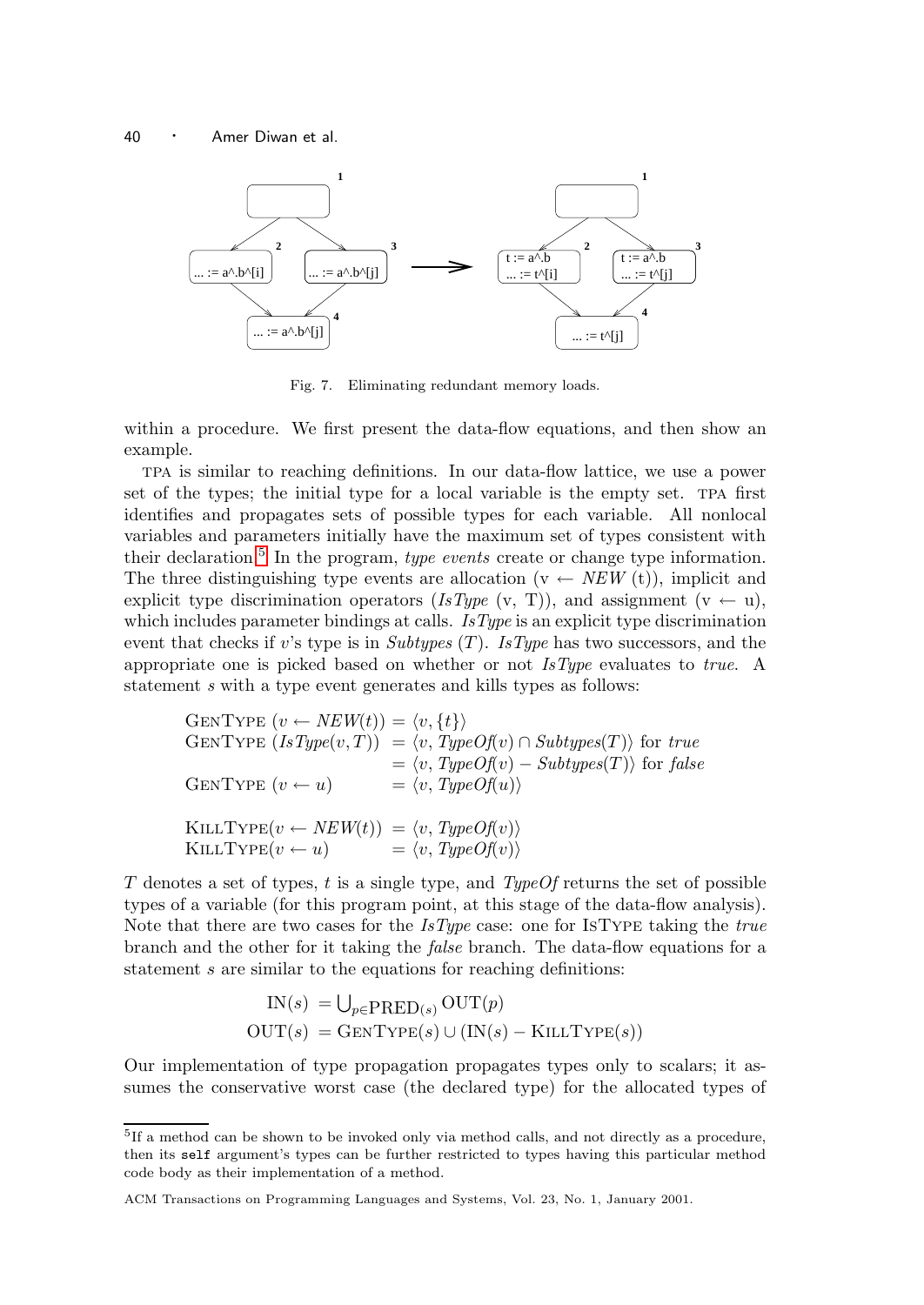```
1 p := NEW (V);
 IF cond THEN
2 o := NEW(U);3 o.m ();
 ELSE
4 o := p;
5 o.m ();
 END;
6 o.m ();
```
<span id="page-11-0"></span>Fig. 8. Example to illustrate TPA.

record fields, object fields, array references, and pointer accesses. To demonstrate how TPA works, consider the example in Figure [8.](#page-11-0)

Statement 2 contains an allocation type event. tpa propagates the type U to o, and thus determines that the method invocation in Statement 3 calls procedure mU. Statement 4 contains an assignment type event, and TPA propagates the type of p to o, and thus determines that the method invocation in Statement 5 calls procedure mV. Finally, tpa merges the types of o at the control-flow merge before Statement 6, yielding the type  $\{U, V\}$  for  $\circ$ , and thus cannot resolve  $\circ$ . m at Statement 6.

4.2.3 Interprocedural Type Propagation. Our algorithm for interprocedural type propagation analysis (itpa) for method resolution begins by using the results of TPA to build a call graph. The call graph has an edge from a method invocation to each possible target determined by tpa. The algorithm maintains a work list of procedures in depth-first order that need analysis. The work list initially contains all procedures. A procedure needs analysis if new information becomes available about its parameters or about the return value of one of its callees. When ITPA analyzes a procedure, it may put the callers and callees of the procedure on the work list and update the call graph. In particular, analysis may eliminate some call graph edges if it refines the type of a method receiver. itpa terminates when the work list is empty.

itpa also keeps track of which procedures are called only via method invocations (i.e., not called directly). For these procedures, it eliminates NULL as a possible type for the first argument (self). (If self has a pointer of type NULL, then error is invoked instead of this procedure.) itpa propagates types only to scalars, and it assumes the declared type for all data accessed through pointer traversal. It does not propagate side effects from calls and assigns the declared type for any variable changed by the call. Variables potentially changed by a call include variables declared in outer scopes, globals, parameters passed by reference, and parameter aliases.

itpa is context-insensitive: rather than analyzing for every combination of call site and callee, ITPA merges the parameter types of all call sites of a procedure, and the return types of all callees at a call site. This simplification yields a faster analysis (cubic instead of exponential) but at the cost of some accuracy. Consider the following code: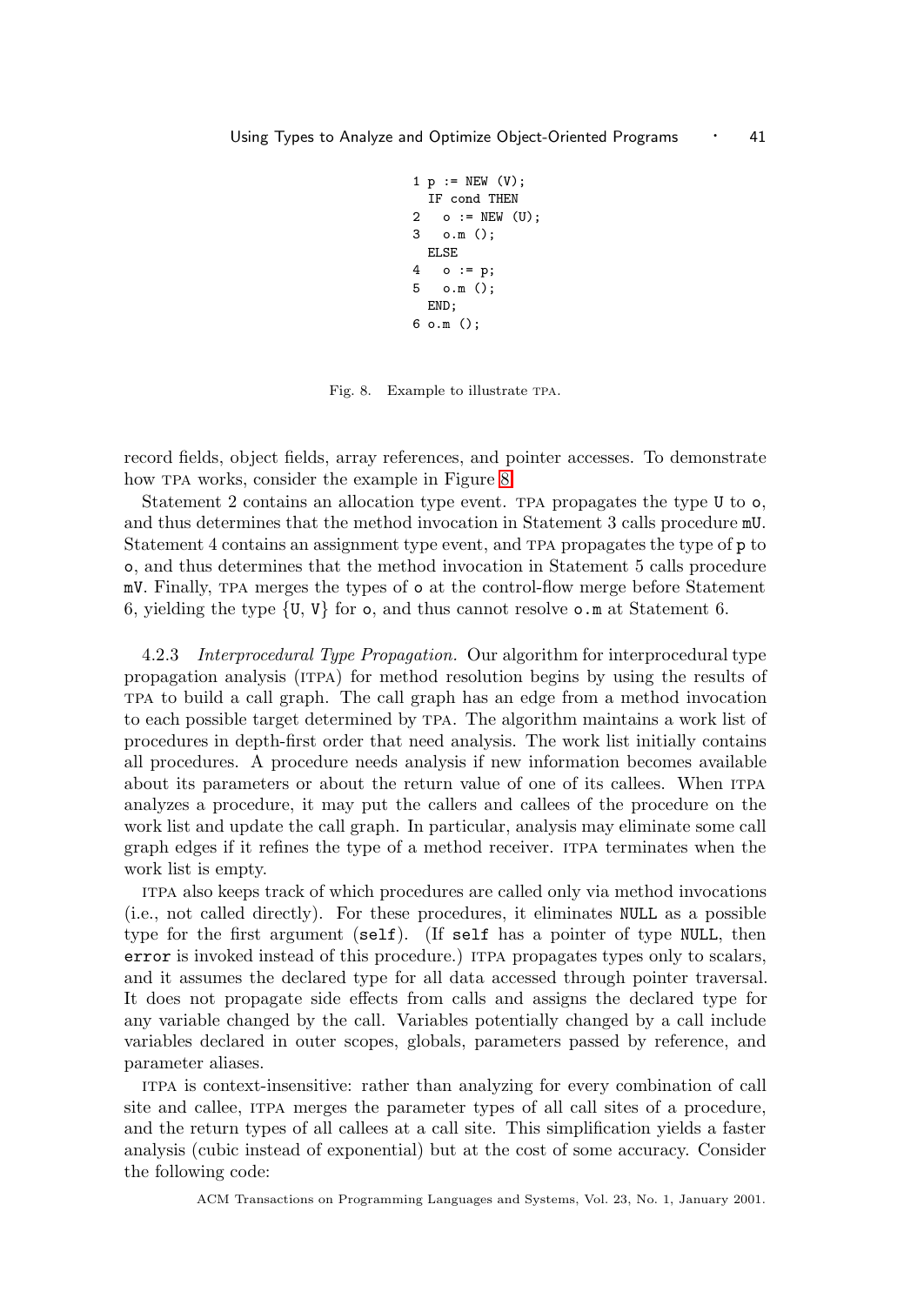```
PROCEDURE Caller1 () =
  t := P (NEW (T));
  t.m ();
PROCEDURE Caller2 () =
  t := P (NEW (U);
  t.m ();
PROCEDURE P (o: T): T =RETURN o;
```
A context-sensitive analysis would analyze P separately for each of its call sites and thus determine that the method invocation in Caller1 will call mT and that in Caller2 will call mU. Our context-insensitive analysis instead merges the parameter types for each caller of P and thus does not resolve the method invocations in Caller1 and Caller2. We show in Section [6.2.2](#page-23-0) that, for our benchmark suite, this loss in precision is not significant.

4.2.4 Using TBAA to Resolve Method Invocations. In this section, we extend tpa and itpa with tfm-tbaa to obtain tpa-tbaa and itpa-tbaa, respectively. Whenever TPA-TBAA or ITPA-TBAA encounter a pointer dereference, they invoke TFM-TBAA to get the set of locations referenced by the pointer dereference. TFM-TBAA summarizes this set compactly using type information (e.g., field  $f$  of object type  $\hat{O}$ ). TPA-TBAA or ITPA-TBAA then propagates the types to or from the set of locations referenced by the pointer dereference. Consider the following code segment:

v: T;  
v
$$
\hat{f}
$$
 :=  $\langle \text{rhs} \rangle$ 

For this example, TPA-TBAA propagates the types of  $\langle \text{rhs} \rangle$  to the field f of all possible objects pointed-to by v. In the worst case, this assignment propagates the type of the  $\langle$ rhs> to field f of all subtypes of T plus other variables if the program ever takes the address of an  $f$  field (see Section [3.2\)](#page-5-1). Since TFM-TBAA computes may points to rather than must points to information, the analysis assumes that the aliases of  $v.f$  may either retain their old type or the new type from  $\langle \text{rhs} \rangle$ . Such updates are called weak updates in the pointer analysis literature.

These analyses discover monomorphic uses of general data structures. Consider the linked list package again. When a program links objects of a single type, itpa-TBAA resolves the invocation of the **print** method on the list elements. However, if the program allocates two distinct linked lists of the same type, but one with elements of type T and the other with type U, this analysis does not recognize that each list is homogeneous. It infers the type  $\{T, U, NULL\}$  for the elements in both lists. (The type of an object-typed field always includes NULL, since all fields in Modula-3 are initialized at allocation, and thus the first assignment to every object-typed field is always of type NULL.)

4.2.5 Summary and Complexity of Analyses. Table [III](#page-13-1) summarizes the analyses. Eliminates NULL indicates whether the analysis can eliminate NULL as a possible type. In the *Complexity* column,  $n_p$  is the number of statements in procedure  $p$ ,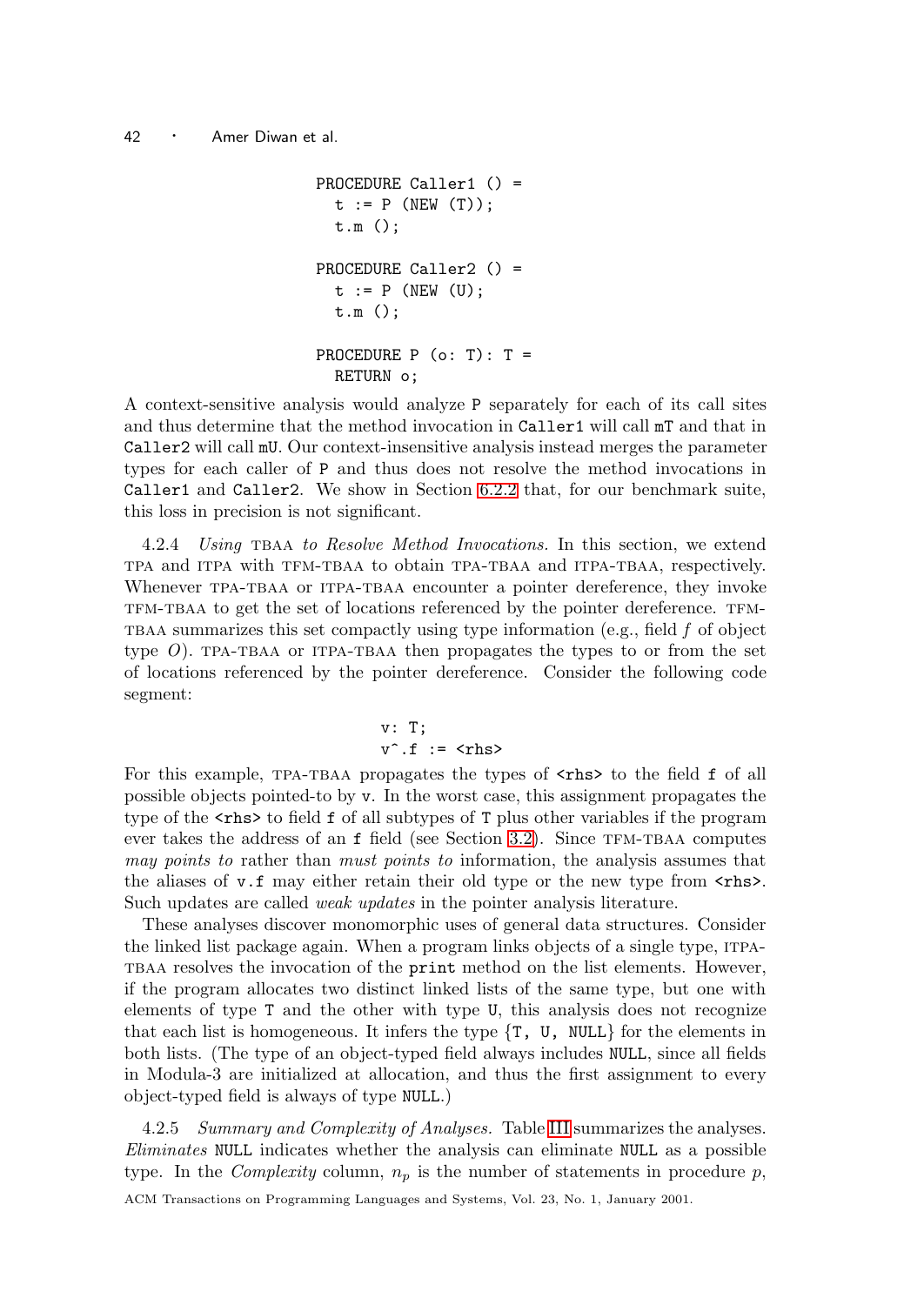| Analysis    | Eliminates NULL | Complexity                                                   |
|-------------|-----------------|--------------------------------------------------------------|
| THA         | Nο              | $O(N_T *  Methods )$                                         |
| <b>TPA</b>  | Yes             | $\sum_{p} n_p * v_p$                                         |
| <b>ITPA</b> | Yes             | $O(N_p \sum_p n_p * v_p)$                                    |
| TPA-TBAA    | Yes             | $\left(\sum_{p} (n_p * (v_p + N_T \overline{* N_F}))\right)$ |
| ITPA-TBAA   | Yes             | $O(N_p \sum_{p} (n_p * (v_p + N_T * N_F)))$                  |

<span id="page-13-1"></span>Table III. Summary of Analyses

 $v_p$  is the number of variables in procedure p,  $N_T$  is the number of types in the program,  $N_F$  is the maximum number of fields in any type, and  $N_p$  is the number of procedures in the program. The complexity for all analyses except for tha is in terms of bit vector steps. The complexity of tha is for one invocation of tha; tha is invoked on demand. These algorithms are simple and therefore fast, as shown in the Complexity column.

tha achieves it low time bound because it only examines types and method declarations. TPA achieves its time bound because it is *distributive*, and furthermore rapid [Kam and Ullman 1976]. It has the same complexity as reaching definitions for reducible programs; Modula-3 programs are always reducible. tpa stores the possible types of a variable as a set, enabling set union and intersection operations on bit vectors. The length of the bit vectors equals the number of object types in the program, and rarely exceeds 64 in our experience and thus fits entirely inside an integer.

Since ITPA may analyze each procedure multiple times due to recursion and because information flows forward through parameters and backward from return values, it may be substantially slower than tpa. In practice, we have found it to be quadratic in the number of instructions, analyzing each procedure on average 2 to 4 times. Adding TBAA increases the complexity because it propagates types not just to variables but also to aliases which are represented by types and fields in types.

### <span id="page-13-0"></span>5. METHODOLOGY

In this section, we describe the metrics we used to evaluate  $TBAA$  (Section [5.1\)](#page-13-2), our compiler framework (Section [5.2\)](#page-14-0), the benchmark programs we used in the evaluation (Section [5.3\)](#page-15-0), and finally, we discuss how we order the different analyses in the compiler (Section [5.4\)](#page-15-1).

### <span id="page-13-2"></span>5.1 Metrics

We evaluate TBAA with respect to RLE and method resolution using static and dynamic metrics, and a limit analysis. The majority of previous work on alias analysis uses only static properties, such as the size of the *may alias* and *points-to* sets [Banning 1979; Burke et al. 1994; Hind et al. 1999; Chatterjee et al. 1999; Chase et al. 1990; Choi et al. 1993; Cooper and Kennedy 1989; Deutsch 1994; Emami et al. 1994; Landi and Ryder 1991; 1992; Larus and Hilfinger 1988; Shapiro and Horwitz 1997b; Steensgaard 1996; Weihl 1980]. A few researchers recently have used dynamic evaluation such as measuring the execution-time improvement due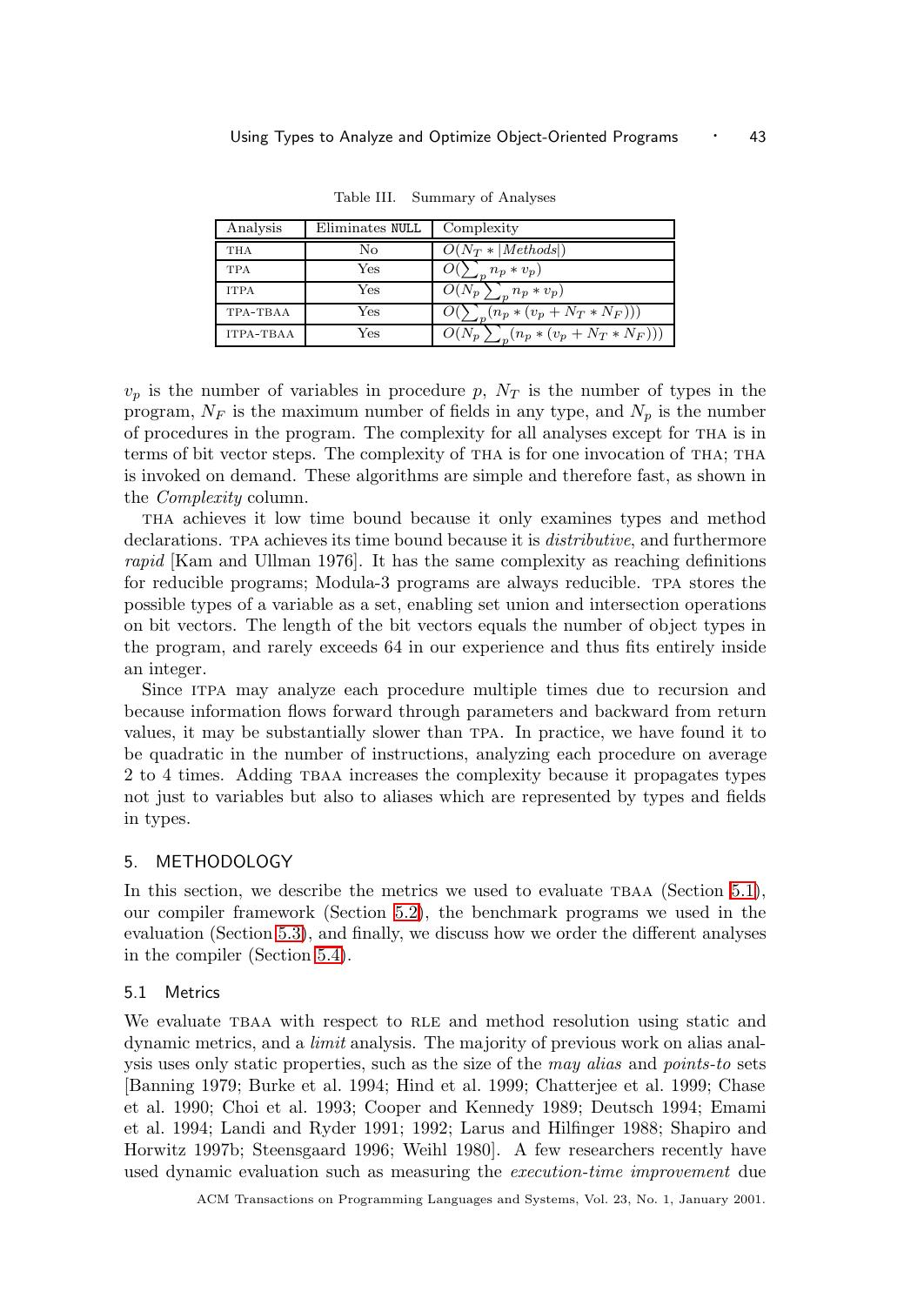

<span id="page-14-1"></span>Fig. 9. Compilation framework.

to an optimization that uses alias analysis [Hummel et al. 1994; Wilson and Lam 1995; Cooper and Lu 1997; Ghiya and Hendren 1998; Shapiro and Horwitz 1997a]. Static, dynamic, and limit evaluation have the following strengths and weaknesses.

**Static Evaluation.** Static properties, such as the size of the may-alias sets, enable comparisons between the precision of two similar analyses. Static properties have, however, two main disadvantages. (1) They cannot tell us if the analysis is effective with respect to its clients. For example, even if an alias analysis determines that there are very few aliases, it may not be good enough for an optimization because it fails to disambiguate the key aliases. (2) Static properties do not enable comparisons between the effectiveness of two analyses with different strengths and weaknesses. For example, two pointer analyses may report the same number of aliases, but the analyses may disambiguate different pointers and thus enable different optimizations. The main advantage of static evaluation compared to the other metrics discussed below is that it is independent of program runs and inputs.

**Dynamic Evaluation.** Using dynamic evaluation, such as execution-time improvement, complements static metrics, since execution-time improvements measure the ultimate impact of an analysis (for example, the performance improvement due to pointer analysis and RLE). However, one of their disadvantages is that the results are specific to the given program inputs and to particular uses (such as RLE or method resolution).

<span id="page-14-0"></span>**Limit Evaluation.** Both static and dynamic evaluation have an additional significant shortcoming: these properties do not tell us how much room for improvement there is in the analysis being evaluated except in unusual cases, for example, when an alias analysis disambiguates all memory references. For alias analysis, we would like to know if the aliases really exist at run time, and if any imprecision in the alias analysis causes missed opportunities for optimizations or other clients of the analysis. To detect such imprecision and its impact, we also use a run-time limit analysis to determine missed optimization opportunities and their causes for a given program input. No previous work on alias analysis uses this metric.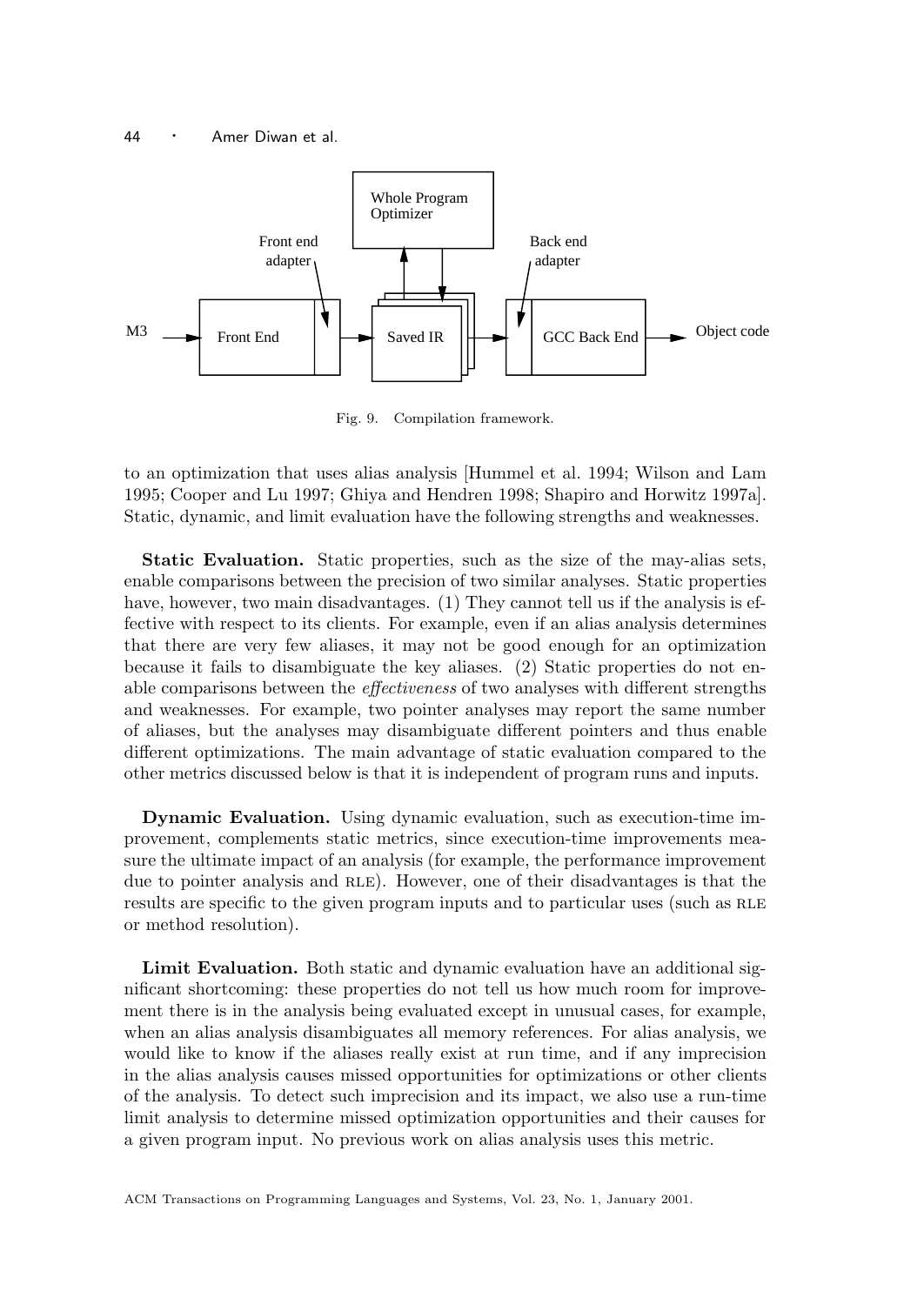| Name         | Description                                                       |
|--------------|-------------------------------------------------------------------|
| format       | Text formatter [Liskov and Guttag 1986]                           |
| dformat      | Text formatter [Liskov and Guttag 1986]                           |
| write-pickle | Reads and writes an AST                                           |
| k-tree       | Manages sequences using trees [Bates 1994]                        |
| slisp        | Small Lisp interpreter                                            |
| dom          | System for building distributed applications [Nayeri et al. 1994] |
| postcard     | Graphical mail reader                                             |
| $m2$ tom $3$ | Converts Modula-2 code to Modula-3                                |
| m3cg         | $M3$ v. 3.5.1 code generator + extensions                         |
| trestle      | Window system $+$ small application                               |

<span id="page-15-2"></span>Table IV. Description of Benchmark Programs

# 5.2 Compiler Framework

Figure [9](#page-14-1) illustrates our compilation framework which is based on the SRC Modula-3 compiler [Kalsow and Muller 1995]. The front end reads a Modula-3 module and generates a file containing a typed abstract syntax tree (AST) for the compiled module. The *whole program optimizer* (WPO) reads in the ASTS for a collection of modules, analyzes and transforms them, and then writes out the modified AST for each module and a file with the corresponding low-level stack machine code. The stack representation is the input language for a gcc [Stallman 1989] back end. wpo implements all optimizations and analyses presented in this paper.

# <span id="page-15-0"></span>5.3 Benchmarks

Table [IV](#page-15-2) describes our benchmarks, and Table [V](#page-16-1) gives the number of noncomment, nonblank lines of code, the number of object types in each benchmark, $6$  and the number of method invocations at compile time. For the noninteractive programs, Table [V](#page-16-1) also gives the number of instructions executed, the percent of instructions that are memory loads from the heap, the percent of instructions that are memory loads from the stack and global area (*other*), and the number of method invocations executed at run time. None of these programs were written to be benchmarks, but other researchers have used several of them in their studies [Fernandez 1995; Dean et al. 1996]. Table [V](#page-16-1) contains the data on the original programs (i.e., without the optimizations proposed here) but with gcc's standard optimizations turned on, which include register allocation and instruction scheduling. Due to a compiler bug in gcc, we were unable to perform the standard optimizations on m2tom3, which explains its unusually large number of other loads. The numbers in Table [V](#page-16-1) do not include instructions or memory references from the standard libraries.

# <span id="page-15-1"></span>5.4 Ordering the Analyses

In this work, we start by building the call graph using type hierarchy analysis, apply the alias analysis, apply method resolution analyses and related transformations, and finally perform RLE. There are interactions between call graph building,

<span id="page-15-3"></span> $6$ One of the benchmarks, k-tree, has object types in generic modules. We only count the number of static object types and not the number of times an object type is instantiated.

ACM Transactions on Programming Languages and Systems, Vol. 23, No. 1, January 2001.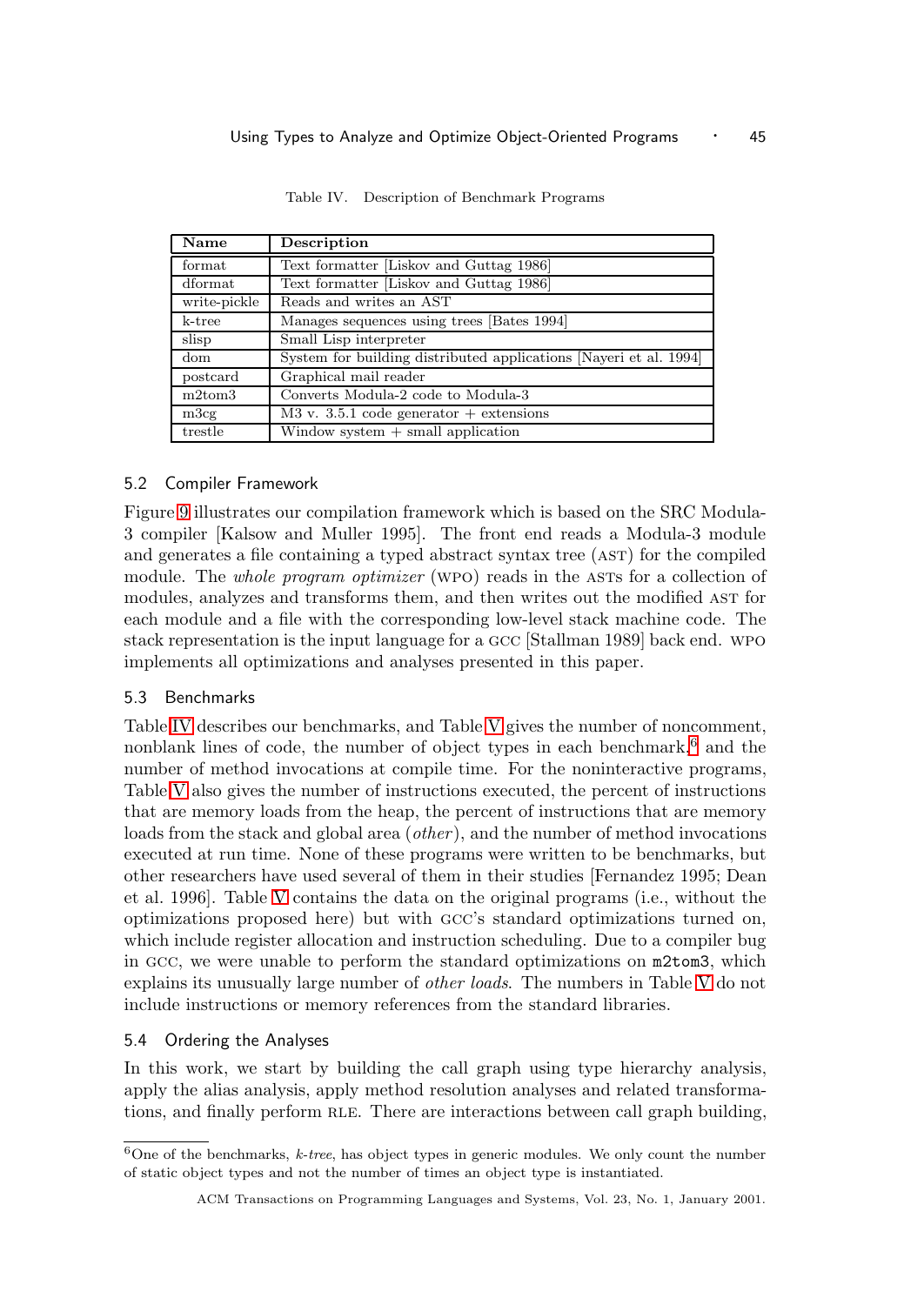|              |        |                |               | % Loads |       | Method inv.   |         |
|--------------|--------|----------------|---------------|---------|-------|---------------|---------|
| Name         | Lines  | $#$ obj. types | Instructions  | Heap    | Other | <b>Static</b> | Dynamic |
| format       | 395    | 10             | 1,879,195     | 10      | 17    | 37            | 47,064  |
| dformat      | 602    | 12             | 1,442,541     | 9       | 19    | 95            | 30,775  |
| write-pickle | 654    | 12             | 1,614,437     | 13      | 16    | 19            | 21,251  |
| k-tree       | 726    | 3              | 50,297,517    | 10      | 21    | 13            | 714,619 |
| slisp        | 1.645  | 6              | 11,462,791    | 27      | 9     | 223           | 67,253  |
| dom          | 6,186  | 70             | interactive)  |         |       | 222           |         |
| postcard     | 8,214  | 41             | (interactive) |         |       | 293           |         |
| $m2$ tom $3$ | 10,574 | 43             | 50,894,990    | 8       | 28    | 1821          | 473,559 |
| m3cg         | 16,475 | 99             | 5,636,004     | 8       | 21    | 1808          | 32,850  |
| trestle      | 28.977 | 181            | (interactive) |         |       | 430           |         |

<span id="page-16-1"></span>Table V. Statistics of Benchmark Programs

method resolution, and alias analysis, and this process could be iterative or the analyses could be combined. Exploring the interactions between these analyses is beyond the scope of this paper.

### <span id="page-16-0"></span>6. RESULTS

This section presents the results of evaluating TBAA using the metrics described in Section [5.](#page-13-0) Since we cannot get reproducible runs for the interactive benchmarks and our dynamic and limit evaluations need multiple runs, we only present results using static metrics for the interactive benchmarks. Section [6.1](#page-16-2) presents results evaluating the effectiveness of TBAA for RLE. Section [6.2](#page-20-0) presents results evaluating the effectiveness of tbaa for method resolution. Section [6.3](#page-27-0) explores the cumulative impact of implementing rle, method resolution, and inlining. Finally Section [6.4](#page-29-0) summarizes our results.

### <span id="page-16-2"></span>6.1 Evaluation of TBAA Using RLE

Sections [6.1.1,](#page-16-3) [6.1.2,](#page-18-0) and [6.1.3](#page-19-0) evaluate TBAA with respect to RLE using static, dynamic, and limit evaluations respectively.

<span id="page-16-3"></span>6.1.1 Static Evaluation. Table [VI](#page-17-0) evaluates the relative importance of the three variations of TBAA: T-TBAA, TF-TBAA, and TFM-TBAA. The table contains the number of static alias pairs determined by each analysis as a percent of all possible alias pairs. Since each memory reference trivially aliases itself, we exclude these pairs from our calculations. In the absence of an alias analysis, the compiler must assume that all possible alias pairs hold (100%). The Intraprocedural columns gives the data for intraprocedural aliases— i.e., both references in an alias pair must be in the same procedure. The Interprocedural columns give the data when an alias pair may contain references in different procedures. Note, that since  $TFM-TBAA$  is strictly more powerful than  $TF-TBAA$ , and  $TF-TBAA$  is strictly more powerful than t-tbaa, static metrics are appropriate.

The table shows that TBAA based on field declarations (TF-TBAA) is much more precise than the basic TBAA (T-TBAA), and that selective type merging offers little added precision. Selective type merging reduces the number of intraprocedural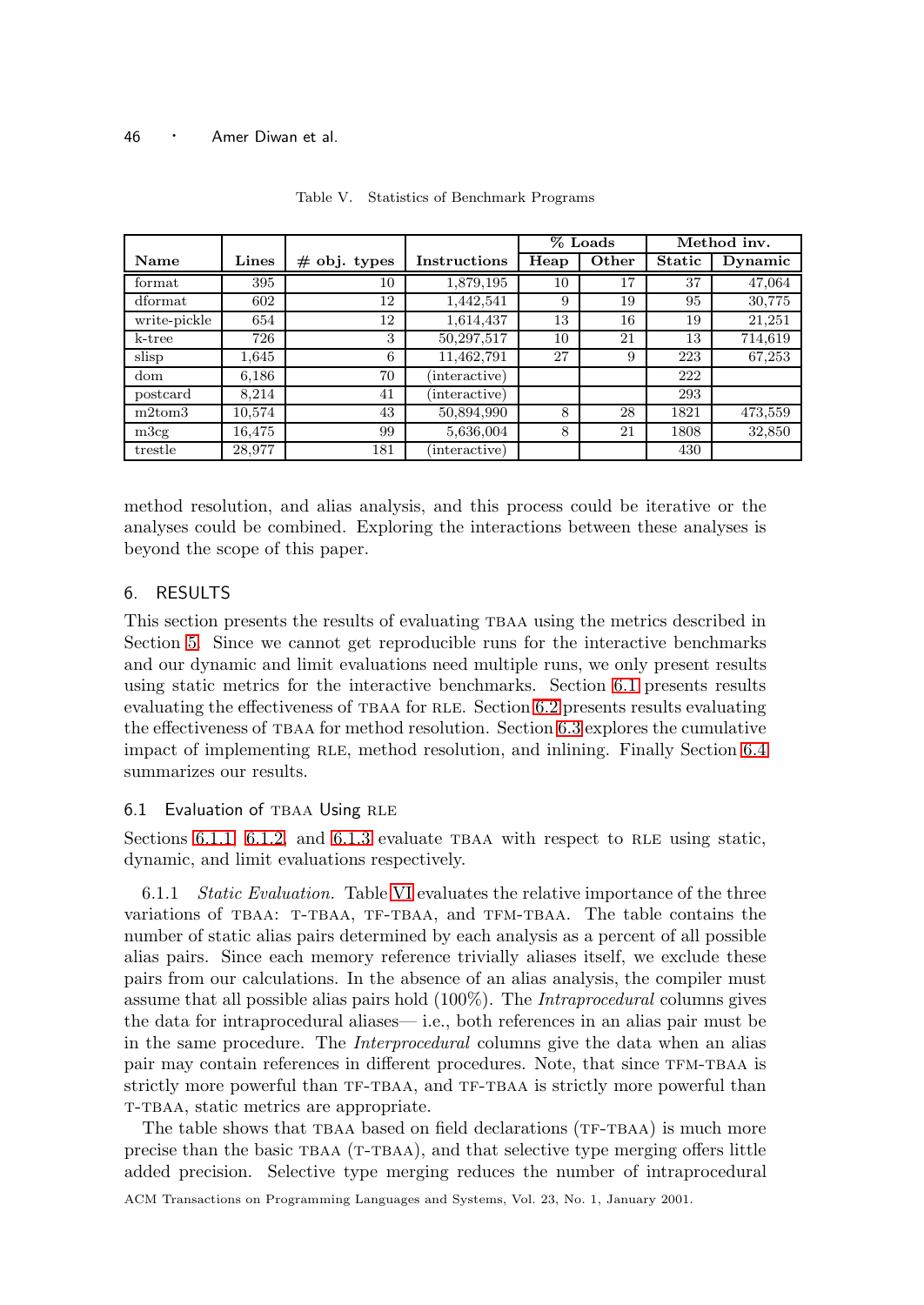|              | Intraprocedural |         |          | Interprocedural |         |          |
|--------------|-----------------|---------|----------|-----------------|---------|----------|
| Program      | T-TBAA          | TF-TBAA | TFM-TBAA | T-TBAA          | TF-TBAA | TFM-TBAA |
| format       | 31              | 27      | 27       | 11              | 8       | 8        |
| dformat      | 24              | 16      | 16       | 19              | 11      | 11       |
| write-pickle | 24              | 13      | 13       | 11              | 4       | 4        |
| k-tree       | 29              | 17      | 17       | 15              | 10      | 10       |
| slisp        | 45              | 33      | 33       | 23              | 16      | 16       |
| dom          | 39              | 25      | 25       | 9               | 7       | 7        |
| postcard     | 39              | 15      | 15       | 6               | 1       |          |
| $m2$ tom $3$ | 41              | 23      | 23       | 3               |         |          |
| m3cg         | 32              | 5       | 5        | 5               |         |          |
| trestle      | 23              | 11      | 11       | 8               | 3       | 3        |

<span id="page-17-0"></span>Table VI. Static Alias Pairs as a Percent of All Possible Pairs

Table VII. Number of Redundant Loads Removed Statically

<span id="page-17-1"></span>

| Program      | Loads | $(\%)$<br>T-TBAA | $(\% )$<br>TF-TBAA | $(\%$<br>TFM-TBAA |
|--------------|-------|------------------|--------------------|-------------------|
| format       | 193   | 14.0             | 15.0               | 15.0              |
| dformat      | 321   | 3.1              | 6.9                | 6.9               |
| write-pickle | 385   | 11.9             | 12.2               | 12.2              |
| $k$ -tree    | 1018  | 21.7             | 22.4               | 22.4              |
| slisp        | 1066  | 3.4              | 3.5                | 3.5               |
| dom          | 3773  | 8.7              | 11.2               | 11.2              |
| postcard     | 4631  | 5.6              | 7.1                | 7.1               |
| $m2$ tom $3$ | 6444  | 5.7              | 6.1                | 6.1               |
| m3cg         | 6765  | 7.7              | 9.1                | 9.1               |
| trestle      | 12737 | 4.1              | 4.6                | 4.6               |

and interprocedural alias pairs for postcard and reduces interprocedural aliases for m3cg, but these improvements are so small that they do not show up in the table. In the next two sections we show, that even though our analysis does not disambiguate all intraprocedural memory references (i.e., the intraprocedural aliases are greater than zero), it may be precise enough for some applications.

Table [VII](#page-17-1) evaluates our alias analyses using another static metric: the percent of access paths that rle removes statically in each of our benchmark programs for each variant of TBAA. The first data column of Table [VII](#page-17-1) (*Loads*) lists the number of static loads in each of the benchmark programs. We only list those loads that are visible to RLE; once a program is compiled to assembly code, it may have more loads than the ones visible to RLE. The next three columns list the number of redundant loads removed by RLE as a percent of total static loads using the three levels of tbaa. Even though rle does not eliminate redundant loads across procedure boundaries, it does use interprocedural pointer alias information (in the form of mod-ref information); thus, both intraprocedural and interprocedural aliases affect this optimization.

By comparing Table [VI](#page-17-0) and Table [VII,](#page-17-1) we see that the reduction in alias pairs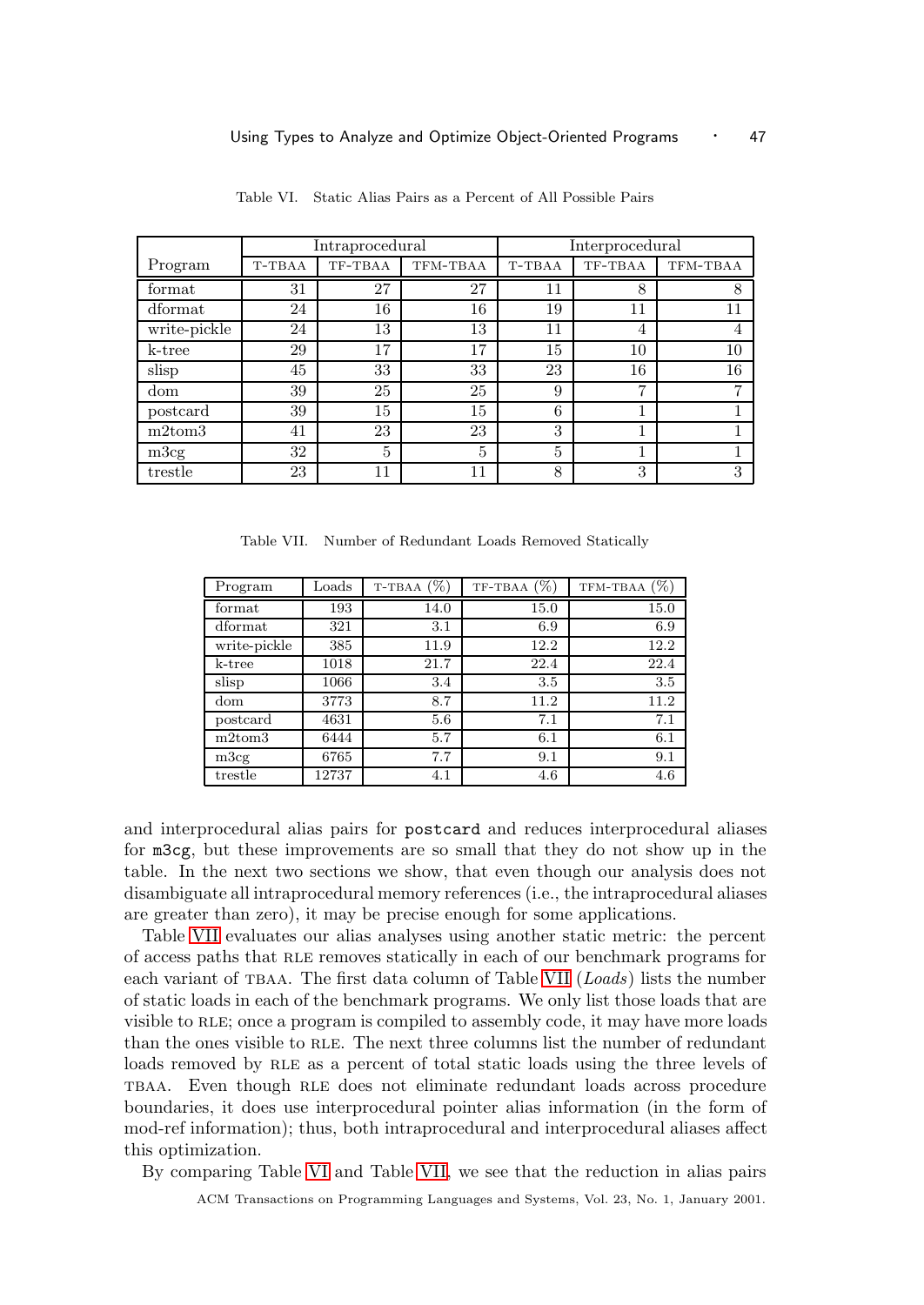

<span id="page-18-1"></span>Fig. 10. Impact of RLE.

caused by considering field declarations in TBAA translates into more optimization opportunities: tf-tbaa finds more redundant loads than t-tbaa. The improved precision of selective merges (tfm-tbaa) does not significantly decrease the number of alias pairs, nor increase the number of redundant loads removed.

<span id="page-18-0"></span>6.1.2 Dynamic Evaluation. This section measures simulated execution-time impact of TBAA on RLE for our noninteractive benchmarks. We measured execution times using a detailed (and validated [Calder et al. 1995]) simulator [Emer et al. 1996] for an Alpha 21064 workstation with one difference: rather than simulating an 8K primary cache we simulated a 32K primary cache to eliminate variations due to conflict misses that we observed in an 8K direct mapped cache. Also, we measured only the execution time spent in user code, since that is the only code that we analyze. Execution times are normalized with respect to the execution time of the original program without rle, but with all of gcc's optimizations. (gcc eliminates redundant loads without any assignments to memory between them.)

Figure [10](#page-18-1) illustrates the simulated execution time impact of TBAA on RLE relative to the original execution time for noninteractive benchmarks. The graph has three bars for each benchmark. Each bar represents the execution time due to RLE and a different alias analysis: T-TBAA (types only), TF-TBAA (types and fields), and tfm-tbaa (types, fields, and merges). Note that benchmark size increases from left to right on the graph.

TBAA enables RLE to improve program performance from  $1\%$  to  $8\%$ , and on average 3.6%. One of the benchmarks,  $m\ell$  performs slightly worse with TFtbaa than with t-tbaa because rle does not consider register pressure. Note that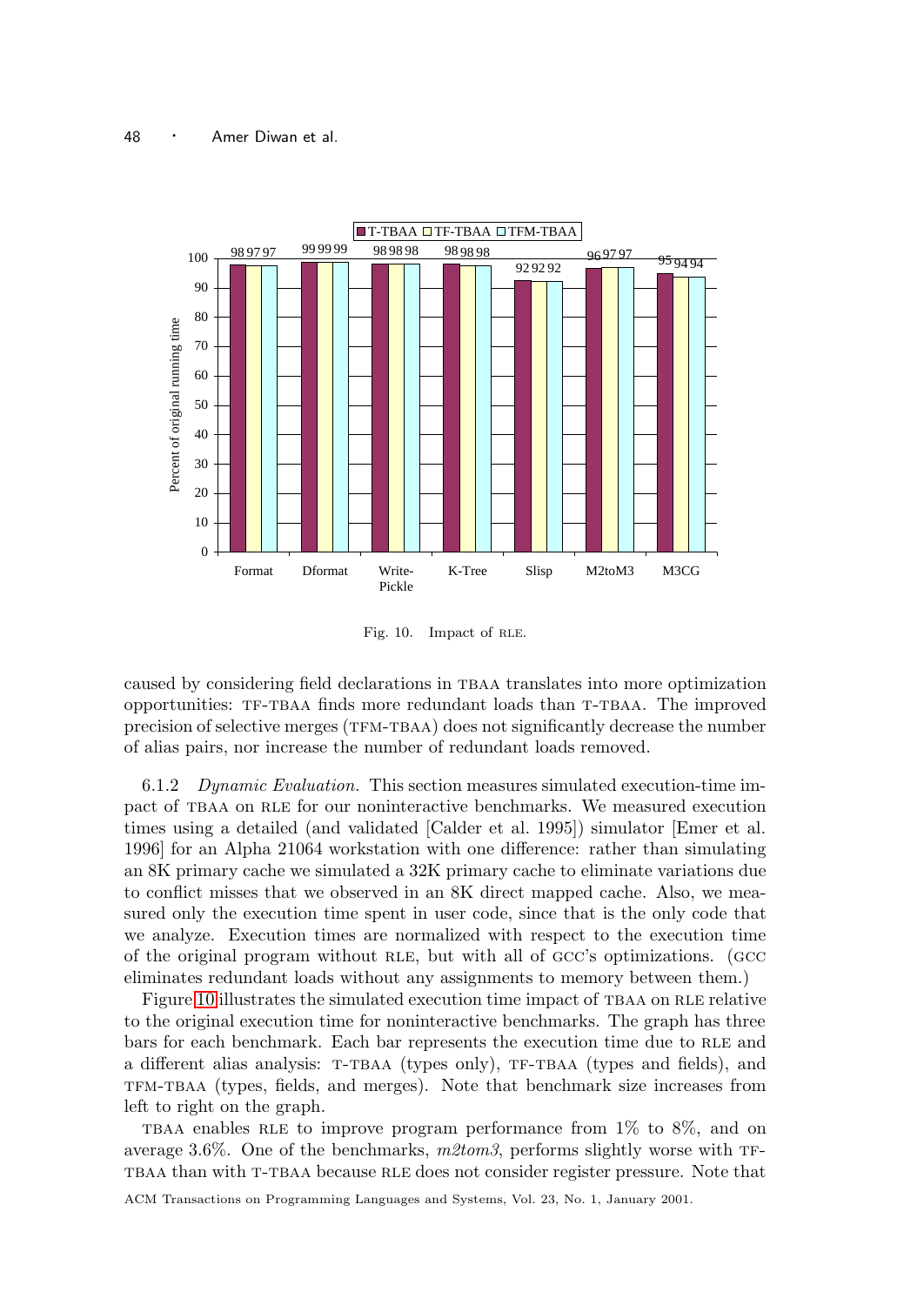

<span id="page-19-1"></span>Fig. 11. Comparing TBAA to an upper bound.

the three largest benchmarks benefit the most from RLE. Since RLE is just one of many optimizations that benefits from TBAA, the full impact of TBAA on execution time should be higher. Also, contrary to what the data in Table [VI](#page-17-0) and Table [VII](#page-17-1) suggest, the three variants of TBAA have roughly the same performance as far as rle is concerned. These results make two important points. First, a more precise alias analysis is not necessarily better; it all depends on how the alias analysis is used. Second, static metrics such as alias pairs are insufficient by themselves for evaluating alias analyses.

<span id="page-19-0"></span>6.1.3 Limit Evaluation: How Much Precision Does TBAA Lose in Order to Achieve Its Fast Time Bound. The speedups for RLE are not impressive, and it is easy to contrive examples where tbaa fails to disambiguate memory references while many other alias analyses succeed. To discover how effective RLE is, Figure [11](#page-19-1) compares heap loads that are redundant at run time before and after applying rle. A redundant load occurs when two consecutive loads of the same address load the same value in the same procedure activation. We measure these loads using Atom [Srivastava and Eustace 1994], a binary rewriting tool for the Alpha. We instrument every load in an executable, recording its address and value. If the most recent previous load of an address is redundant with the current load, we mark it as redundant. (We describe this process in more detail elsewhere [Diwan 1996].) In Figure [11,](#page-19-1) the bars labeled "Redundant originally" give the fraction of heap references (loads) that are redundant in the original program, and the bars labeled "Redundant after optimizations" give the fraction of heap references that are redundant after TFM-TBAA and RLE (this fraction is with respect to the original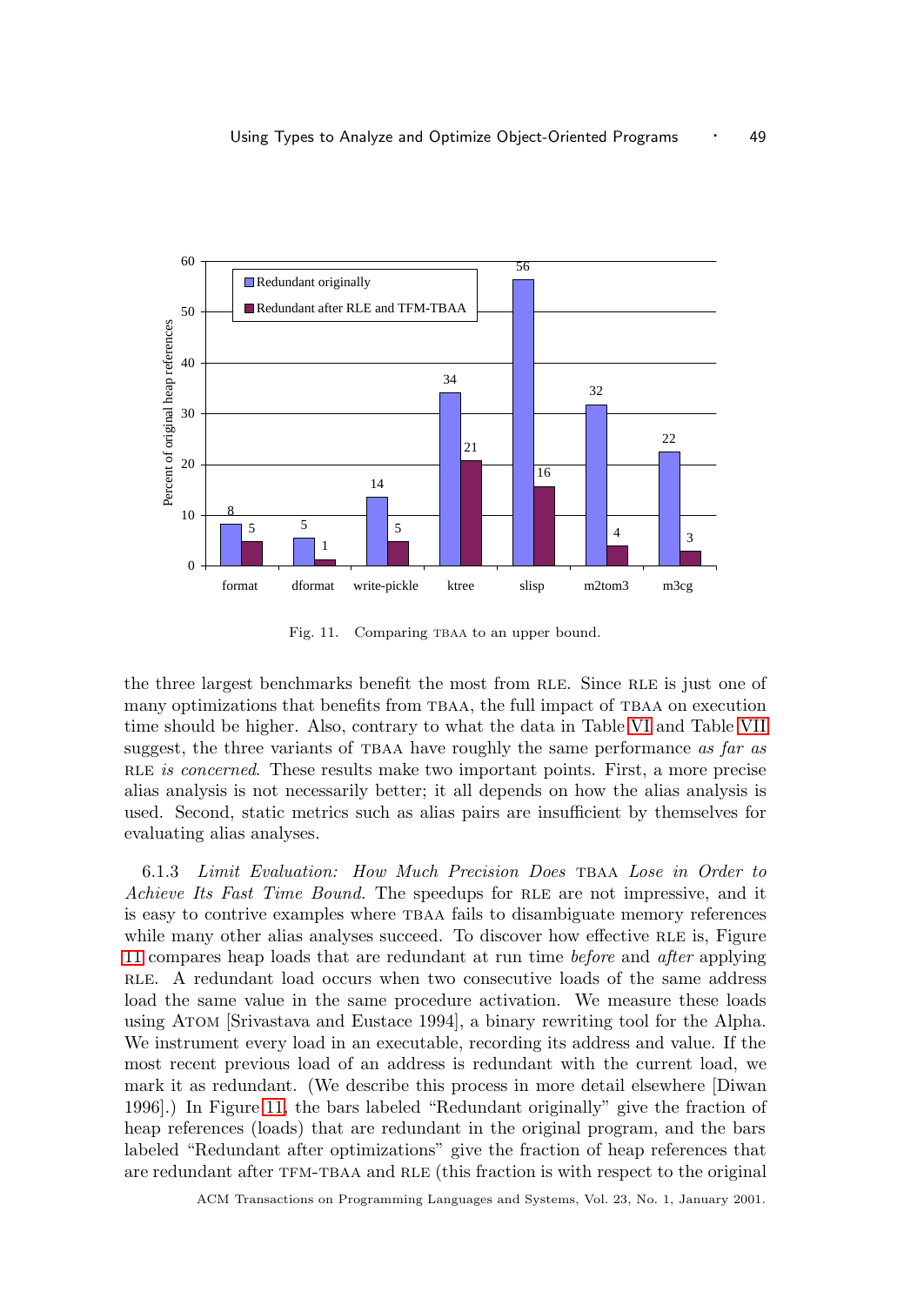number of heap references). The number above each bar gives the height of that bar. These results are specific to program inputs.

Figure [11](#page-19-1) shows that our optimizations eliminate between 35% and 88% of the redundant loads in these programs. Moreover, for 5 of the 7 benchmark programs, only 5% or fewer of the remaining loads are redundant. However, slisp and ktree still have many redundant loads. To understand the source of all the remaining redundant loads, we *manually* classified them as follows:

- (1) **Hidden loads**: rle could not eliminate a redundant expression because it was implicit in our high-level (AST) intermediate representation. For example, the subscript expression for a Modula-3 open array involves an implicit memory reference to the dope vector. While it is relatively straightforward to expose the hidden loads, it would either lower the level of our intermediate representation or force us to use a multi level intermediate representation.
- (2) **No PRE**: rle did not eliminate a redundant expression because it was only partially redundant, i.e., redundant along some paths but not along others. Partial redundancy elimination (PRE) would catch these.
- (3) **No copy propagation**: rle did not eliminate a redundant expression because it consisted of multiple smaller expressions and our optimizer does not do copy propagation (recall that RLE eliminates *textually identical* expressions).
- (4) **Alias failure**: rle did not eliminate a redundant load because of an alias that TBAA could not disambiguate.
- (5) **Rest**: we do not know the reason why rle did not eliminate the redundant loads, since we did not determine the reason for the entire list of redundant expressions (it is labor intensive).

The first category results from a limitation of representation, not TBAA or RLE. Categories 2 and 3 are limitations in our implementation of RLE, rather than TBAA. The fourth category, *alias failure*, corresponds to limitations of TBAA. The fifth category may be a limitation of RLE or TBAA or the representation. Each bar in Figure [12](#page-21-0) breaks down the *Redundant after Optimizations* bar from Figure [11](#page-19-1) into the above five categories. Note that Figure [12](#page-21-0) uses a different scale from Figure [11](#page-19-1) to make it easier to read. The "alias failure" segment is empty for all the programs and thus not included.

Figure [12](#page-21-0) illustrates that Hidden loads (dope vector accesses to index open arrays) is the most significant source of the remaining redundant loads. Although, we we did not encounter a single situation when optimization failed because of inadequacies in our alias analysis, there could be some in Rest. On average, these loads are less than 2.5% of the remaining loads. Thus, for RLE on these programs and their inputs, there is little room for improvement in our simple and fast alias analysis.

# <span id="page-20-0"></span>6.2 Evaluation of TBAA Using Method Resolution

This section uses static, dynamic, and limit metrics to evaluate the effectiveness of tbaa for method resolution. The bar graphs in this section combine dynamic numbers, represented by the height of the bars, with the corresponding static numbers, written above each bar. Note that we use *site* to refer to *static* measurements, e.g., the number of resolved method invocation sites, and invocations to distinguish dynamic measurements, e.g., the number of method invocations occurring at resolved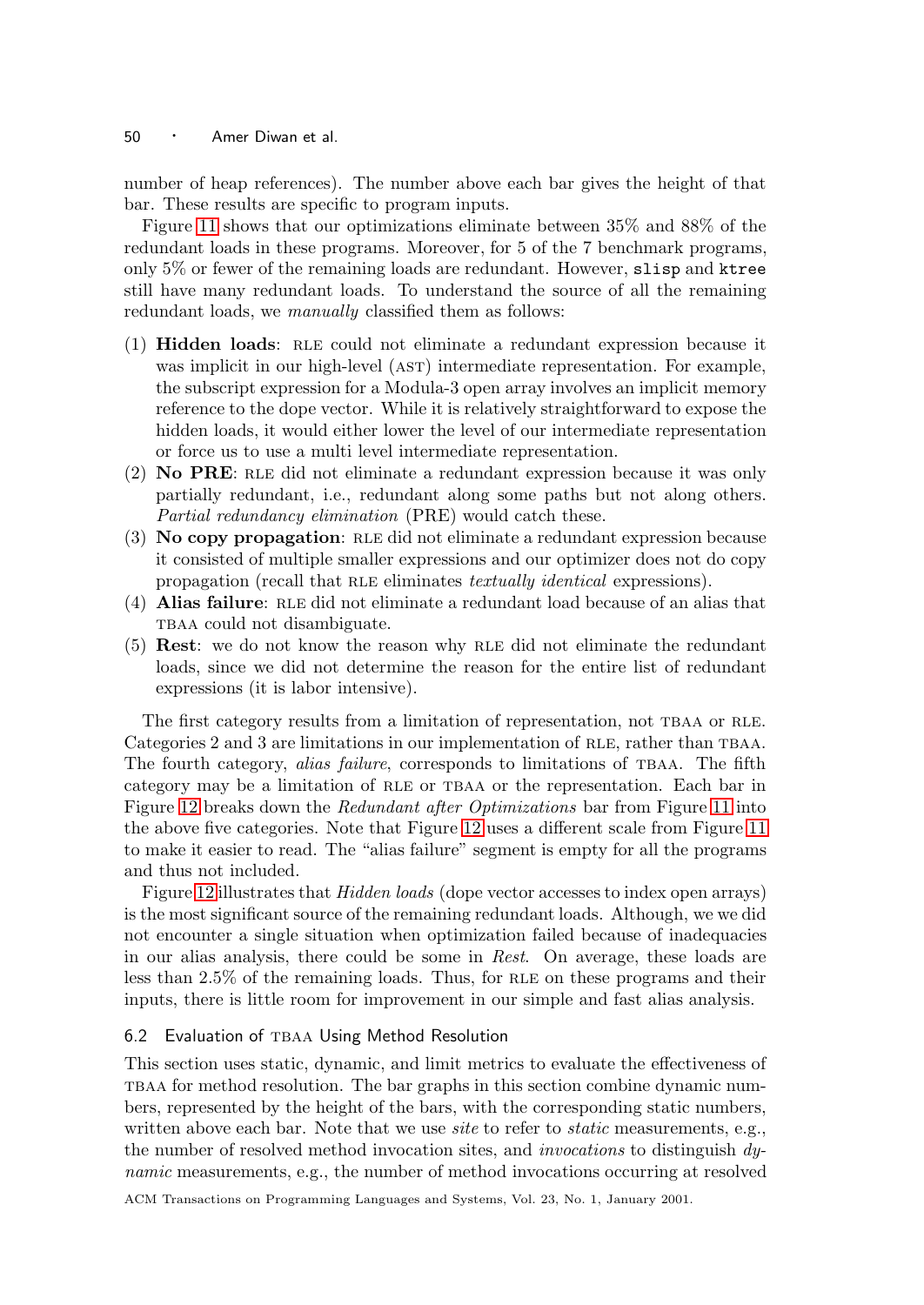

<span id="page-21-0"></span>Fig. 12. Source of redundant loads after optimizations.

sites over a run of a program. In these results, we use only the most aggressive version of  $TBA$ :  $TFM-TBAA$ . Section [6.3](#page-27-0) comments on the results we obtain when we use TF-TBAA.

6.2.1 Static and Dynamic Evaluation. Figures [13](#page-22-0) through [22](#page-23-1) illustrate the percent of method invocations resolved by each analysis for each of the benchmark programs. The graphs have one bar for each level of analysis. The With NULL regions in the bars correspond to the percentage of method invocations at run time that analysis resolves to exactly one procedure. The Ignoring NULL corresponds to method invocations that analysis resolves to one user procedure or error. We obtained these numbers by doing static analyses using each of our method resolution techniques and then scaling the results with the method invocation frequency from a single run of the benchmark; thus, we are also able to provide these numbers for the interactive benchmarks. The pair above the bar is the number of static call sites (With NULL, Ignoring NULL). The Ignoring NULL component of the pair includes the With NULL component: it is the total number of method resolutions we would resolve if we ignored NULL. The pair includes all method invocation sites including ones that may not execute in this execution.

The figures illustrate that type-hierarchy analysis resolves many method invocations for most of the benchmark programs. In addition, the other analyses benefit different benchmarks (though the benefit is not always visible in the dynamic number but rather in the static pairs). tpa resolves very few additional method invocations compared with type hierarchy analysis but removes NULL possibilities. Thus, type propagation is useful for languages that have well-defined semantics for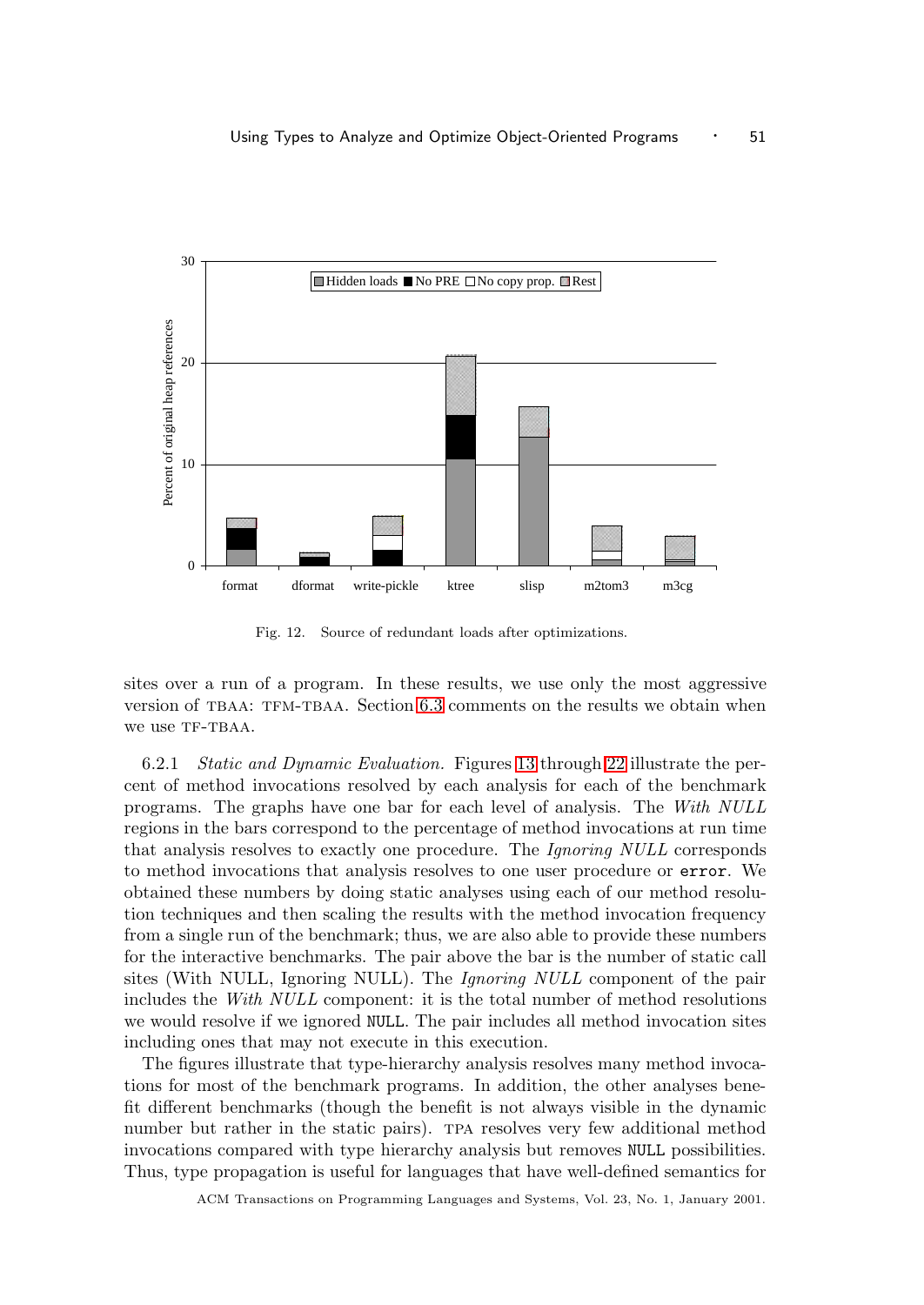

Fig. 13. format: Resolved invocations.

<span id="page-22-0"></span>

Fig. 15. write-pickle: Resolved invocations.





Fig. 14. dformat: Resolved invocations.



Fig. 16. k-tree: Resolved invocations.



the NULL case (such as Modula-3 and Java) but is less useful for other languages (such as  $C_{++}$ ). TPA-TBAA improves over TPA for two benchmarks, dom and trestle.

ITPA also eliminates the NULL possibility in several of the benchmarks, and resolves additional method invocations (over TPA) in  $dom$ ,  $m3cg$ , and trestle. ITPAtbaa resolves additional method invocations (over itpa) in several of the benchmark programs (*dom, postcard, m3cg, and trestle*) though its benefit is visible only in the dynamic numbers for  $dom$  and  $m3cg$ . Other runs may display more benefit from tbaa. The bottom line is that while tha resolves most of the method invocations, other resolution techniques, particularly ones that involve TBAA, are also useful for some benchmark programs, particularly  $dom$  and  $m3cq$ .

To judge the execution-time impact of the analyses, we ran our noninteractive ACM Transactions on Programming Languages and Systems, Vol. 23, No. 1, January 2001.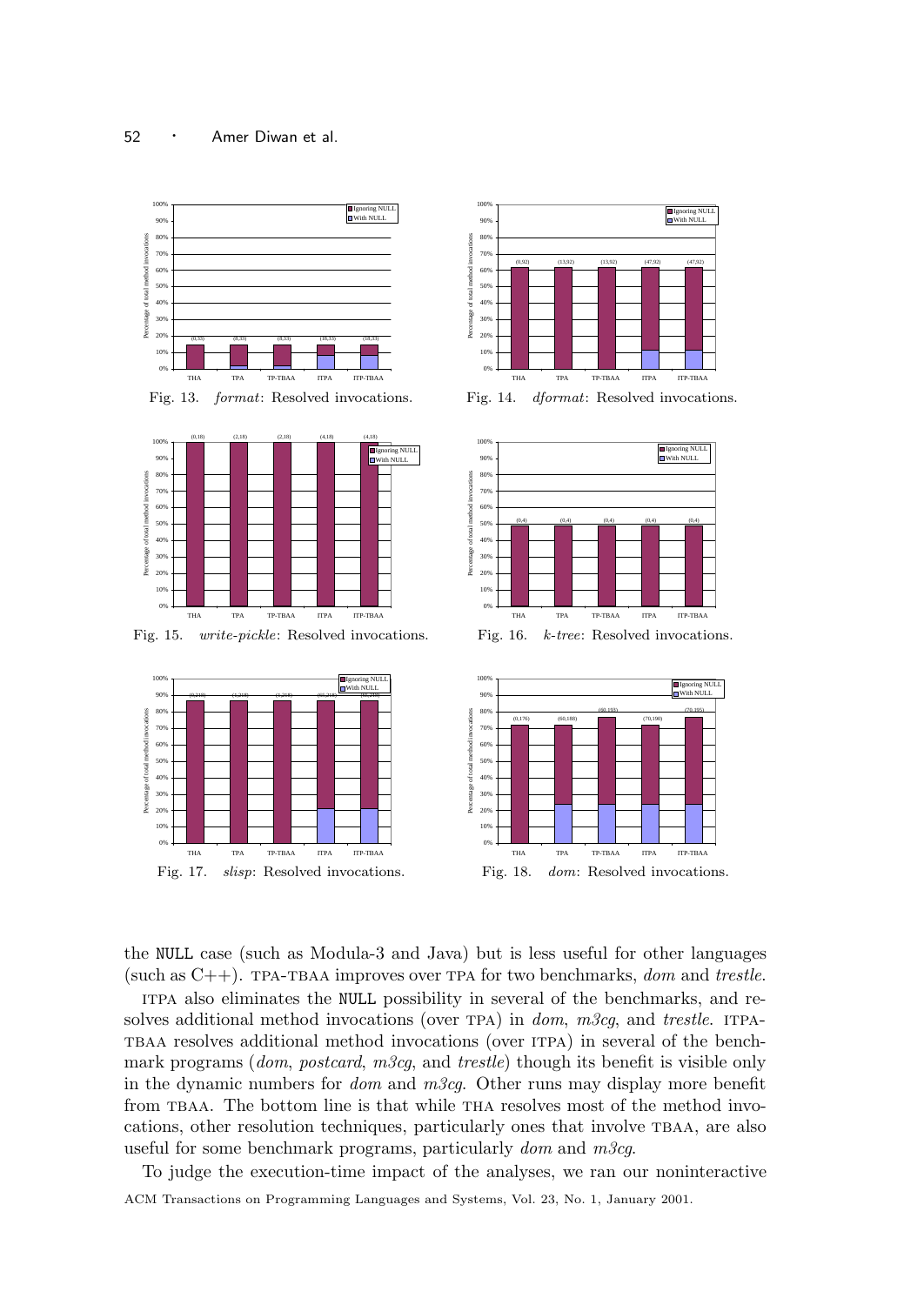

Fig. 19. postcard: Resolved invocations.





Fig. 20.  $m2tom3$ : Resolved invocations.

<span id="page-23-1"></span>

benchmarks[7](#page-23-2) before and after resolution of method invocations on an Alpha 21064 simulator (see Section [6.1.2\)](#page-18-0). In the first experiment, the compiler replaced method invocations that resolved to exactly one user procedure with direct calls. These are the method invocations that make up the With NULL region in Figures [13](#page-22-0) through [22.](#page-23-1) The compiler did not convert method invocations that resolved to one user procedure or error, since that would be inconsistent with Modula-3 language semantics. We found that the execution time improvement averaged less than 2% for the benchmarks even when the compiler inlined the frequently executed resolved method invocations.

In the second experiment, the compiler replaced method invocations that resolved to one user procedure or error with direct calls. Ignoring the error possibility is inconsistent with Modula-3 semantics, but it facilitates comparison with languages such as  $C_{++}$ . We found that resolving the method invocations improved performance by 0 to 11%, with an arithmetic mean of 4.6%.

These results show that unlike pure dynamically typed object-oriented languages, the direct cost of method invocations here is small. The main cost of method invocations is indirect: method invocations obscure control flow and thus inhibit compiler optimizations.

<span id="page-23-0"></span>6.2.2 Limit Evaluation. Programs introduce potential polymorphism by merging control and data as follows:

—Control merges:

<span id="page-23-2"></span> $7$ Because trestle, postcard, and dom are interactive, we did not include them in this experiment.

ACM Transactions on Programming Languages and Systems, Vol. 23, No. 1, January 2001.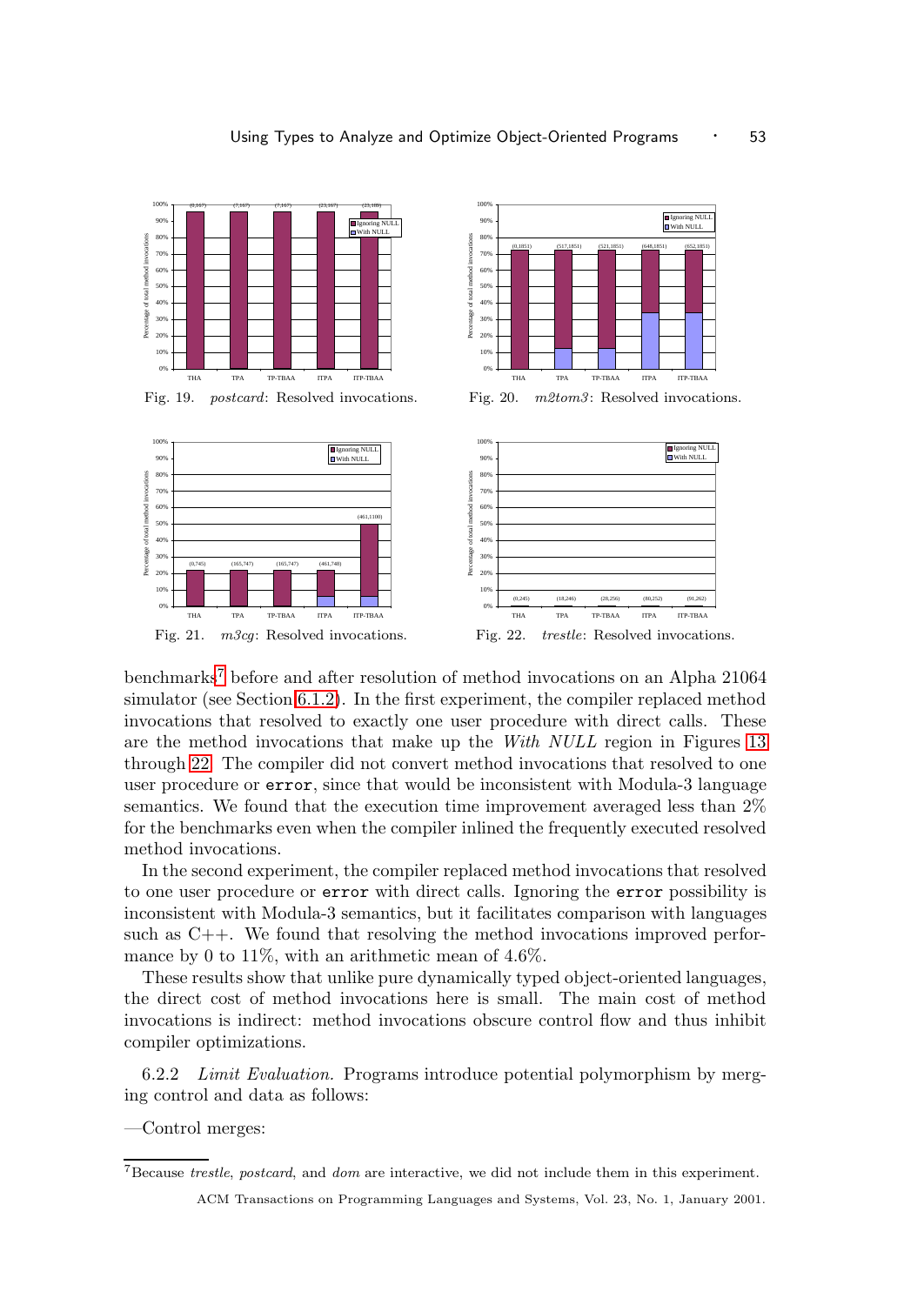<span id="page-24-0"></span>

| Source        | Solution                     |
|---------------|------------------------------|
| Data merge    | More powerful alias analysis |
| Control merge | Context-sensitive analysis   |
| Unavailable   | Analyze libraries            |

Table VIII. Cause of Information Loss

—after a conditional statement

—at a call site with multiple targets due to the returns

—at a procedure with multiple callers

—at the return of a procedure with multiple return statements

—Data merges:

—at assignments through potential aliases (includes heap allocated data, pointers, and array references)

If a merge results in the loss of type information and the affected variable is later used to invoke a method, then that merge is the reason analysis failed to resolve the method invocation. The method invocation may actually be polymorphic, or the analysis may not be powerful enough to resolve it. For each method invocation that our analyses do not resolve, our cause assignment algorithm finds the first merge that results in the loss of type information for the receiver of the method invocation. The analyzer finds the merge by following use-def chains [Aho et al. 1986] to the point where information is lost.

We use this information to expose the reason when our analyses fail. The reason suggests which analyses or transformations may be effective on the unresolved method invocations. For example, if a control merge obscures a type, a contextsensitive analysis may prevent this loss of information. The cause analysis identifies three sources of information loss: data merge, control merge, and code unavailable. Code unavailable means that a method could not be resolved due to the unavailability of library code. Table [VIII](#page-24-0) suggests techniques that may prevent the loss of information for each of the three causes of information loss.

Now we address the following questions for the most aggressive version of our method resolution analysis, ITPA-TBAA using TFM-TBAA:

- (1) How does our analysis compare to a perfect analysis that resolves all monomorphic method invocations?
- (2) What transformations could convert the remaining polymorphic method invocations to direct calls?

Figure [23](#page-25-0) answers the first question. Each bar gives the run-time data for one benchmark program. The height of a bar corresponds to the percentage of (dynamic) method invocations that always call the same procedure in a run of the benchmark. Each bar has two regions: the "Resolved" region corresponds to the method invocations from sites resolved by analysis, and the "Unresolved" region corresponds to invocations from unresolved monomorphic method sites. The pair above each bar gives the number of static method invocation sites corresponding to the two regions. Note that the numbers above the bar only include those method sites that are executed in our runs. The "Unresolved" region is an upper bound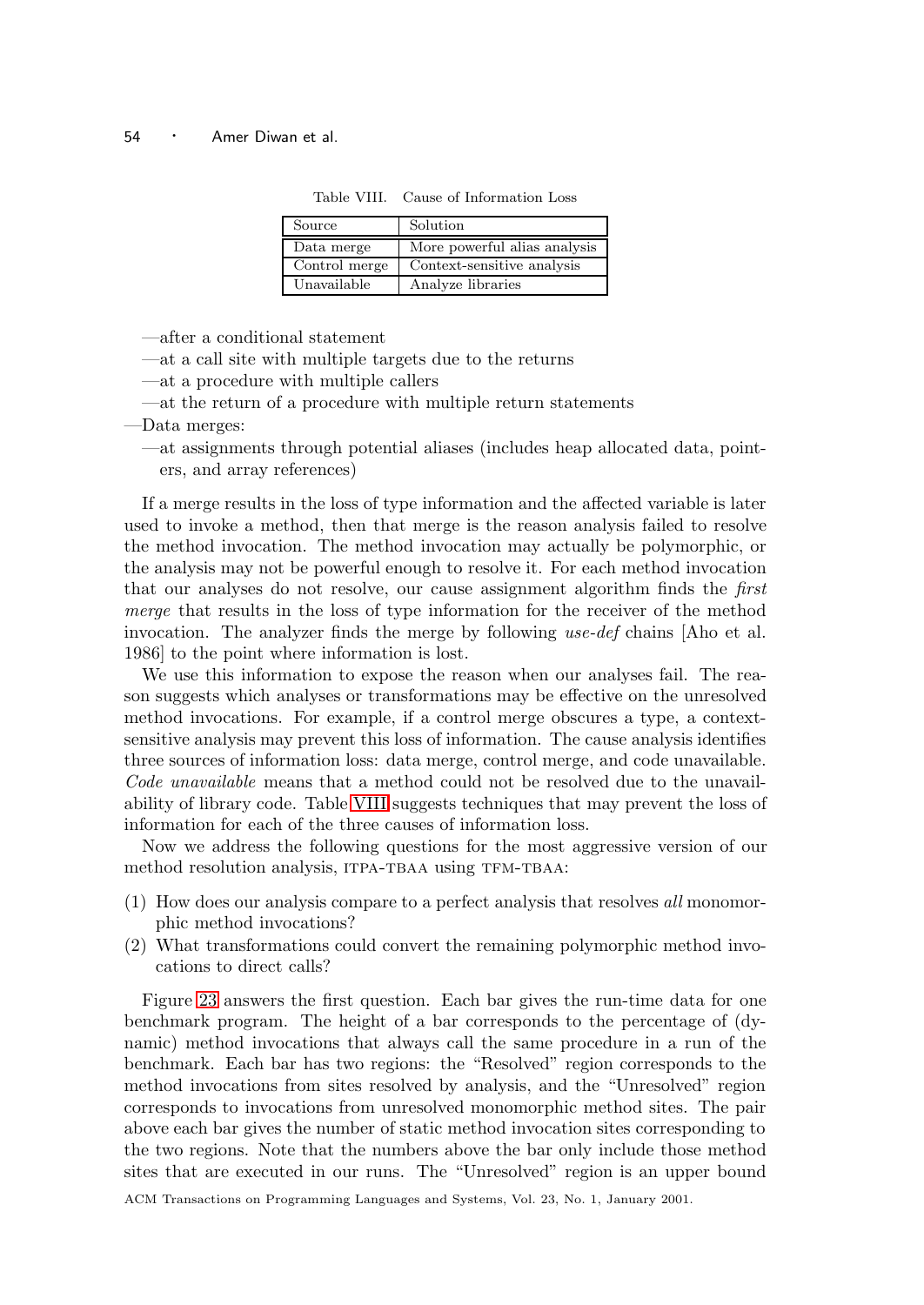

<span id="page-25-0"></span>Fig. 23. Monomorphic method invocations.



<span id="page-25-1"></span>Fig. 24. Monomorphic method invocations that are unresolved.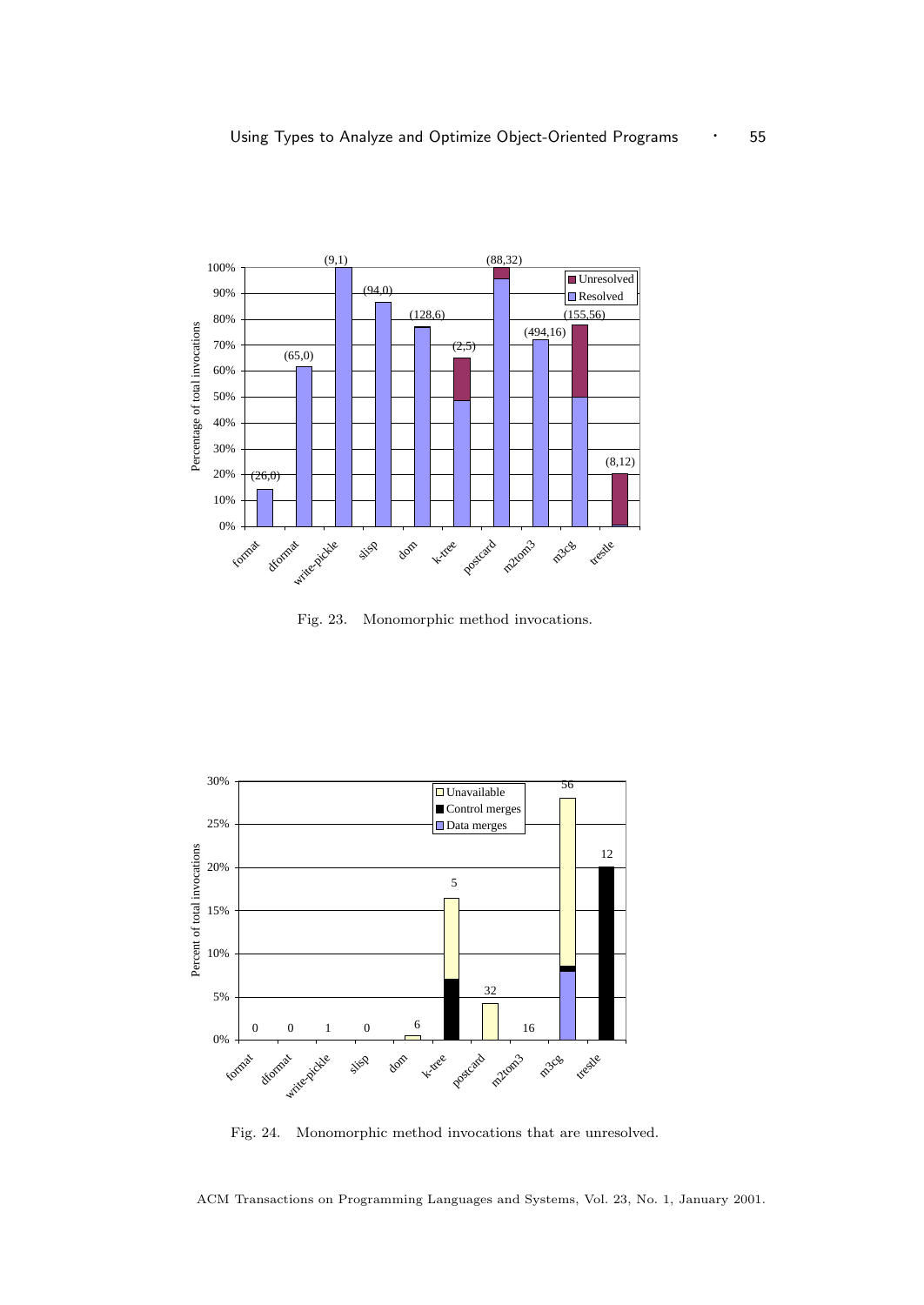

<span id="page-26-0"></span>Fig. 25. Polymorphic method invocations.

on the truly monomorphic method invocations (i.e., across all possible runs of the programs) that are unresolved by our analyses, and thus on how much better an oracle could do compared to our analyses. It is an upper bound, since method invocations may actually be polymorphic on a different program execution or across executions.

Figure [23](#page-25-0) shows, that for all benchmarks except k-tree, m3cg and trestle, our analysis resolves the vast majority of monomorphic method invocations; the analyses perform almost as well as the oracle. For the benchmarks where our analyses are less effective, Figure [24](#page-25-1) suggests which analyses may be successful in resolving these method invocations.

Each bar in Figure [24](#page-25-1) breaks down an unresolved region in Figure [23](#page-25-0) into three regions, one for each cause of analysis failure. The number above each bar is the number of static method invocation sites represented by the bar. For  $m3cg$ , the figure indicates that a more powerful alias analysis may be successful in resolving more method invocations. On inspection of the source code of  $m3cg$ , we found that an analysis would have to discover the semantics of a stack in order to do better than our alias analysis, which is unlikely. For trestle and k-tree, the primary cause of analysis failure is control merges, and thus a context-sensitive analysis may be effective in resolving more method invocations. Note, that like the experiments for rle, these experiments also suggest that there is little or no room for improvement in tbaa as far as method resolution analyses and our benchmarks are concerned.

Figure [25](#page-26-0) addresses the second question: what transformations will be effective in converting the polymorphic method invocations to direct calls? Figure [25](#page-26-0) presents data for the method invocation sites that call more than one procedure in a run of the benchmark and thus cannot be resolved by analysis alone. These method invocations are a lower bound on the polymorphic method invocations, since in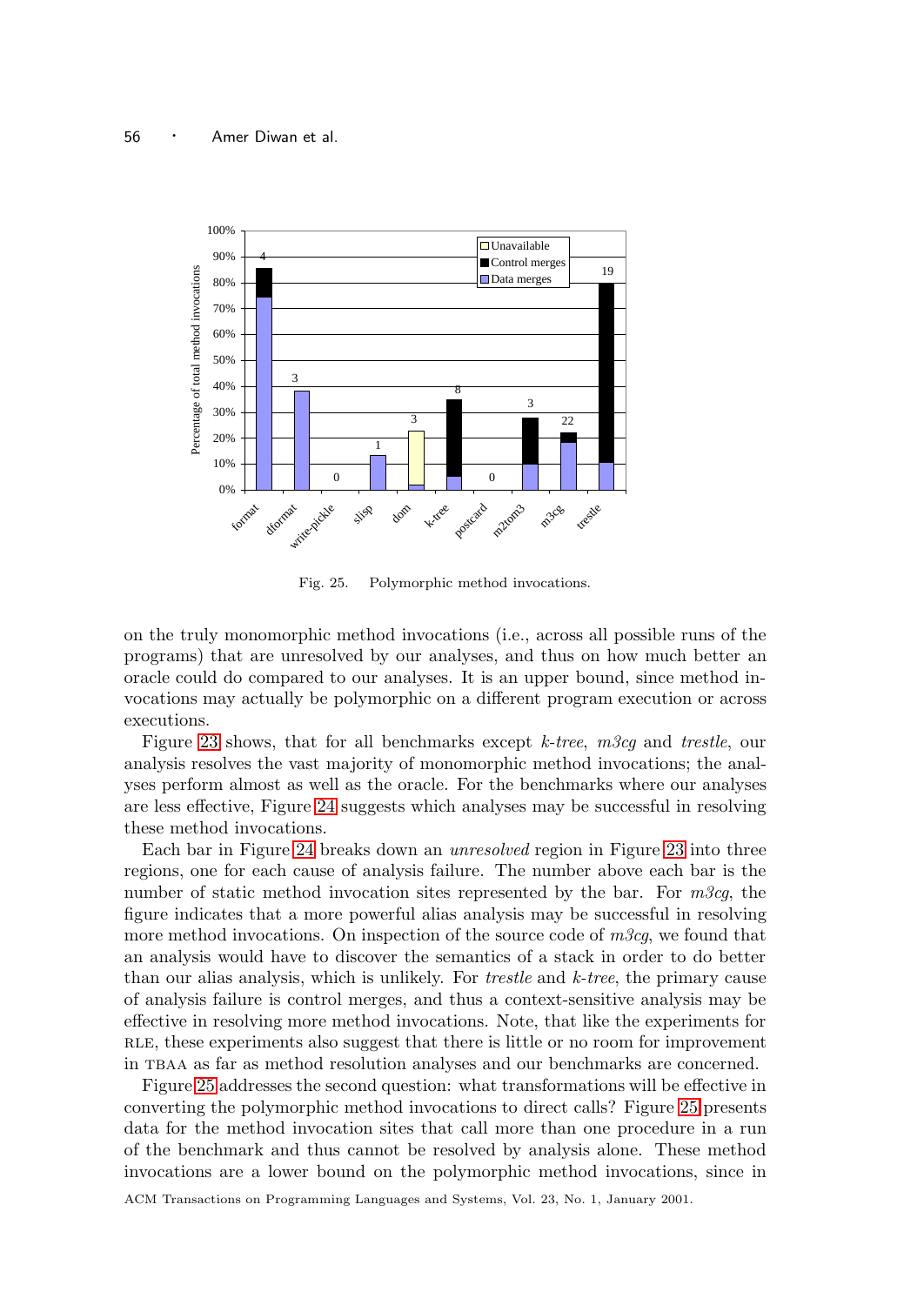another run of the benchmark additional method invocations may be polymorphic, although relative execution frequencies may also change. The number above each bar is the number of static method invocation sites corresponding to the method invocations represented by the bar.

Figure [25](#page-26-0) illustrates that most run-time polymorphic method invocations arise because more than one type of object is stored in a heap slot. Two techniques, explicit type test [Calder and Grunwald 1994; Hölzle and Ungar 1994] and cloning or splitting combined with aggressive alias analysis, may be able to resolve these method invocations. Merges in control are another important cause of the runtime polymorphism, especially for trestle, and can be resolved by code splitting and cloning [Chambers and Ungar 1989; 1991; Hall 1991].

While the static number of run-time polymorphic sites in the benchmarks is usually small, they are executed relatively frequently. For example, of the 30 method invocation sites executed in a run of format, only 4 sites are polymorphic, but they comprise more than 80% of the total method invocations executed. Across all the benchmarks, polymorphic sites are called 26 times more than monomorphic sites. Thus these Modula-3 programs have relatively few polymorphic method invocation sites, but they are executed very frequently. This observation has implication for optimizations: the number of method invocation sites where transformation is needed is small, and thus hopefully the code growth induced by transformations such as cloning will be small.

### <span id="page-27-0"></span>6.3 Cumulative Results

In the previous section we evaluated TBAA with respect to two optimizations: RLE and method resolution. However, these two optimizations are synergistic: method resolution can create new opportunities for RLE, especially if resolved methods are inlined. In this section, we explore this synergy to better understand the full impact of using tbaa for these optimizations.

6.3.1 Cumulative Execution Time Results. Figure [26](#page-28-0) shows the individual and cumulative impact of method invocation resolution  $(Minv)$ , RLE, and inlining. We present the "base+inlining" column separately so that we can isolate the benefit of inlining resolved method invocations from the benefit of inlining ordinary calls (which does not use any of our analyses). "Minv+RLE+Inlining" should be compared to the "Base+Inlining" bar and not to the original running time. In these experiments, we inlined all direct call sites or resolved method invocation sites that contributed more than 0.8% of the total number of calls in the run. We ran our analyses in the following order: TFM-TBAA, ITPA-TBAA, inlining, and RLE.

This graph shows that our optimizations together have a significant impact on the speed of our benchmark programs. In particular, the  $Minv+Rle+inlining$ bars show that our two sets of optimizations improve program performance over "Base+Inlining" by as much as 18% with an arithmetic mean of 8%. On comparing the bars, we see that the benefit of combining inlining with our method invocation resolution and RLE is synergistic, i.e., the performance improvement is greater than the sum of the improvements from the three individual optimizations.

In two cases, we observe unexpected slowdown due to the optimizations: writepickle and slisp. For slisp, method resolution and rle give significant improvement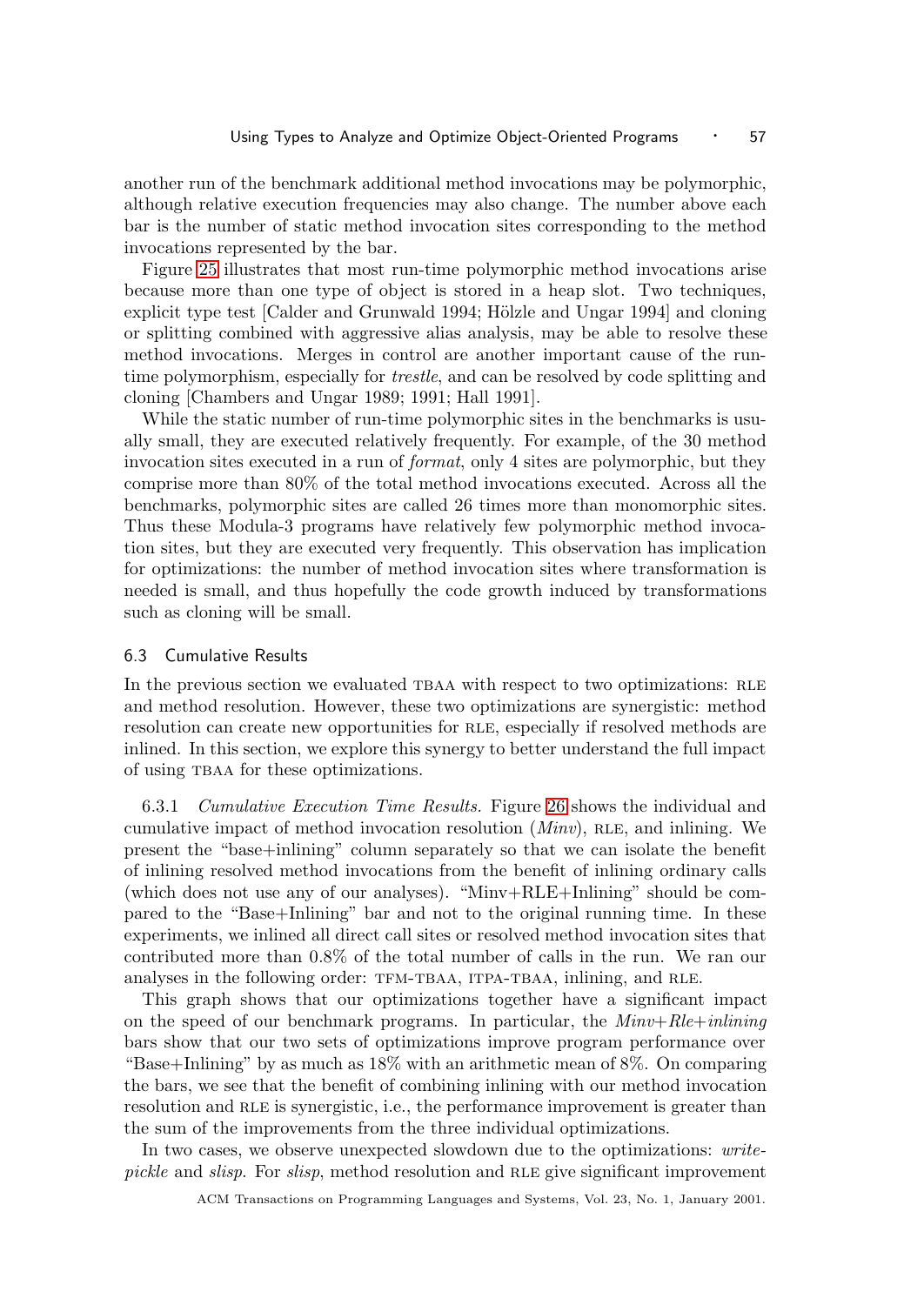

<span id="page-28-0"></span>Fig. 26. Cumulative impact of optimizations.

(9%), but doing inlining on top of these optimizations actually slows down the program compared to the "base." When we investigated further we found that the vast majority of the slowdown was due to increased data-cache misses in the inlined version (there was also a small slowdown due to increased instruction-cache misses). We speculate that these misses are caused by inlining a large method, which increased the register pressure and eventually resulted in more data-cache misses. We observed similar behavior with write-pickle. Our inliner only considers the frequency of execution when inlining; it should probably consider the size of the procedure as well.

6.3.2 Cumulative Analysis and Optimization Time. Table [IX](#page-29-1) gives the analysis time for our most aggressive combination of analyses: ITPA-TBAA using TFM-TBAA. The first data column (Our optimizations) column gives the time to perform RLE, method resolution, and TBAA. The second data column (TBAA) gives the approximate time to perform just TBAA. Since part of TFM-TBAA happens on demand when a client requests alias information, we cannot easily separate the  $T_{\text{F}}$ -TBAA time from the method resolution time.

In our experiments, we found that TFM-TBAA and TF-TBAA enabled the same optimizations. Because of our implementation of TFM-TBAA and TF-TBAA, we incur much of the overhead of the merging even when we use  $TF-TBAA$ . Thus, the analysis times for TF-TBAA are almost identical to TFM-TBAA. The second data column, which gives the total time spent in TBAA, gives a sense for how much maximum improvement we can expect in analysis time if we had implemented TBAA differently so that we did not incur the overhead of merging when we did not need it. The last column (Time to build) gives the total amount of time to generate an executable of each program starting from the Modula-3 sources on a 350MHz Alpha 21164 workstation. This time does not include any optimizations or analyses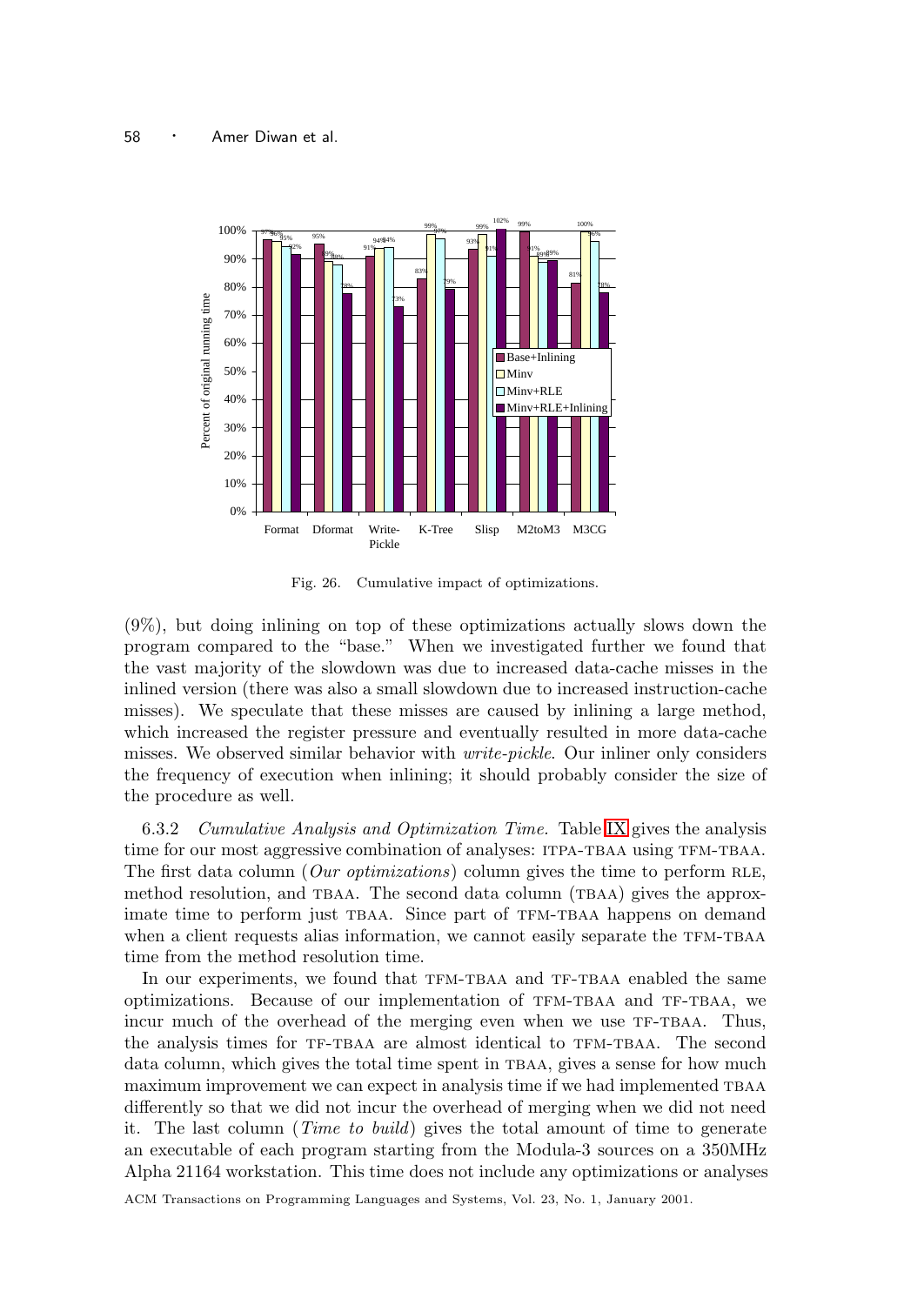|              | Time in seconds   |      |       |  |  |
|--------------|-------------------|------|-------|--|--|
| Program      | Our optimizations | TBAA | Build |  |  |
| format       | 0.2               | 0.06 | 17.1  |  |  |
| dformat      | 0.5               | 0.09 | 15.4  |  |  |
| write-pickle | 0.3               | 0.12 | 20.0  |  |  |
| k-tree       | 1.1               | 0.26 | 23.7  |  |  |
| slisp        | 3.1               | 0.93 | 24.0  |  |  |
| dom          | 8.9               | 1.29 | 94.4  |  |  |
| postcard     | 10.2              | 1.80 | 65.2  |  |  |
| m2tom3       | 32.7              | 1.44 | 273.4 |  |  |
| m3cg         | 58.4              | 6.29 | 321.9 |  |  |
| trestle      | 43.2              | 8.10 | 420.5 |  |  |

<span id="page-29-1"></span>Table IX. Analysis Time in Seconds for Interprocedural Type Propagation and TFM-TBAA

described in this paper. TBAA and the optimizations that depend on it increase the total compilation time by only a small percent (up to 15%). However, we should to point out that the Modula-3 compiler is a relatively slow compiler.

### <span id="page-29-0"></span>6.4 Summary of Results

This section evaluated TBAA using the following different metrics:

- (1) Static alias pairs.
- $(2)$  Number of opportunities exposed by TBAA for RLE.
- (3) Number of method invocations resolved.
- (4) Simulated execution-time improvement due to RLE and method resolution.
- (5) An upper-bound for TBAA with respect to RLE and method resolution. RLE, method resolution, and inlining.
- (6) Analysis time.

Each of these metrics exposes different information about TBAA. The first metric, static alias pairs, tells us two things.  $(1)$  For our benchmark programs, TFM-TBAA offers little or no improvement in precision over TF-TBAA. (2) TF-TBAA is potentially a much better alias analysis than T-TBAA. Even though TF-TBAA offers little performance improvement over T-TBAA for RLE, it should probably be the algorithm of choice, since it does gives more precise results without much added complexity, which may be important for other optimizations that use alias analysis.

The second metric, number of opportunities exposed by TBAA for RLE, reveals that TF-TBAA enables many more opportunities for RLE than T-TBAA. The third metric, number of method invocations resolved, reveals that on some programs our techniques resolve the vast majority of method invocations but on several programs (most notably  $m3cg$  and *trestle*) our analyses fail to resolve the majority of method invocations.

The fourth metric, execution-time improvement, indicates how much an optimization or analysis really matters to the bottom line: performance. Our experiments find that the majority of the execution-time improvement due to RLE comes from t-tbaa. tf-tbaa improves performance only slightly. The results also illustrate that the execution-time improvement resulting from TBAA and RLE or method res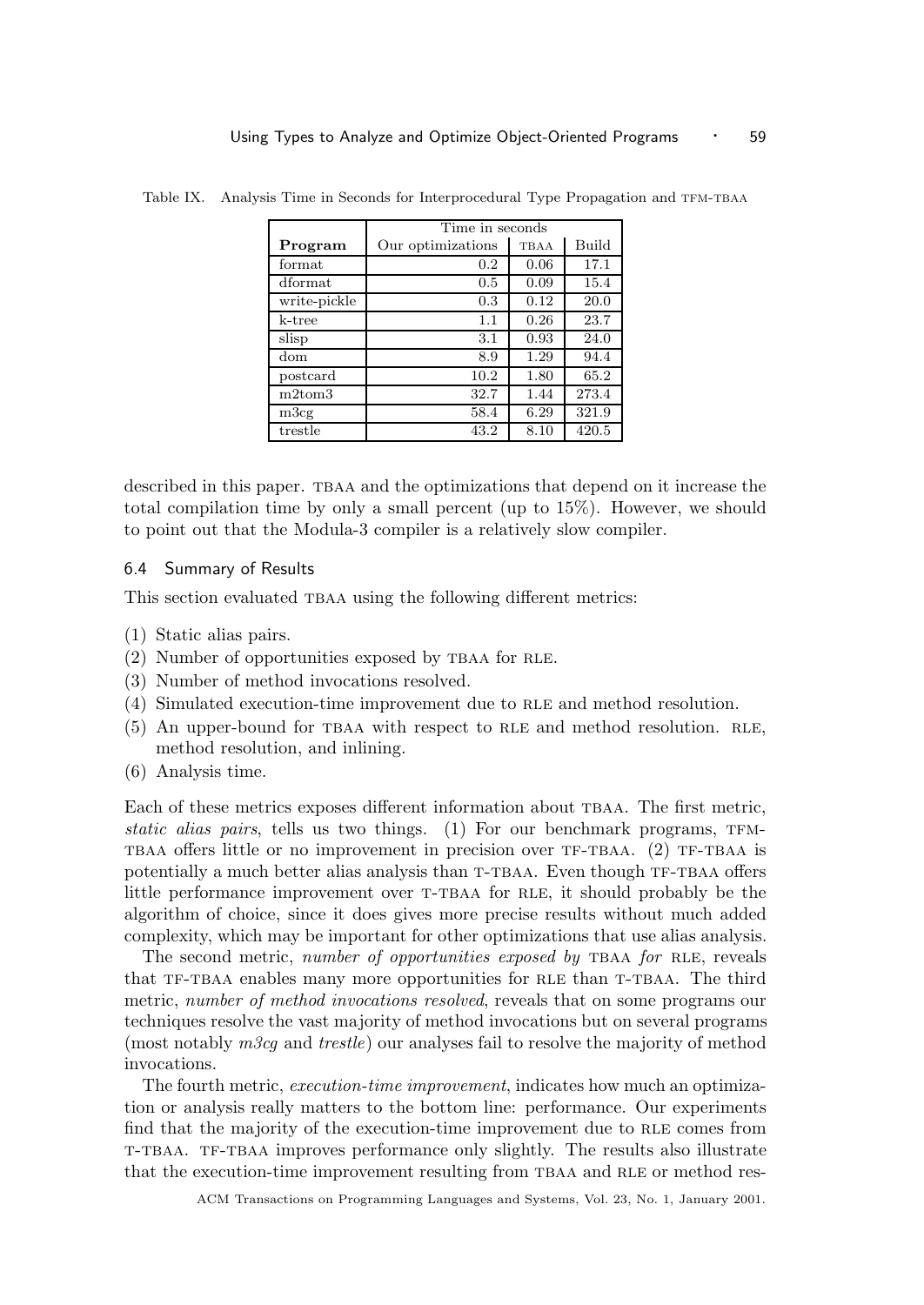olution is relatively small: on average  $3.6\%$  improvement for RLE and  $4.6\%$  for method resolution.

If we had used only execution-time improvements to evaluate our analysis we might conclude that  $T$ -TBAA is the algorithm of choice. However, the *number* of opportunities metric tells us that TF-TBAA is indeed significantly better than t-tbaa. Perhaps with different benchmark inputs tf-tbaa would improve performance significantly more than T-TBAA. If we had used only the *execution-time* improvement metric or the number of method invocations resolved metric, we might conclude that TBAA is a very imprecise alias analysis. However, upper-bound analysis reveals that TBAA in fact performs about as well as any alias analysis could perform with respect to rle and method resolution and our benchmark programs.

To summarize, each metric reveals different information about TBAA. For this reason, we feel that static, dynamic, and limit metrics should all be used together in a thorough evaluation of an alias analysis, or any compiler analysis for that matter.

# <span id="page-30-0"></span>7. ANALYZING INCOMPLETE PROGRAMS

In this section, we describe modifications to our alias analysis and method invocation resolution to produce conservative analyses when the entire program is not available, such as during separate compilation or for Java programs that load classes dynamically. We evaluate the modified analyses by comparing the performance of rle and method resolution to their performance using the original algorithms.

### 7.1 Alias Analysis for Incomplete Programs

All prior pointer alias analyses for the heap are whole-program analyses, i.e., the compiler assumes it is analyzing the entire program, including libraries, making a closed-world assumption. Many situations arise, however, in which the entire program is not available: for instance, during separate compilation, or compiling libraries without all their potential clients, or compiling incomplete programs.

In unsafe languages such as  $C_{++}$ , alias analyses must assume that unavailable code may affect all pointers in arbitrary ways (though if all code is written in ANSI  $C++$  an alias analysis can make better assumptions about pointers in unavailable code). For type-safe languages such as Modula-3 and Java, the compiler can use type-safety and a type-based alias analysis to make stronger type-safe assumptions about unavailable code. It can assume that unavailable code will not violate the type system of the language. For example, consider the following procedure declaration using the types declared in Figure [2.](#page-4-1)

PROCEDURE  $f(p: REF S1; q: REF S2) = ...$ 

In an unsafe language, if some of the callers of f are not available for analysis, the compiler must assume that p and q may point to the same object. For a type-safe language, a type-based analysis can safely assume that p and q cannot point to the same object since they have incompatible types.

Two components of TBAA rely on properties other than the type system of the language: AddressTaken and type merging. Since unavailable code may pass to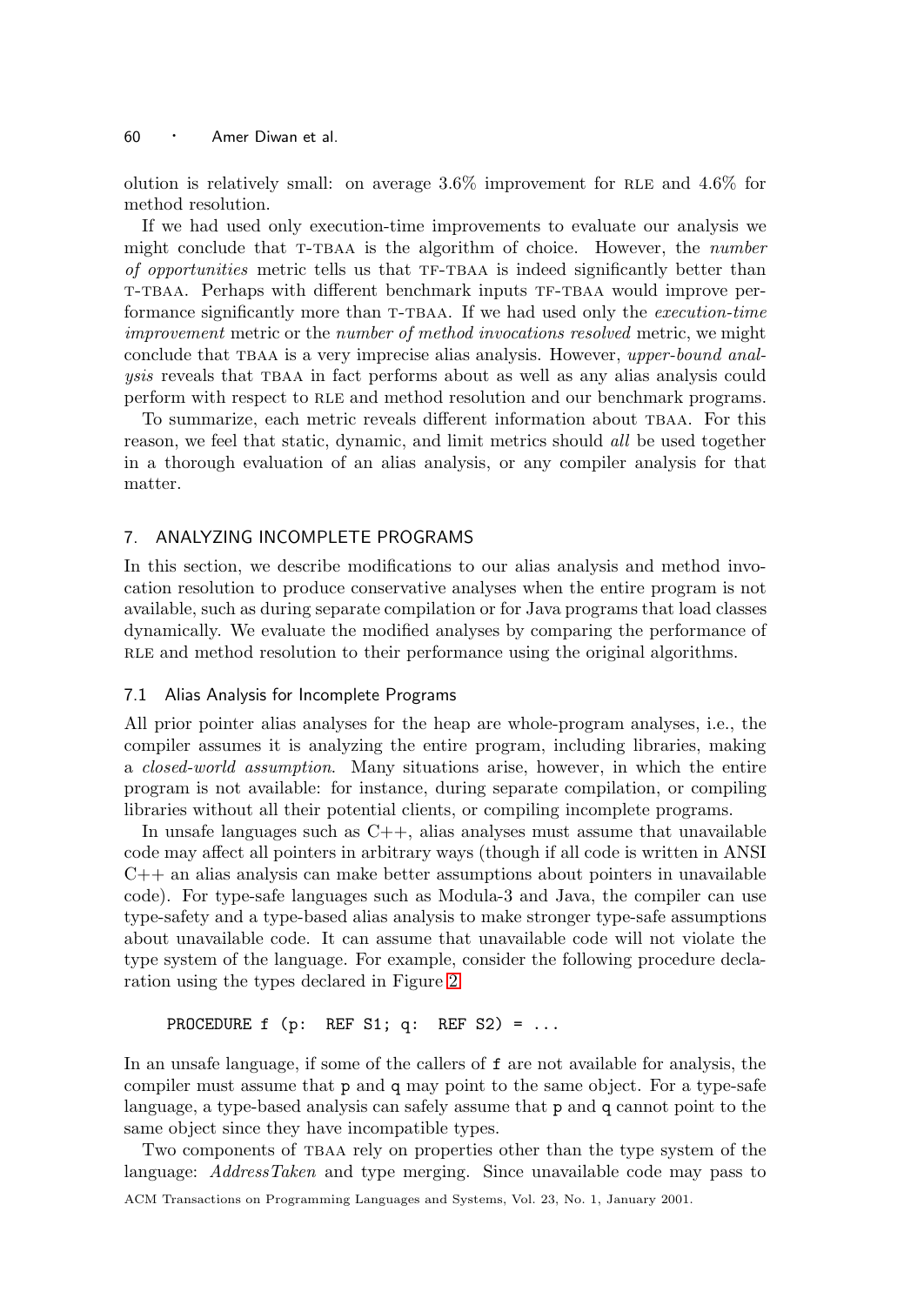

Fig. 27. Simulated execution time using open- and closed-world assumptions

<span id="page-31-0"></span>available code the address of a qualified expression or subscript expression we revise AddressTaken as follows.

AddressTaken (p) is true:

- (1) if the program ever takes p's address (for instance to pass it by reference or as part of a WITH), or
- (2) if f is a pass-by-reference formal and p and f have the same type.

Since Modula-3 requires the types of pass-by-reference formals and actuals to be identical, the second clause needs to check only for type equality, not type compatibility. Note that this new definition of *AddressTaken* considers instructions in the program for available code (1) and considers only the type system for unavailable code (2).

Since unavailable code may cause merges of types, we make TFM-TBAA more conservative at merges. We merge any two types (related by the subtype relation) to which the program has access, since unavailable code may assign them. Since Modula-3 uses structural type equivalence, unavailable code can access most types because it can construct its own copy of the types. Exceptions to this ability are Branded types in Modula-3. These types essentially observe name equivalence and may not be "reconstructed" by unavailable code.

Figure [27](#page-31-0) compares the simulated running time improvement resulting from RLE when assuming that the entire program is available (closed world) and assuming it is not available (open world). The open-world assumption has an insignificant impact on the effectiveness of TBAA with respect to RLE. This result however reflects the results of Table [VII,](#page-17-1) since TFM-TBAA, which is most affected by the open-world assumption, does not enable any additional opportunities for rle over TF-TBAA. With respect to the static metrics, we found that they were the same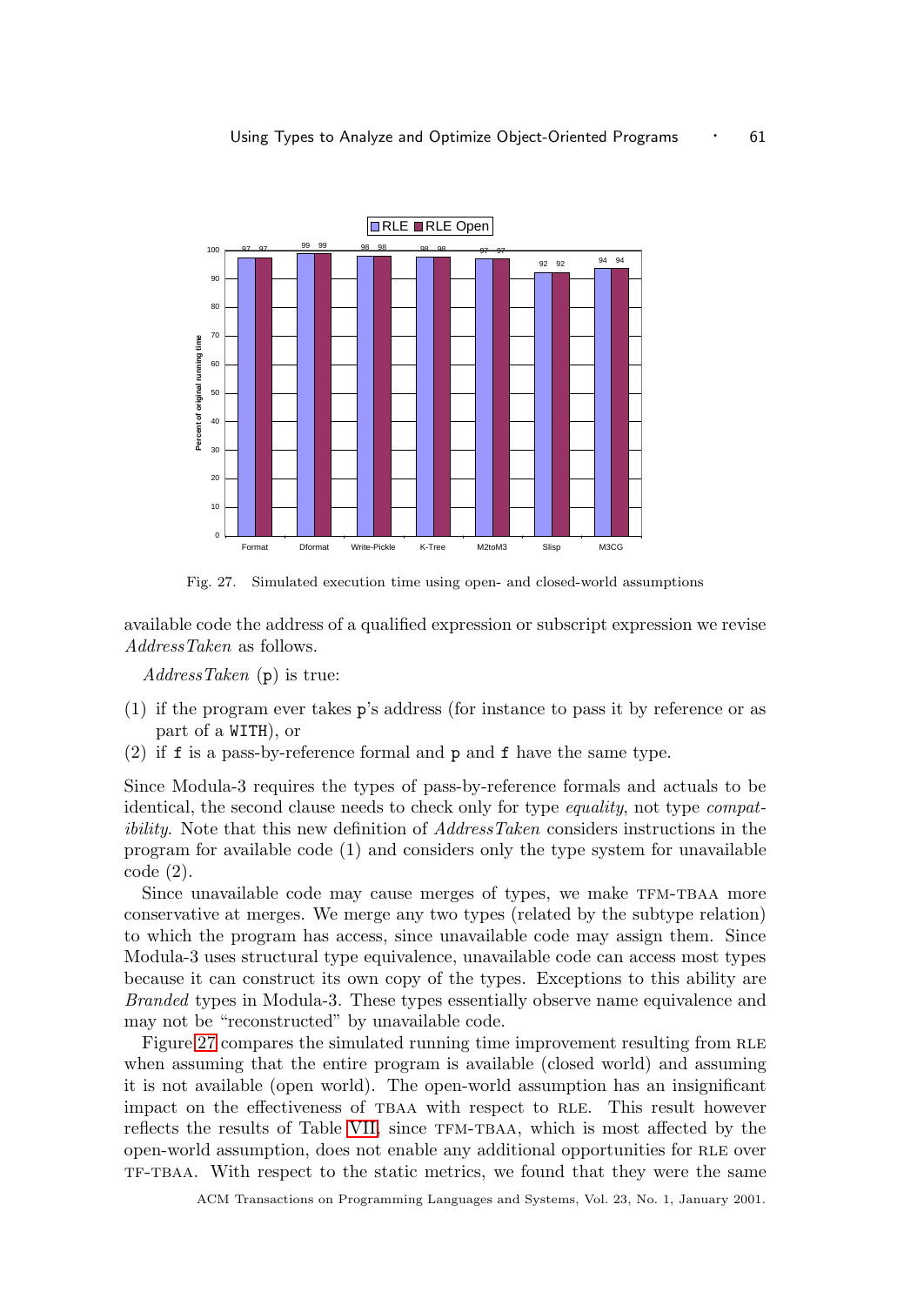

Fig. 28. Percent of resolved method invocations with open- and closed-world assumptions.

<span id="page-32-1"></span>for the open-world and closed-world assumptions with one difference: M3CG had about 80 more alias pairs (interprocedurally) with the open-world assumption than with the closed-world assumption. These additional alias pairs did not reduce the effectiveness of RLE.

We also need to modify method resolution analyses if the entire program is not available for analysis. If some of the assignments and type hierarchy are unavailable for analysis, only intraprocedural type propagation (along with the open-world version of tbaa) is applicable. Type propagation must start with the assumption that on entry to each procedure all nonlocal variables and aggregate locations may have a type that type propagation knows nothing about. However, given the assignments and conditional statements within the procedure, intraprocedural type propagation may still be able to resolve some method invocations.

Figure [28](#page-32-1) compares the percent of dynamic method invocations out of all method invocations that our analysis can resolve assuming the entire program is available (closed world) and assuming some portion is unavailable (open world). The openworld assumption dramatically limits the number of method calls that our analysis resolves.

### <span id="page-32-0"></span>8. APPLICABILITY TO OTHER OPTIMIZATIONS AND LANGUAGES

This paper has demonstrated that TBAA works for two specific optimizations that both can benefit from locally precise information. We believe this property will make it effective for other scalar optimizations such as dead-code elimination, constant propagation, scheduling, and register allocation. This speculation needs further testing of course.

The analyses described here are language independent, but their usefulness depends on both language and programming style. TBAA, of course, depends greatly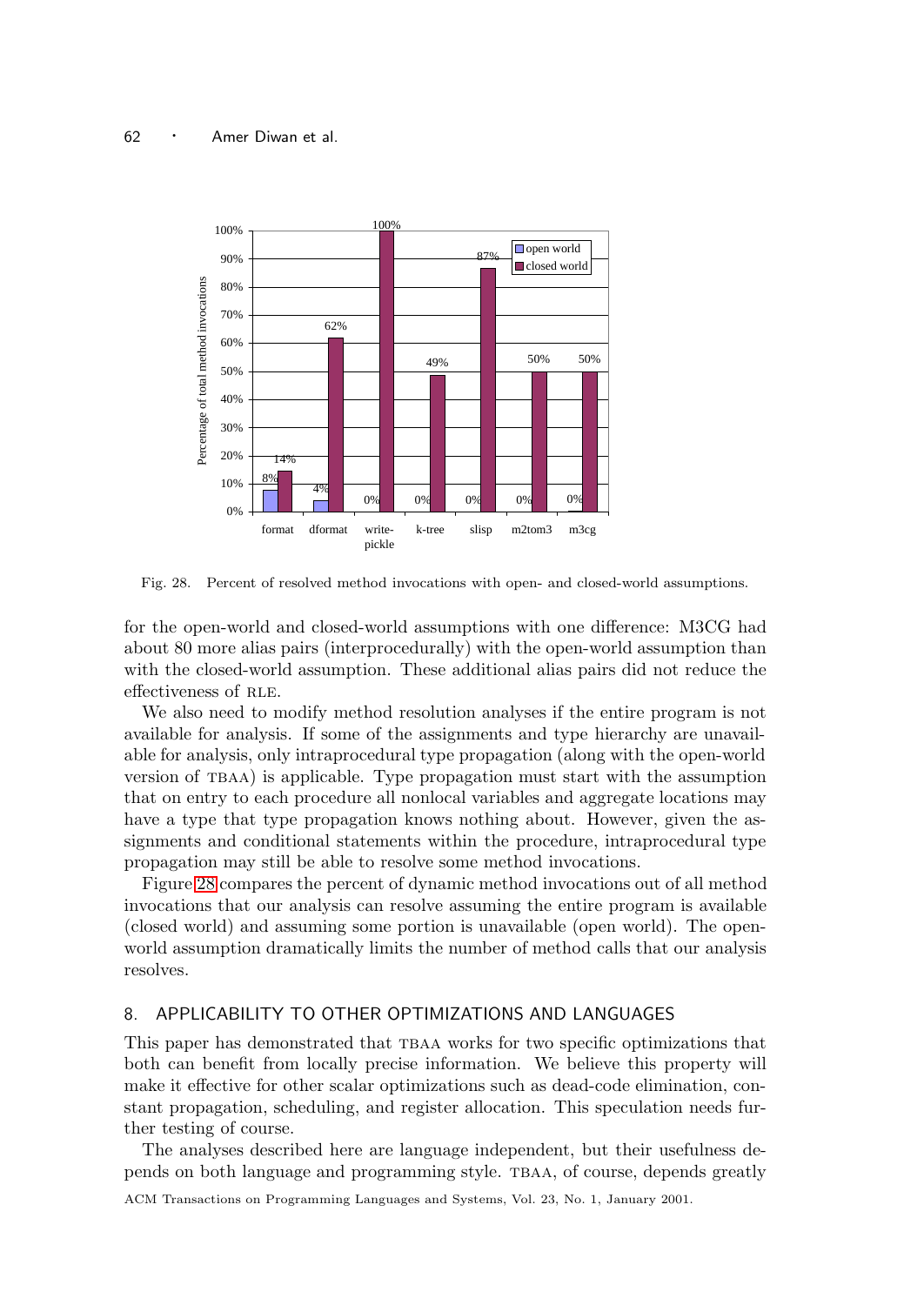on type-safety in programs. Thus it is unlikely to be useful for *arbitrary* C or  $C++$ code. However, if the  $C++$  code is written in a type-safe style, TBAA can be applied to it. To our knowledge, at least two groups of people have applied our ideas to languages other than Modula-3 and found them to be effective: Reinig [1998] in their DEC C++ compiler and Nystrom et al. [1999] in their Java optimizer. We discuss these further in related work.

While Java programs are type safe, they introduce a different set of challenges for TBAA and associated optimizations. In particular, the exception model, memory model, and threads severely limit the extent to which an optimization can reorganize code [Nystrom et al. 1999].

The effectiveness of our method resolution analyses depends on programming style and type-safety as well. For example, some C++ programming styles discour-age the use of virtual functions unless necessary;<sup>[8](#page-33-1)</sup> in essence, this style encourages the programmer to attempt type-hierarchy analysis manually. In such situations, the impact of method resolution analyses will be limited compared to Modula-3 programs, where all methods are virtual. We expect that our results will carry over to other statically typed object-oriented languages such as  $C++$  if the programs are written using only virtual methods. However, the execution-time improvement due to our analyses in C++ programs may be greater if these programs use multiple inheritance. Since there are no static types in dynamically-typed languages, our results will not directly apply to them.

# <span id="page-33-0"></span>9. RELATED WORK

In this section, we distinguish our work from others that address alias analysis, method resolution, and compiler optimization evaluation. For alias analyses, we focus on those papers that present algorithms similar to ours or evaluate alias analyses using more than static metrics.

#### 9.1 Alias Analysis

Alias analysis must consider an unbounded number of paths through an unbounded collection of data, and is therefore harder than traditional data-flow analyses. The literature contains many algorithms for alias analysis [Banning 1979; Burke et al. 1994; Hind et al. 1999; Chatterjee et al. 1999; Chase et al. 1990; Choi et al. 1993; Cooper and Kennedy 1989; Deutsch 1994; Emami et al. 1994; Landi and Ryder 1991; 1992; Larus and Hilfinger 1988; Shapiro and Horwitz 1997b; Steensgaard 1996; Weihl 1980; Hummel et al. 1994; Cooper and Lu 1997; Larus and Hilfinger 1988; Wilson and Lam 1995]. The key differences between the algorithms stem from how they approximate the unbounded control paths and data. The approximation determines the precision and efficiency of the algorithm, and these alias analyses range from precise exponential time algorithms to less precise nearly linear-time algorithms.

Our work differs from previous work in three ways: (1) It is type-based instead of instruction-based. (2) We evaluate our alias analyses with respect to two optimizations, RLE and method resolution, rather than using static measurements as used by most work on alias analysis [Banning 1979; Burke et al. 1994; Hind et al. 1999;

<span id="page-33-1"></span><sup>8</sup>Only virtual functions may be overridden in subtypes.

ACM Transactions on Programming Languages and Systems, Vol. 23, No. 1, January 2001.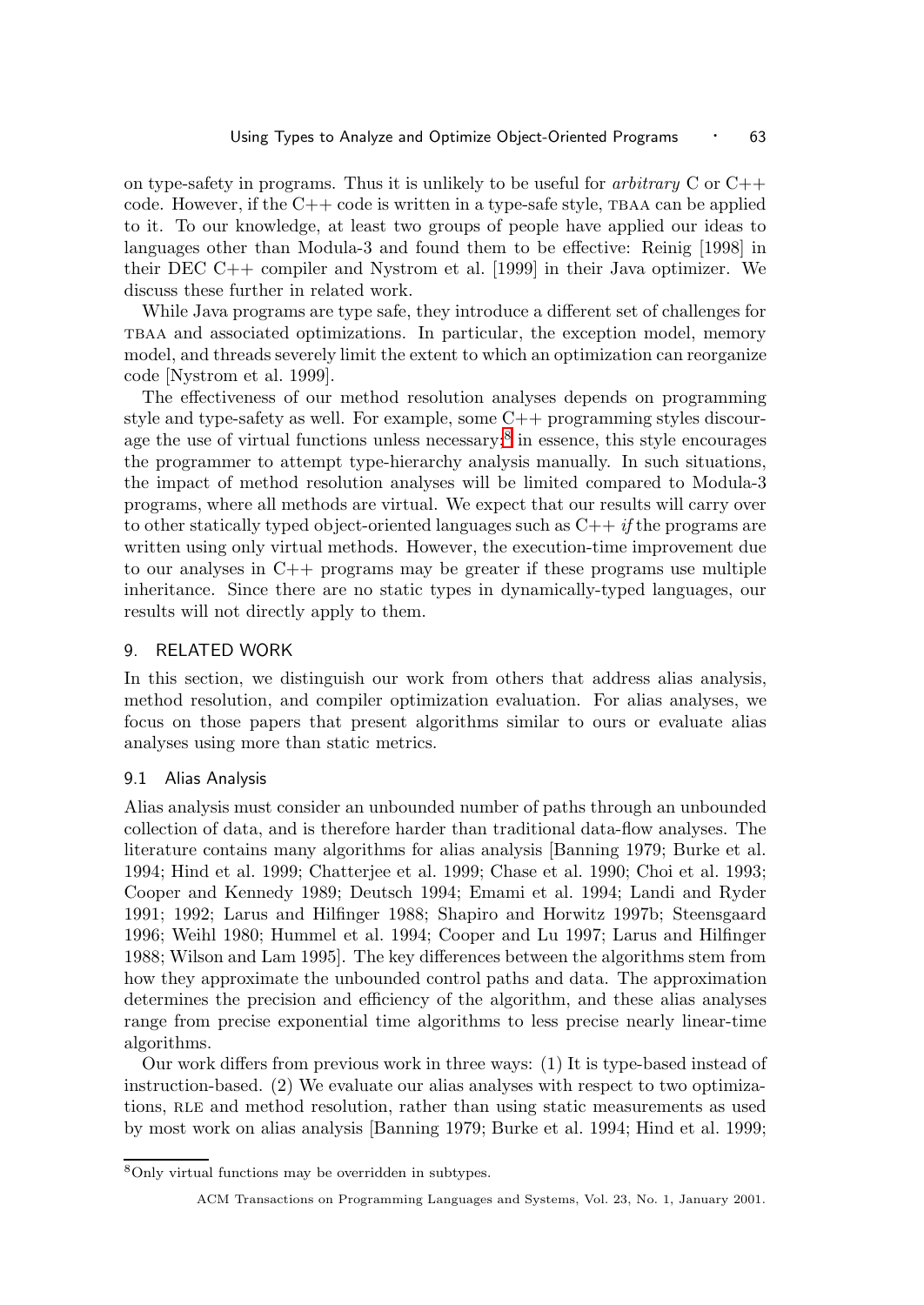Chatterjee et al. 1999; Chase et al. 1990; Choi et al. 1993; Cooper and Kennedy 1989; Deutsch 1994; Emami et al. 1994; Landi and Ryder 1991; 1992; Larus and Hilfinger 1988; Shapiro and Horwitz 1997b; Steensgaard 1996; Weihl 1980]. (3) For both our optimizations that benefit from alias analysis, we use a limit study to demonstrate that TBAA is close to perfect for our benchmarks and optimizations. Our limit studies are similar to those of Wall [1991], which assumes a "perfect alias analysis" to find an upper bound on instruction-level parallelism. Wall [1991] does not evaluate an existing alias analysis as we do, but just gives the potential of a perfect alias analysis for instruction-level parallelism.

Aho et al. [1986] and Chase et al. [1990] were among the first to write that using programming language types could improve alias analysis, but did not present algorithms that did so and did not evaluate it. Our alias analysis is most similar to those of Rinard and Diniz [1996], Steensgaard [1996], and Ruf [1995; 1997].

Rinard and Diniz [1996] use type equality to disambiguate memory references. The type system they use is a subset of  $C_{++}$  that does not have inheritance and is thus weaker than Modula-3's or Java's type systems. Steensgaard [1996] presents an instruction-based alias algorithm that uses nonstandard types, not programming language types, to obtain a nearly linear-time alias analysis. His type inference algorithm is similar to our selective type merging; however, he does not use programming language types, and in particular inheritance, to prune the merge sets as we do. In terms of precision, Steensgaard's algorithm is not directly comparable to tbaa, and there are many examples where Steensgaard does better or worse than TBAA.

Ruf [1995] compares a context-sensitive alias analysis to a context-insensitive one and finds, for his benchmarks, that they are comparable in precision. Both algorithms are flow-sensitive and are fairly simple versions of context-insensitive and -sensitive algorithms in that they do not consider any shape information (such as Chase et al. [1990]). Both algorithms considered by Ruf are more precise than tbaa, since they are flow-sensitive and also support strong updates. Ruf finds that there is little difference for his benchmarks between context-sensitive and contextinsensitive versions of his analyses. Our work suggests that the point of diminishing return for pointer analyses may come even earlier for many applications than Ruf's context-insensitive analysis.

Ruf [1997] shows how to use programming language types and nonstandard types (such as those of Steensgaard [1996]) to partition data-flow analyses: each partition represents code that can be analyzed independently, and thus a different analysis can be used on each partition. In Ruf's first algorithm, he uses only dependences between programming language types; thus the kind of type information he uses is similar to T-TBAA. Ruf uses his scheme to partition programs for alias analyses, but does not use programming language types in the analysis. Ruf's second algorithm does not use programming language types; instead it uses nonstandard types (e.g., those of Steensgaard [1996]).

Wilson and Lam [1995] present a context- and flow-sensitive pointer analysis for C programs. This analysis handles the entire C language and is thus quite complex. Wilson and Lam introduce the use of partial-transfer functions for pointer analysis, which allow even their context-sensitive analysis to reuse prior analyses of procedures. Wilson and Lam evaluate their algorithm using static metrics and one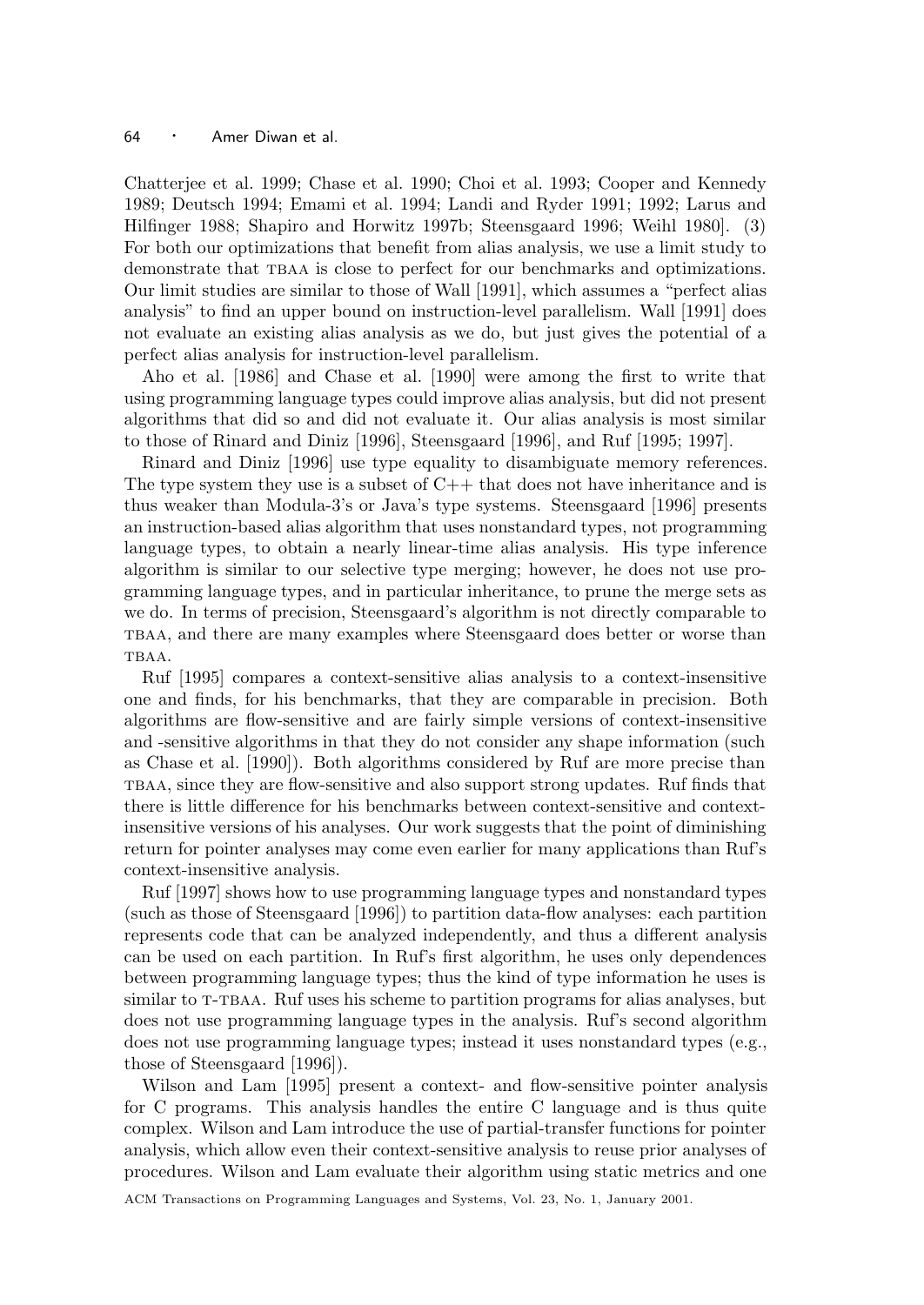dynamic metric: the speedup due to automatic parallelization of two C programs which could previously not be fully parallelized because of how they used pointers. This analysis is much more powerful than any TBAA but is not always practical even for modestly sized programs [Wilson 1997].

Cooper and Lu [1997] describe and evaluate register promotion, an optimization that moves memory references out of loops and into registers. Register promotion, when it includes the extension for pointer-based loads, is similar to the loopinvariant code motion part of rle except that promotion also hoists stores out of loops and not just loads. They evaluate register promotion with two alias analyses: a trivial analysis and a flow-sensitive alias analysis. Their flow-sensitive analysis is similar to the context-insensitive analysis of Ruf [1995]. They used the number of instructions executed as their performance metric and found that the more powerful alias analysis did not significantly improve performance. We observe more performance improvement due to RLE, which may be because we measure objectoriented programs as opposed to the C programs used by Cooper and Lu. Calder et al. [1994] show that C programs typically execute a smaller percentage of loads and stores than C++ programs.

Debray et al. [1998] describe an alias analysis for executable code. They evaluate their algorithm by measuring the percentage of loads eliminated using loopinvariant code motion and PRE of loads. They do not present execution time improvements or a limit study for their alias analysis.

Shapiro and Horwitz [1997a] evaluate the impact of four flow-insensitive alias analyses on a range of applications. The four alias analyses are naive, Steensgaard [1996], Anderson [1994], and their own alias analysis [Shapiro and Horwitz 1997b], whose precision is approximately between Steensgaard's and Anderson's. With the exception of "naive," which is weaker than TBAA, the other analyses are incomparable with tbaa. It is easy to contrive examples that show the superiority of one over the other. For instance, unlike  $TF-TBAA$  or  $TFM-TBAA$ , Shapiro and Horwitz's algorithms do not separate fields in their analyses. Shapiro and Horwitz compare the pointer analyses by counting optimization opportunities rather than the performance impact of the optimizations.

Ghiya and Hendren [1998] use their pointer analysis, called connection analysis, to improve scalar optimizations, particularly loop-invariant removal, locationinvariant removal, and common-subexpression elimination, and present running time improvements. The combination of loop-invariant removal and commonsubexpression elimination is similar to RLE. Connection analysis is a very weak pointer analysis, but since it is flow-sensitive, in some cases it may be more powerful than TBAA. Their paper evaluates connection analysis by measuring the number of opportunities for their optimizations and by measuring the running time performance improvement that results. They do not present a limit study.

Lucassen and Gifford [1988] use a type-based analysis to discover expression scheduling constraints. One key difference between our work and theirs is our focus on experimental evaluation of type-based analyses.

Since the first publication of some of our algorithms [Diwan et al. 1998], two groups have applied TBAA to other languages. Reinig [1998] describes how to use TBAA in the DEC GEM C and  $C_{++}$  compilers. Reinig applies and uses TBAA intraprocedurally and assumes that the code is compliant with the ANSI standard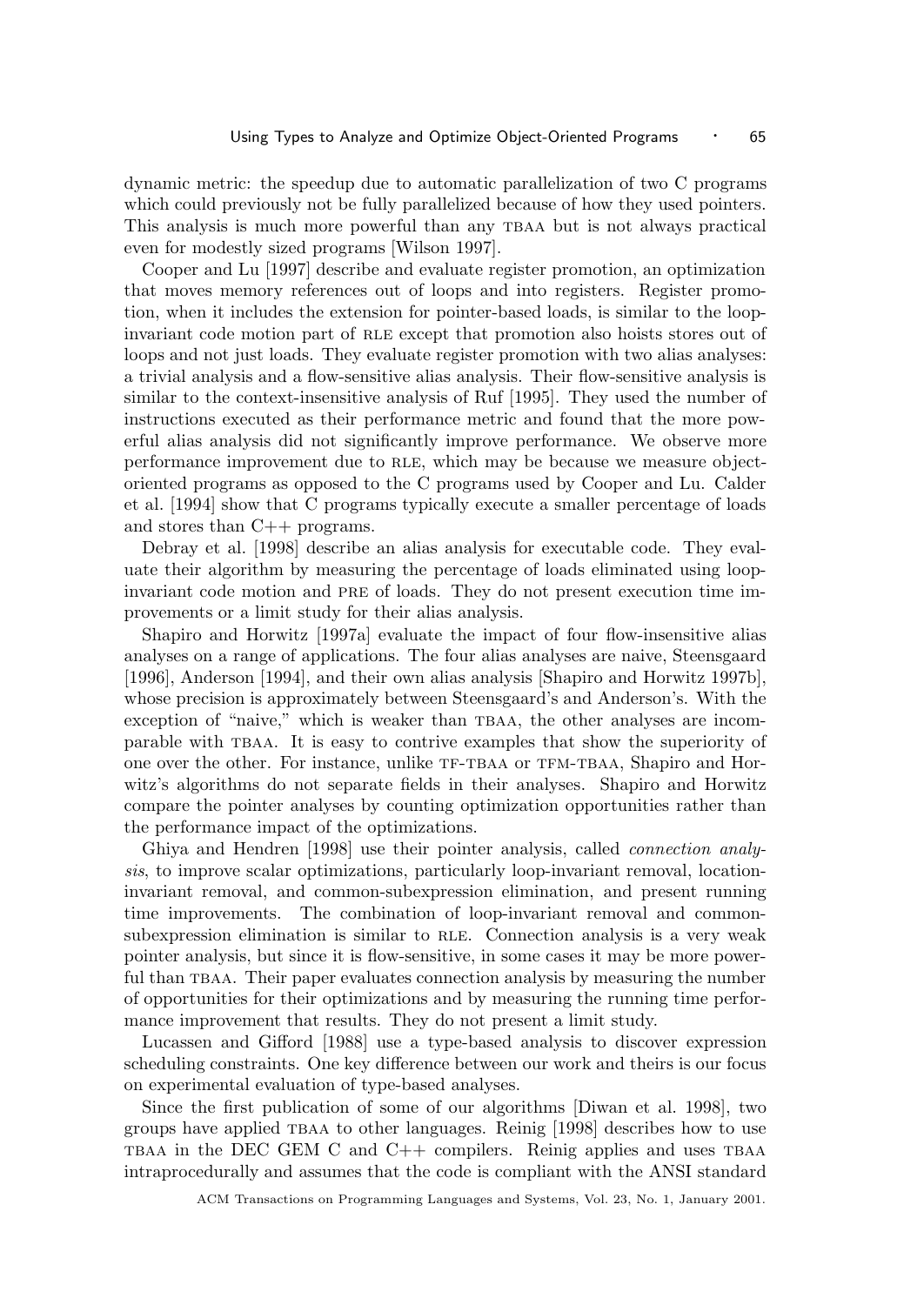(TBAA may be turned off if the code violates the ANSI standard). Reinig shows that tbaa, combined with other optimizations in GEM, yields small improvements in the generated code at an insignificant cost. We think that one of the reasons that they observe less benefit than we do is because the type system in our language (Modula-3) is much richer than the type system in the language of Reinig's experiments (C), and thus we have better information than type-safe C programs.

Nystrom et al. [1999] apply the "incomplete program" version of TBAA to Java programs in a bytecode-to-bytecode optimizer and use it for intraprocedural pre of memory references. pre of memory references is more powerful than rle in that it can eliminate not just fully redundant memory references but also partially redundant ones. They apply their optimization only intraprocedurally (and using only intraprocedural information) since any call can potentially result in a thread switch. They get execution time improvements of up to 9% (but usually much less average 1%) for their programs. They find that Java's exception model significantly hinders their ability to optimize Java programs.

# 9.2 Other Related Work on Method Invocation Resolution

Fernandez [1995] and Dean et al. [1995] evaluate type hierarchy analysis for Modula-3 and Cecil respectively. They find that type hierarchy analysis is a worthwhile technique that resolves many method invocations. Our work confirms these results. In addition to type hierarchy analysis, we evaluate a range of other techniques.

Chambers et al. [1996] describe and evaluate a range of transformations and analyses for resolving method invocations in object-oriented languages. Their paper combines many of the ideas in other papers discussed in this Related Works section; it also serves as an excellent overview of the area. Specifically, Chambers et al. describe class hierarchy analysis and an analysis similar to tpa (called intraprocedural class analysis). They do not evaluate these algorithms using a limit study and do not study the impact of pointer analyses on method resolution.

Palsberg and Schwartzbach [1991], Agesen and Hölzle [1995], and Plevyak and Chien [1[9](#page-36-0)94] describe *type inference*<sup>9</sup> for dynamically typed object-oriented languages. Agesen and Hölzle's and Plevyak and Chien's analyses are more powerful than ours, since they are context-sensitive (polyvariant). They are also more complex and expensive. Polyvariant analyses can be used in conjunction with transformations to resolve polymorphic method invocations. Chambers [1992], Calder and Grunwald  $[1994]$ , Hölzle and Ungar  $[1994]$ , Dean et al.  $[1994]$ , and Grove et al. [1995] describe transformations for converting polymorphic method invocations to direct calls, which we did not perform. Plevyak and Chien discuss reasons for loss of type information, but do not present any results. We present detailed data, giving reasons for loss of type information.

In work done concurrently with ours, Bacon and Sweeney [1996] and Aigner and Hölzle [1996] evaluate techniques for resolving method invocations in  $C++$ programs. Bacon and Sweeney evaluate three fast analyses, including type hierarchy analysis and rapid type analysis (RTA), for resolving method invocations in  $C++$ programs. Bacon and Sweeney also use a limit study to evaluate their analyses.

<span id="page-36-0"></span> $9$  "Method resolution" and "type inference" are terms that have been used to describe the same kinds of analysis in object-oriented languages.

ACM Transactions on Programming Languages and Systems, Vol. 23, No. 1, January 2001.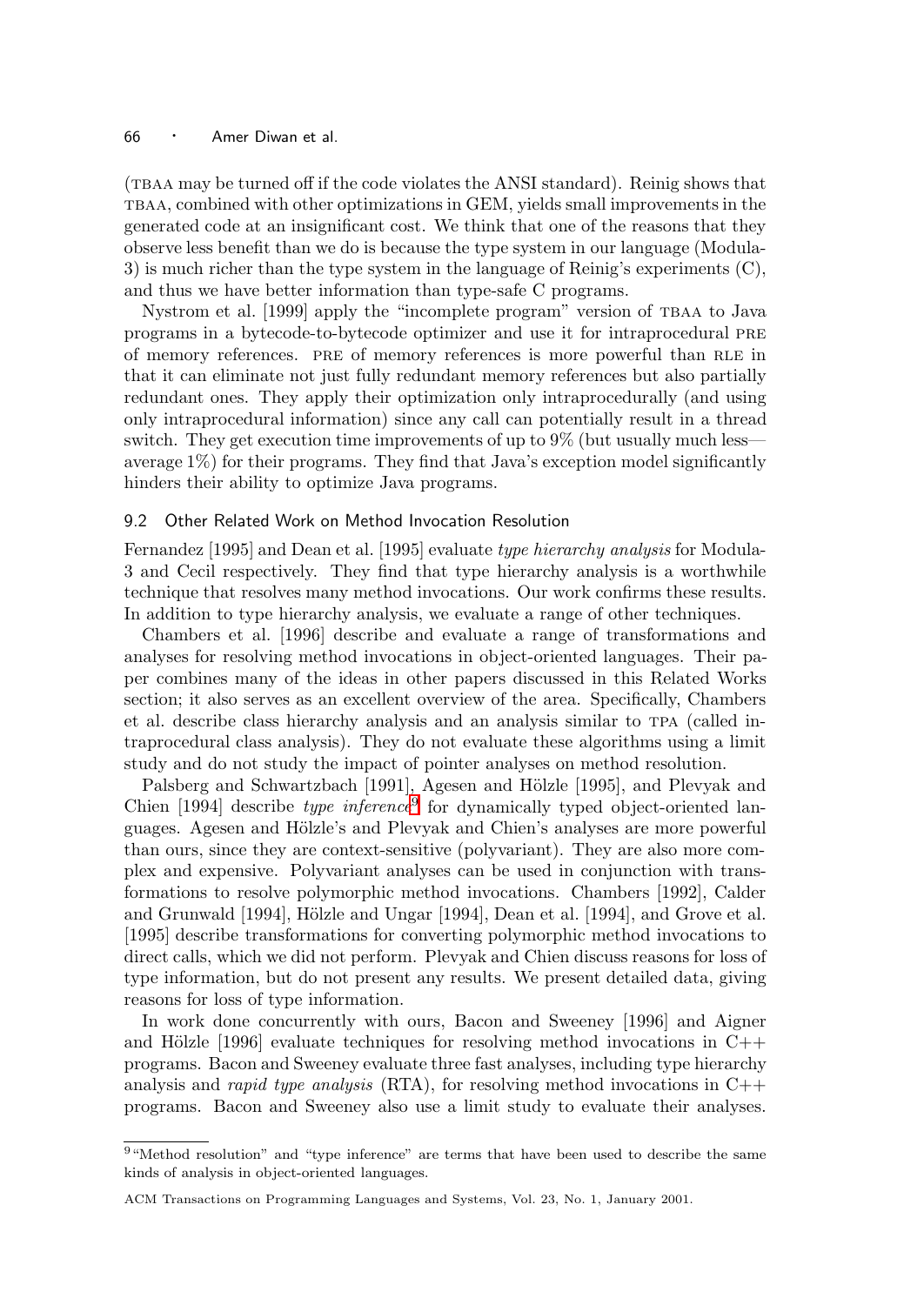Bacon and Sweeney evaluate flow-insensitive analyses. Aigner and Hölzle evaluate type feedback and type hierarchy analysis and find that they are both effective at resolving method invocations. Our analysis is flow-sensitive and uses alias analysis, and is thus more precise.

Driesen and Hölzle [1996] report on the direct cost of virtual function calls in  $C++$ programs. They find, that in "all virtual" versions of programs, the median direct overhead of virtual functions is 13.7%. These numbers are somewhat higher than what we observe for Modula-3 programs, and may be caused by  $C++$ 's multiple inheritance, which makes virtual function calls more expensive.

Shivers [1991] describes and classifies a range of analyses to discover control flow in Scheme programs. Our interprocedural type propagation and 0CFA are both context-insensitive. However, Shivers's analysis is optimistic with respect to the call graph while ours is pessimistic. While Shivers focuses on powerful (and slow) analyses—0CFA is the least powerful analysis he considers—we focus on simple and fast analyses. Interprocedural type propagation is the most complicated analysis we consider.

Pande and Ryder's [1995] algorithm performs pointer analysis at the same time as method invocation analysis. Plevyak and Chien's [1994] type inference algorithm also does some pointer analysis. Both algorithms are flow-sensitive and at least somewhat context-sensitive and are thus more powerful than TBAA but much slower. On a SPARC-10, Pande and Ryder's algorithm can take 23 minutes to analyze programs that are less than 1000 lines of code (median 36 seconds). Our most aggressive analysis takes 43 seconds to analyze 28,977 lines of code on a DEC 3000/400 (median 6 seconds, with a number of larger benchmarks than theirs). Subsequent work [Chatterjee and Ryder 1997a; 1997b; Chatterjee et al. 1999] improves the scalability of their analyses. We show, that for our benchmarks and optimizations, our simple analyses are effective, and that there is little to be gained by more powerful analyses. This result originates in part from Modula-3's language semantics, which restricts aliasing; a more powerful alias analysis may be more useful for  $C_{++}$  than for Modula-3, but to our knowledge this need has not yet been demonstrated for significant applications.

DeFouw et al. [1998] describe a parameterized framework that integrates a range of analyses for method resolution. This framework can encompass fast and simple analyses such as RTA [Bacon and Sweeney 1996], Steensgaard-like analyses [Steensgaard 1996], and 0-CFA [Shivers 1991] (which, as discussed above, is a more precise version of itpa). DeFouw et al. use this framework to evaluate a range of analyses, including those just mentioned and some new analysis opportunities that their framework exposes. For their evaluation they use several static and dynamic metrics, including number of method invocations resolved and execution speedup. They do not use any limit study for their evaluation. They find that for Java programs there is little or no difference between the different analyses. However, for Cecil programs there is a significant difference between the analyses for the small programs and modest difference between the larger programs. Even on the larger programs, they get most of their benefit from the simpler analysis. Our results support theirs: for many applications, a fast and simple alias analysis may be sufficient.

A key difference between our work and that of all others is that we present results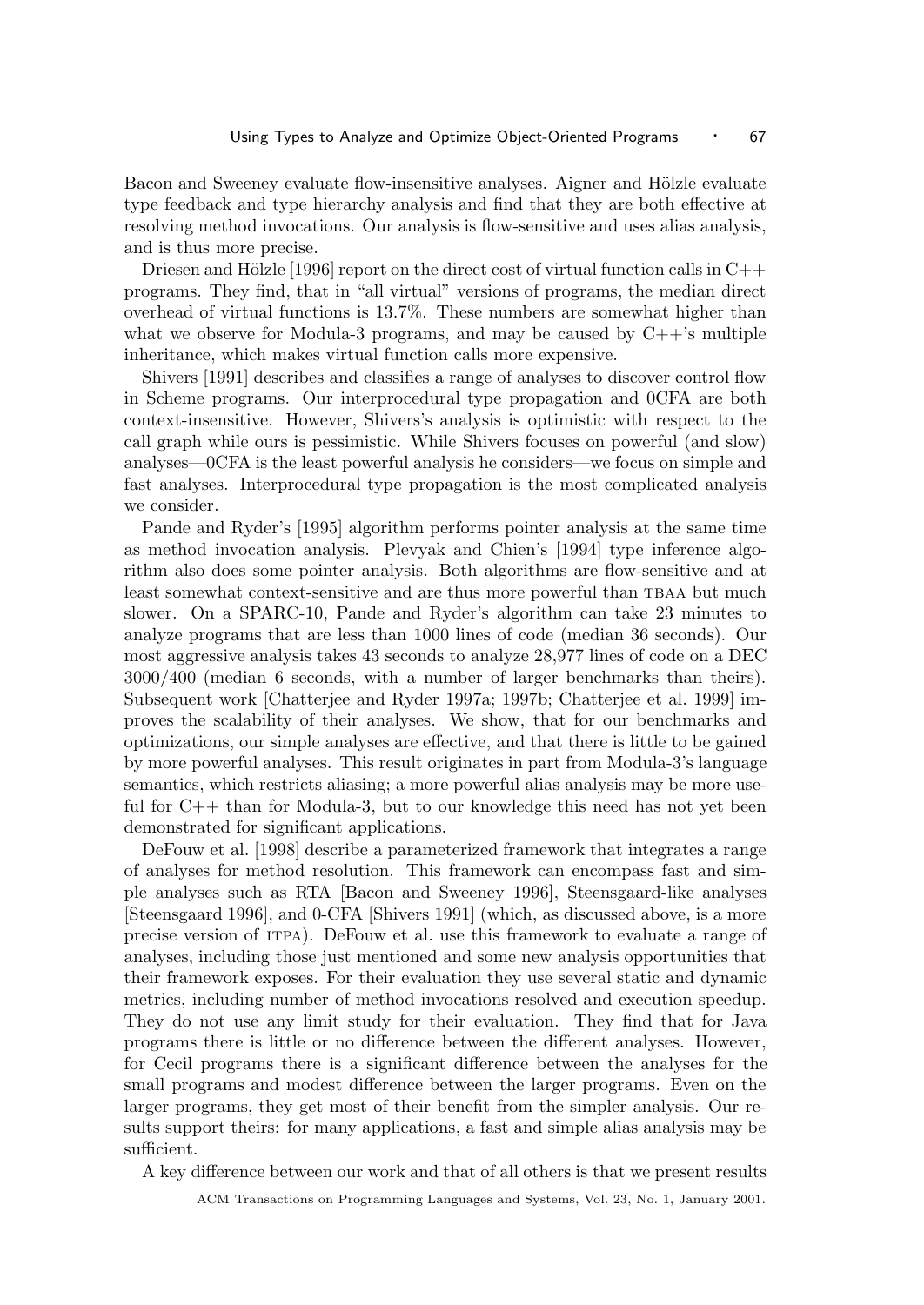that give the reason when analysis fails, and place upper bounds on how well more powerful analyses or transformations can possibly do.

### 9.3 Evaluating Optimizations

Larus and Chandra [1993] introduce a technique, compiler auditing, that uses studies to test compiler optimizations. This technique is very similar to our limit studies, and in particular their method of auditing redundant loads and stores is similar to the oracle we use to evaluate TBAA and RLE. One difference is that Larus and Chandra are pessimistic about procedure calls whereas we are optimistic.

### <span id="page-38-0"></span>10. CONCLUSIONS

We described and evaluated three algorithms that use programming language types to disambiguate memory references. The first analysis,  $T$ -TBAA, uses type compatibility to determine aliases. The second,  $TF-TBAA$ , extends the first by using additional high-level information such as field names and types. The third, TFM-TBAA, extends the second with a flow-insensitive analysis. We show that the algorithm that uses only type compatibility gives the vast majority of performance improvement though the other two analyses improve on it with respect to the static metrics (and thus may yield greater performance improvements for other programs or runs). We evaluated these pointer analyses with respect to two clients of pointer analysis: redundant load elimination (RLE) and method resolution.

TBAA with RLE produces modest performance improvements, but TBAA is precise for our benchmarks; a more precise analysis could only enable RLE to eliminate on average an additional 2.5% of redundant references, and at most 6%. Because TBAA relies on type-safety, it can be conservative in the face of incomplete, typesafe programs without losing effectiveness. Our results show, that as far as RLE is concerned, tbaa performs just as well with an open-world assumption as with a closed-world assumption.

tbaa with method resolution is quite effective. On average, our analyses resolve more than 92% of the method invocation sites that are amenable to analysis. Applying method resolution and inlining improves the running time of the benchmark programs by up to 11%. Combined with rle, the improvements are even higher. For method invocations that are unresolved by our analyses, we determine the reason for analysis failure. We find that for the most part TBAA is precise for method resolution, but for some programs, a more precise alias analysis may be justified. Finally, tbaa with method resolution performs much worse with the open-world assumption than with the closed-world assumption.

In summary, we have shown that simple, fast type-based analyses are an effective tool for optimizing object-oriented programs, and for a selection of optimizations, they are close to perfect.

#### ACKNOWLEDGMENTS

We would like to thank Ole Agesen and Darko Stefanović for comments on drafts of this paper. We would like to thank the anonymous referees for their detailed comments.

### **REFERENCES**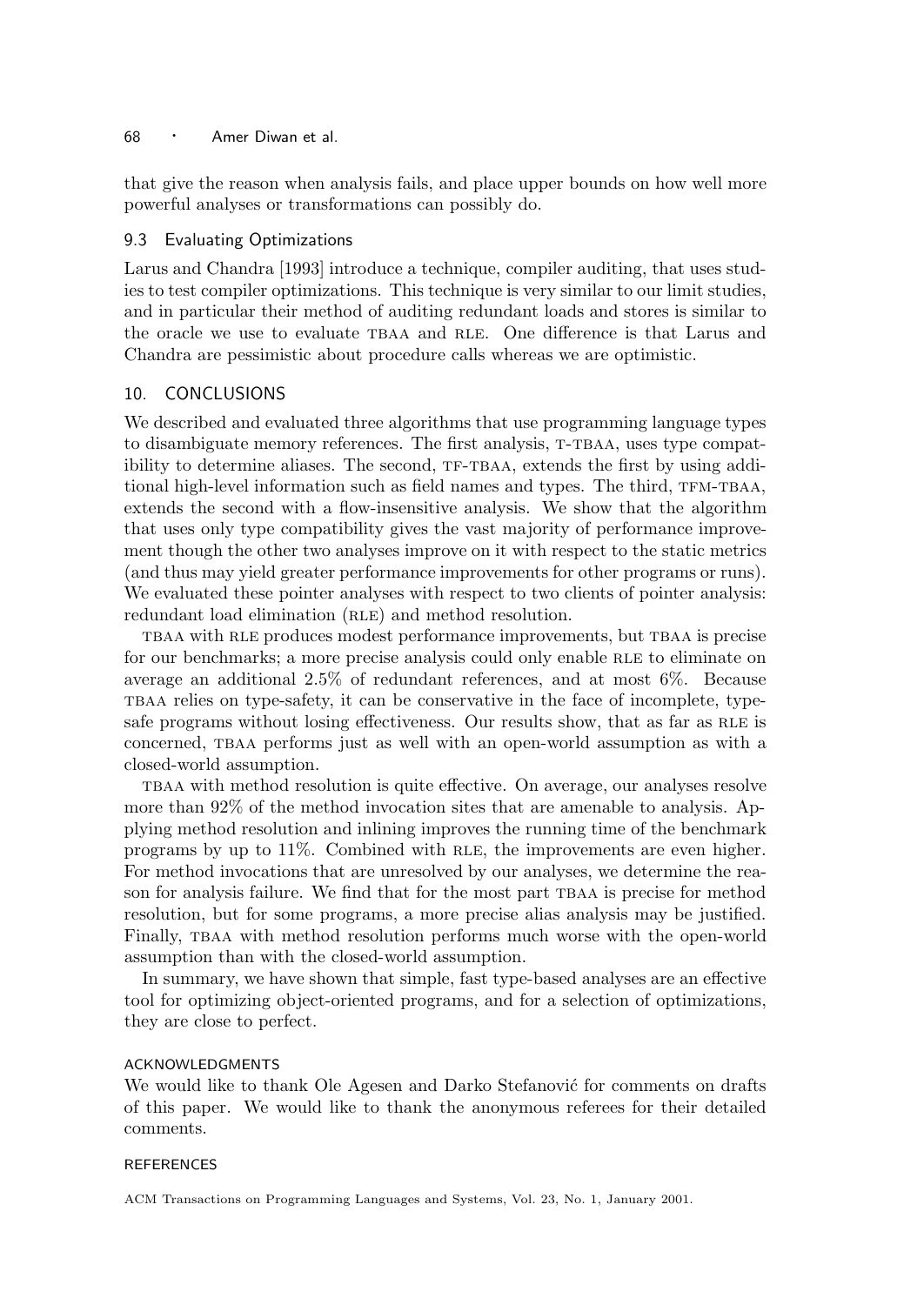- AGESEN, O. AND HÖLZLE, U. 1995. Type feedback vs. concrete type inference: A comparison of optimization techniques for object-oriented languages. In Proceedings of the ACM SIGPLAN '95 Conference on Object-Oriented Programming Systems, Languages, and Applications. ACM, Austin, Texas, 91–107.
- Aho, A. V., Sethi, R., and Ullman, J. D. 1986. Compilers: Principles, Techniques, and Tools. Addison-Wesley.
- AIGNER, G. AND HÖLZLE, U. 1996. Eliminating virtual function calls in  $C++$  programs. In Proceedings of European Conference on Object-Oriented Programming. Linz, Austria, 142–166.
- ANDERSON, L. O. 1994. Program analysis and specialization for the C programming language. Ph.D. thesis, DIKU.
- BACON, D. AND SWEENEY, P. 1996. Fast static analysis of C++ virtual function calls. In Proceedings of the ACM SIGPLAN '96 Conference on Object-Oriented Programming Systems, Languages, and Applications. ACM, ACM Press, San Jose, CA, 324–341.
- Banning, J. 1979. An efficient way to find side effects of procedure calls and aliases of variables. In Conference Record of the Sixth Annual ACM SIGACT/SIGPLAN Symposium on Principles of Programming Languages. San Antonio, Texas, 29–41.
- Bates, R. M. 1994. K-trees. Personal communication.
- BURKE, M., CARINI, P. R., CHOI, J.-D., AND HIND, M. 1994. Efficient flow-insensitive alias analysis in the presence of pointers. Tech. Rep. 19546, IBM T.J. Watson Research Center, Yorktown Heights, NY. Sept.
- Calder, B. and Grunwald, D. 1994. Reducing indirect function call overhead in C++ programs. In 21st Symposium on Principles of Programming Languages. ACM, Portland, Oregon, 397– 408.
- Calder, B., Grunwald, D., and Emer, J. 1995. A system level perspective on branch architecture performance. In 28th International Symposium on Microarchitecture. 199–206.
- Calder, B., Grunwald, D., and Zorn, B. 1994. Quantifying behavioral differences between C and C++ programs. Tech. Rep. CU-CS-698-94, University of Colorado, Boulder, CO. Jan.
- CHAMBERS, C. 1992. The design and evaluation of the SELF compiler, an optimizing compiler for object-oriented programming languages. Ph.D. thesis, Stanford University, CA.
- Chambers, C., Dean, J., and Grove, D. 1996. Whole-program optimization of object-oriented languages. Tech. Rep. 96-06-02, University of Washington, Seattle, Washington. June.
- Chambers, C. and Ungar, D. 1989. Customization: Optimizing compiler technology for SELF, a dynamically-typed object-oriented programming language. In Proceedings of the ACM SIG-PLAN '89 Conference on Programming Language Design and Implementation. 146–160.
- Chambers, C. and Ungar, D. 1991. Making pure object oriented languages practical. In Proceedings of the ACM SIGPLAN '91 Conference on Object-Oriented Programming Systems, Languages, and Applications. 1–15.
- Chase, D. R., Wegman, M., and Zadeck, F. K. 1990. Analysis of pointers and structures. In Proceedings of the ACM SIGPLAN '90 Conference on Programming Language Design and Implementation. 296–310.
- CHATTERJEE, R., RYDER, B. G., AND LANDI, W. A. 1999. Relevant context inference. In Proceedings of 26th ACM SIGACT/SIGPLAN Symposium on Principles of Programming Languages. ACM, 133–146.
- CHATTERJEE, R. K. AND RYDER, B. G. 1997a. Modular concrete type-inference for statically typed object-oriented programming languages. Tech. Rep. DCS-TR-349, Rutgers University. Nov.
- CHATTERJEE, R. K. AND RYDER, B. G. 1997b. Scalable, flow-sensitive type-inference for statically typed object-oriented programming languages. Tech. Rep. DCS-TR-326, Rutgers University. July.
- Choi, J.-D., Burke, M., and Carini, P. 1993. Efficient flow-sensitive interprocedural computation of pointer-induced aliases and side effects. In Conference Record of the Twentieth Annual ACM SIGACT/SIGPLAN Symposium on Principles of Programming Languages. Charleston, SC, 232–245.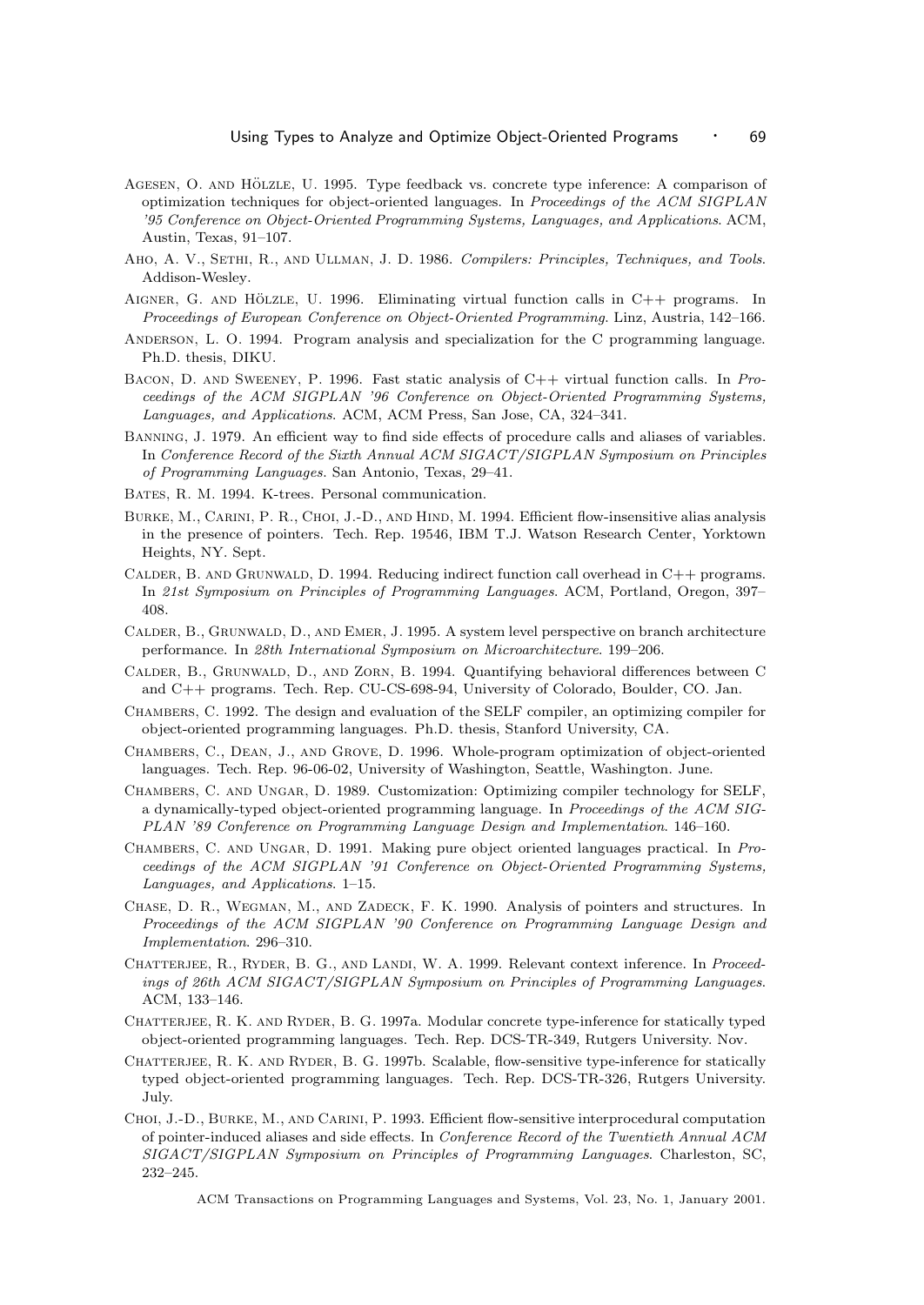- Cooper, K. and Lu, J. 1997. Register promotion in C programs. In Proceedings of the ACM SIGPLAN '97 Conference on Programming Language Design and Implementation. Las Vegas, Nevada, 308–319.
- Cooper, K. D. and Kennedy, K. 1989. Fast interprocedural alias analysis. In Conference Record of the Sixteenth Annual ACM SIGACT/SIGPLAN Symposium on Principles of Programming Languages. 49–59.
- DEAN, J., CHAMBERS, C., AND GROVE, D. 1994. Identifying profitable specialization in objectoriented languages. In ACM SIGPLAN Workshop on Partial Evaluation and Semantics-Based Program Manipulation. Association of Computing Machinery, Orlando, FL.
- Dean, J., DeFouw, G., Grove, D., Litvinov, V., and Chambers, C. 1996. Vortex: An optimizing compiler for object-oriented languages. In Proceedings of the ACM SIGPLAN '96 Conference on Object-Oriented Programming Systems, Languages, and Applications. San Jose, CA, 83–100.
- Dean, J., Grove, D., and Chambers, C. 1995. Optimization of object-oriented programs using static class hierarchy analysis. In Proceedings of European Conference on Object-Oriented Programming. Aarhus, Denmark, 77–101.
- Debray, S., Muth, R., and Weippert, M. 1998. Alias analysis of executable code. In Conference Record of the Twenty Fifth Annual ACM SIGPLAN/SIGACT Symposium on Principles of Programming Languages.
- DeFouw, G., Grove, D., and Chambers, C. 1998. Fast interprocedural class analysis. In Proceedings of the 25th ACM SIGPLAN-SIGACT symposium on Principles of programming languages. ACM, 222–236.
- DEUTSCH, A. 1994. Interprocedural May-Alias analysis for pointers: Beyond k-limiting. In Proceedings of the ACM SIGPLAN '94 Conference on Programming Language Design and Implementation. 230–241.
- Diwan, A. 1996. Understanding and improving the performance of modern programming languages. Ph.D. thesis, University of Massachusetts, Amherst, MA 01003.
- Diwan, A., McKinley, K. S., and Moss, J. E. B. 1998. Type-based alias analysis. In Proceedings of the ACM SIGPLAN '98 Conference on Programming Language Design and Implementation. Montreal, 106–117.
- Diwan, A., Moss, E., and McKinley, K. S. 1996. Simple and effective analysis of statically typed object-oriented programs. In Proceedings of the ACM SIGPLAN '96 Conference on Object-Oriented Programming Systems, Languages, and Applications. San Jose, CA, 292–305.
- DRIESEN, K. AND HÖLZLE, U. 1996. The direct cost of virtual function calls in  $C++$ . In *Proceedings* of the ACM SIGPLAN '96 Conference on Object-Oriented Programming Systems, Languages, and Applications. San Jose, CA, 306–323.
- Emami, M., Ghiya, R., and Hendren, L. J. 1994. Context-sensitive interprocedural Pointsto analysis in the presence of function pointers. In Proceedings of the ACM SIGPLAN '94 Conference on Programming Language Design and Implementation. 242–256.
- EMER, J., WEBB, D., AND MCCALLIG, M. 1996. Zippy simulator for alpha workstations. Software.
- Fernandez, M. F. 1995. Simple and effective link-time optimization of Modula-3 programs. In Proceedings of Conference on Programming Language Design and Implementation. SIGPLAN, ACM Press, La Jolla, CA, 103–115.
- Ghiya, R. and Hendren, L. J. 1998. Putting pointer analysis to work. In Conference Record of the Twenty Fifth Annual ACM SIGPLAN/SIGACT Symposium on Principles of Programming Languages. 121–133.
- GROVE, D., DEAN, J., GARRETT, C., AND CHAMBERS, C. 1995. Profile-guided receiver class prediction. In Proceedings of the ACM SIGPLAN '95 Conference on Object-Oriented Programming Systems, Languages, and Applications. ACM, Austin, Texas, 108–123.
- HALL, M. W. 1991. Managing interprocedural optimizations. Ph.D. thesis, Rice University, Houston, Texas.
- Hennessy, J. and Patterson, D. 1995. Computer Architecture A Quantitative Approach. Morgan-Kaufmann.
- HIND, M., BURKE, M., CARINI, P., AND CHOI, J.-D. 1999. Interprocedural pointer alias analysis. ACM Transactions on Programming Languages and Systems 21, 4 (July), 848–894.
- ACM Transactions on Programming Languages and Systems, Vol. 23, No. 1, January 2001.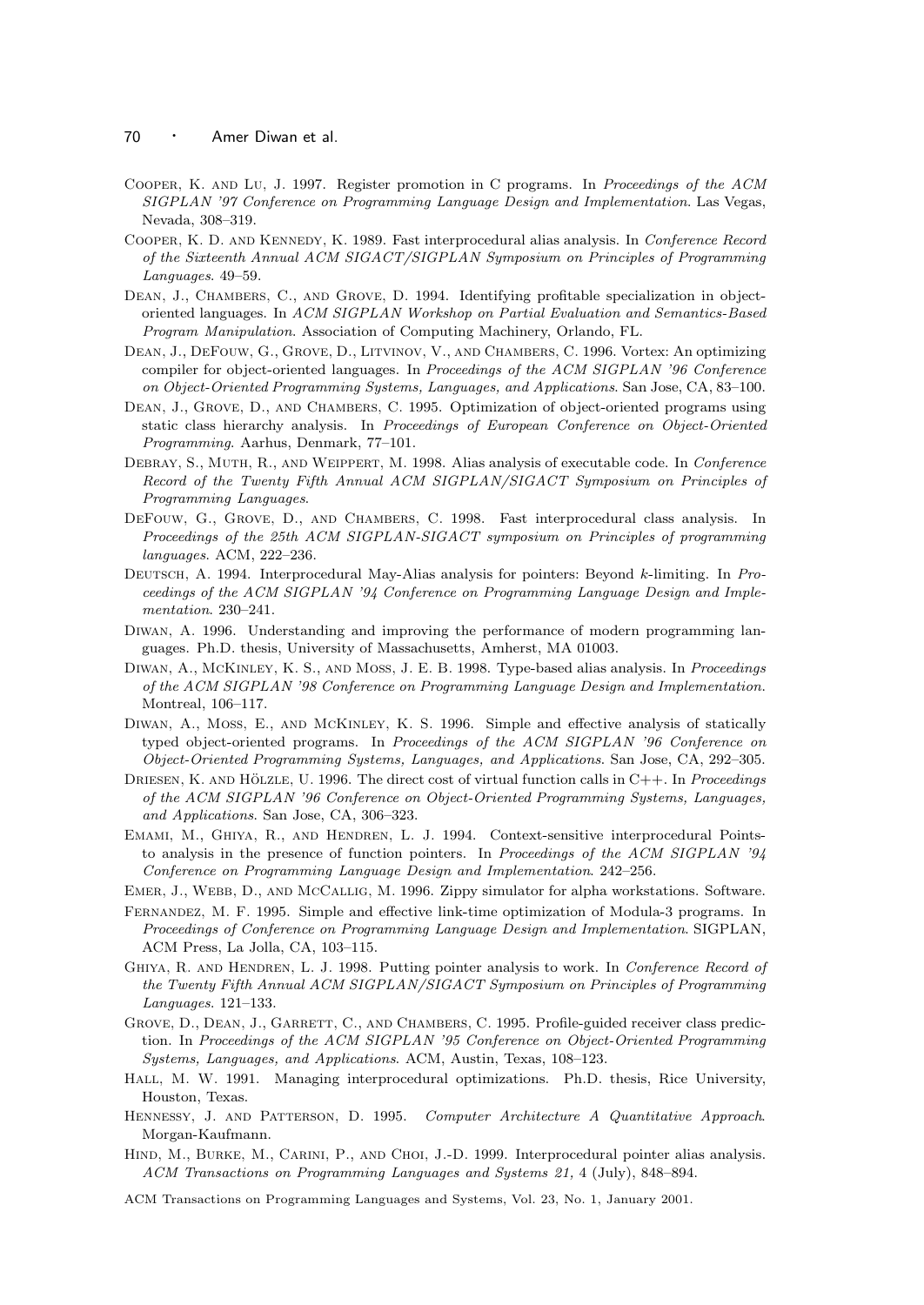- HÖLZLE, U. AND UNGAR, D. 1994. Optimizing dynamically-dispatched calls with run-time type feedback. In Proceedings of the ACM SIGPLAN '94 Conference on Programming Language Design and Implementation. ACM, 326–336.
- Hummel, J., Hendren, L. J., and Nicolau, A. 1994. A general data dependence test for dynamic, pointer-based data structures. In Proceedings of the ACM SIGPLAN '94 Conference on Programming Language Design and Implementation. 218–229.
- Kalsow, B. and Muller, E. 1995. SRC Modula-3 Version 3.5. Systems Research Center, Digital Equipment Corporation, Palo Alto, CA.
- KAM, J. B. AND ULLMAN, J. D. 1976. Global data flow analysis and iterative algorithms. Journal of the ACM 7, 3, 305–318.
- LANDI, W. AND RYDER, B. G. 1991. Pointer-induced aliasing: a problem classification. In Conference Record of the Eighteenth Annual ACM SIGACT/SIGPLAN Symposium on Principles of Programming Languages. Orlando, FL, 93–103.
- LANDI, W. AND RYDER, B. G. 1992. Interprocedural side effect analysis with pointer aliasing. In Proceedings of the ACM SIGPLAN '92 Conference on Programming Language Design and Implementation. San Francisco, CA, 235–248.
- Larus, J. R. and Chandra, S. 1993. Using tracing and dynamic slicing to tune compilers. University of Wisconsin Technical Report 1174.
- Larus, J. R. and Hilfinger, P. N. 1988. Detecting conflicts between structure accesses. In Proceedings of the ACM SIGPLAN '88 Conference on Programming Language Design and Implementation. Atlanta, GA, 21–34.
- LISKOV, B. AND GUTTAG, J. 1986. Abstraction and Specification in Program Development. MIT Press.
- Lucassen, J. M. and Gifford, D. 1988. Polymorphic effect systems. In 15th ACM SIGPLAN-SIGACT Symposium on Principles of Programming Languages. ACM, 47–57.
- NAYERI, F., HURWITZ, B., AND MANOLA, F. 1994. Generalizing dispatching in a distributed object system. In Proceedings of European Conference on Object-Oriented Programming. Bologna, Italy, 450–473.
- Nelson, G., Ed. 1991. Systems Programming with Modula-3. Prentice Hall, New Jersey.
- NYSTROM, N., HOSKING, A. L., WHITLOCK, D., CUTTS, Q., AND DIWAN, A. 1999. Partial redundancy elimination for access path expressions. In Proceedings of the International Workshop on Aliasing in Object-Oriented Systems. Lisbon, Portugal. Revision of Purdue University Computer Sciences Technical Report 98-044.
- PALSBERG, J. AND SCHWARTZBACH, M. I. 1991. Object-oriented type inference. In Proceedings of the ACM SIGPLAN '91 Conference on Object-Oriented Programming Systems, Languages, and Applications. SIGPLAN, ACM Press, Pheonix, Arizona, 146–162.
- Pande, H. and Ryder, B. G. 1995. Static type determination and aliasing for C++. Tech. Rep. LCSR-TR-250, Rutgers University. July. A version of this appeared in Proceedings of the Third International Static Analysis Symposium (SAS'96).
- Plevyak, J. and Chien, A. 1994. Precise concrete type inference for object-oriented languages. In Proceedings of the ACM SIGPLAN '94 Conference on Object-Oriented Programming Systems, Languages, and Applications. ACM, 324–340.
- Reinig, A. G. 1998. Alias analysis in the DEC C and DIGITAL C++ compilers. DIGITAL Technical Journal 10, 1 (Dec.).
- Rinard, M. C. and Diniz, P. C. 1996. Commutativity analysis: A new analysis framework for parallelizing compilers. In Proceedings of the ACM SIGPLAN '96 Conference on Programming Language Design and Implementation. Philadelphia, PA, 54–67.
- Ruf, E. 1995. Context-insensitive alias analysis reconsidered. In Proceedings of the ACM SIG-PLAN '95 Conference on Programming Language Design and Implementation. La Jolla, CA, 13–22.
- Ruf, E. 1997. Partitioning dataflow analyses using types. In Conference Record of the Twenty Fourth Annual ACM SIGPLAN/SIGACT Symposium on Principles of Programming Languages. Paris, France, 15–26.